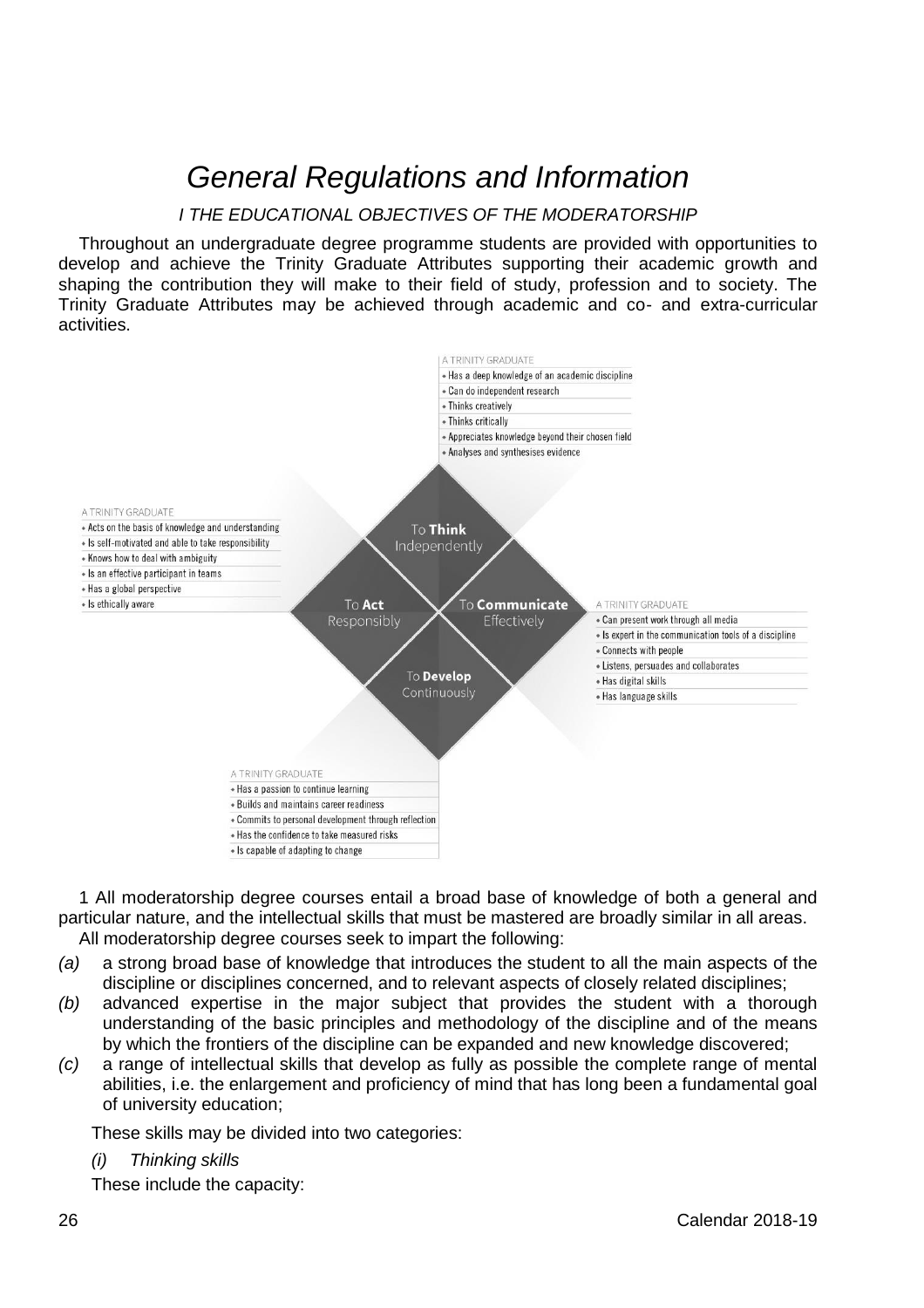- A to make sense of what one learns, to analyse and sort data and solve problems
- B to extend what one has learned, to generate new ideas and concepts, to apply what one has learned to new contexts
- C to deal with knowledge in a critical way and to evaluate information and ideas
- $D$  to act on the basis of knowledge and understanding.

#### *(ii) Communication skills*

These involve the capacity to organise information, arguments and conclusions, and to present them in a clear and well-reasoned manner.

- *(d)* a foundation, on which to continue developing professionally and personally beyond completion of the moderatorship;
- *(e)* a capacity to act in a responsible, informed and aware manner.

## *Structure of undergraduate degree courses*

 2 All undergraduate degree courses are designed to support students in achieving Trinity Graduate Attributes together with the objectives described above. In the first two years there is an emphasis on acquiring a broad base of knowledge in the major subject(s) and in related areas that complement the major subject(s) and increase the student's understanding of them. In the third year there is a gradual shift to in-depth study with a greater emphasis on small group learning and on independent work and on the development of a critical and analytical approach to the subject matter.

 In the fourth year, students, having acquired a solid grasp of the fundamental elements and methodology of the particular subject(s) and a broad base of knowledge, are in a position to undertake advanced, intellectually demanding work, such as the capstone project, requiring extensive independent research, the ability to critically evaluate knowledge and data, the search for new interpretations, and the rigour, discipline and independence of effort that are designed to develop the students' mental capacities and creative skills.

 Students typically do much of their formal work in this fourth year in tutorials, in seminars or in the laboratory, where they are required to present reports on particular problems and have to deal with the criticism of their peers and lecturers. Their assessments require them not merely to reproduce facts, but to show understanding and to make sense of what they have learned.

 The object of this fourth year is to ensure that students emerge with a high level of expertise in a chosen field and with versatile skills of a high order that equip them to proceed at once to advanced research or to bring to bear, in whatever employment they enter, the capacity to master quickly new areas of expertise, to solve problems, to generate ideas and to communicate well.

3 Broad Curriculum modules and, where appropriate, Trinity options and approved modules provide students with the opportunity to study outside of their principal subject(s). The availability and timing of these modules depends on the student's programme of study. Broad Curriculum cross-faculty courses will cease to be offered from the end of 2018-19 and students who are eligible to take these will be permitted to take Trinity electives from 2019-20.

### *Ordinary Bachelor's degrees (Level 7, National Framework of Qualifications)*

 4 Qualifications which signify completion of the first cycle at ordinary Bachelor's level are awarded to students who have completed a course of study which enables them to show:

- *(a)* a comprehension (that builds on and supersedes their general secondary education) of the theory, concepts and processes pertaining to a field or (in the case of joint degrees) fields of learning;
- *(b)* a knowledge, supported by the use of advanced textbooks, of one or more specialised areas;
- *(c)* that they can apply this knowledge and comprehension in a manner that indicates a thorough and informed approach to their work or vocation, and have competences typically demonstrated through devising and sustaining arguments, and formulating and solving problems within their field or fields of study;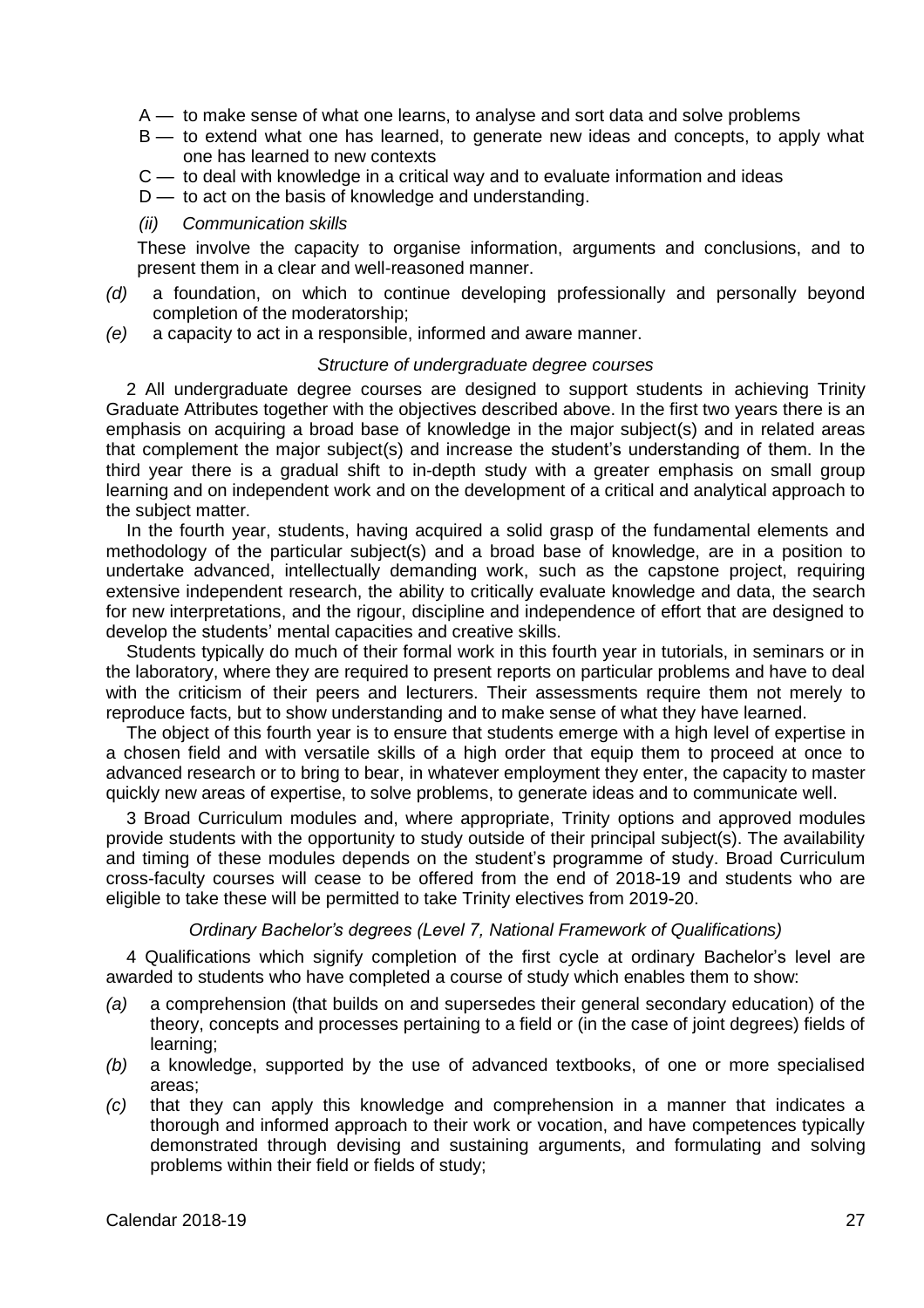- *(d)* that they have a mastery of a number of specialised skills and tools which they can use selectively to address complex problems, including design problems;
- *(e)* that they have the ability to devise data gathering experiments, and to gather and interpret relevant data to inform independent judgements which include reflection on relevant social, scientific or ethical issues;
- *(f)* that they can act effectively, under the guidance of qualified practitioners, in a peer relationship within multiple, complex and heterogeneous groups;
- *(g)* that they can communicate information, ideas, problems and solutions to both specialist and non-specialist audiences;
- *(h)* that they have developed those learning skills which are necessary for them to continue to undertake further study at an honors Bachelor or a Higher Diploma level.

# *Honors Bachelor's degrees (Level 8, National Framework of Qualifications)*

5 Qualifications which signify completion of the first cycle at honors Bachelor's level are awarded to students who have completed a course of study which enables them to show:

- *(a)* a comprehension (that builds on and supersedes their general secondary education) of the theory, concepts, methods and processes pertaining to a field or (in the case of joint degrees) fields of learning;
- *(b)* a detailed knowledge, supported by the use of advanced textbooks, of one or more specialised areas, some of it at the current boundaries of the subjects;
- *(c)* that they can apply this knowledge and comprehension in a manner that indicates a thorough and informed approach to their work or vocation, and have competences typically demonstrated through devising and sustaining arguments, and formulating and solving problems within their field or fields of study;
- *(d)* that they have a mastery of a number of specialised skills and tools which they can use selectively to address complex problems, including design problems, or to conduct closely guided research;
- *(e)* that they have the ability to devise data gathering experiments, and to gather and interpret relevant data to inform independent judgements which include reflection on relevant social, scientific or ethical issues;
- *(f)* that they can act effectively, under the guidance of qualified practitioners, in a peer relationship within multiple, complex and heterogeneous groups;
- *(g)* that they can communicate information, ideas, problems and solutions to both specialist and non-specialist audiences;
- *(h)* that they have developed those learning skills that are necessary for them to continue to undertake further study with a high degree of autonomy.

# *II [ACADEMIC PROGRESS](https://www.tcd.ie/undergraduate-studies/academic-progress/)*

## *Terminology defined*

1 During the first year of their undergraduate course students are normally called Junior Freshmen, during the second year Senior Freshmen, during the third Junior Sophisters, and during the fourth Senior Sophisters. Students become Candidate Bachelors on successful completion of their degree course. When they have received their undergraduate degree they become Bachelors. Bachelors of the University of at least three years' standing may proceed to the degree of Master in Arts (see DEGREES AND DIPLOMAS section).

The expression 'rising Junior Freshman' is used to describe a student who has been granted admission to the Junior Freshman class of the coming Michaelmas term, and whose name has been placed on the College books. A rising Senior Freshman is a student who has credit for the Junior Freshman year but has not entered upon the Senior Freshman year; and similarly in the Sophister years.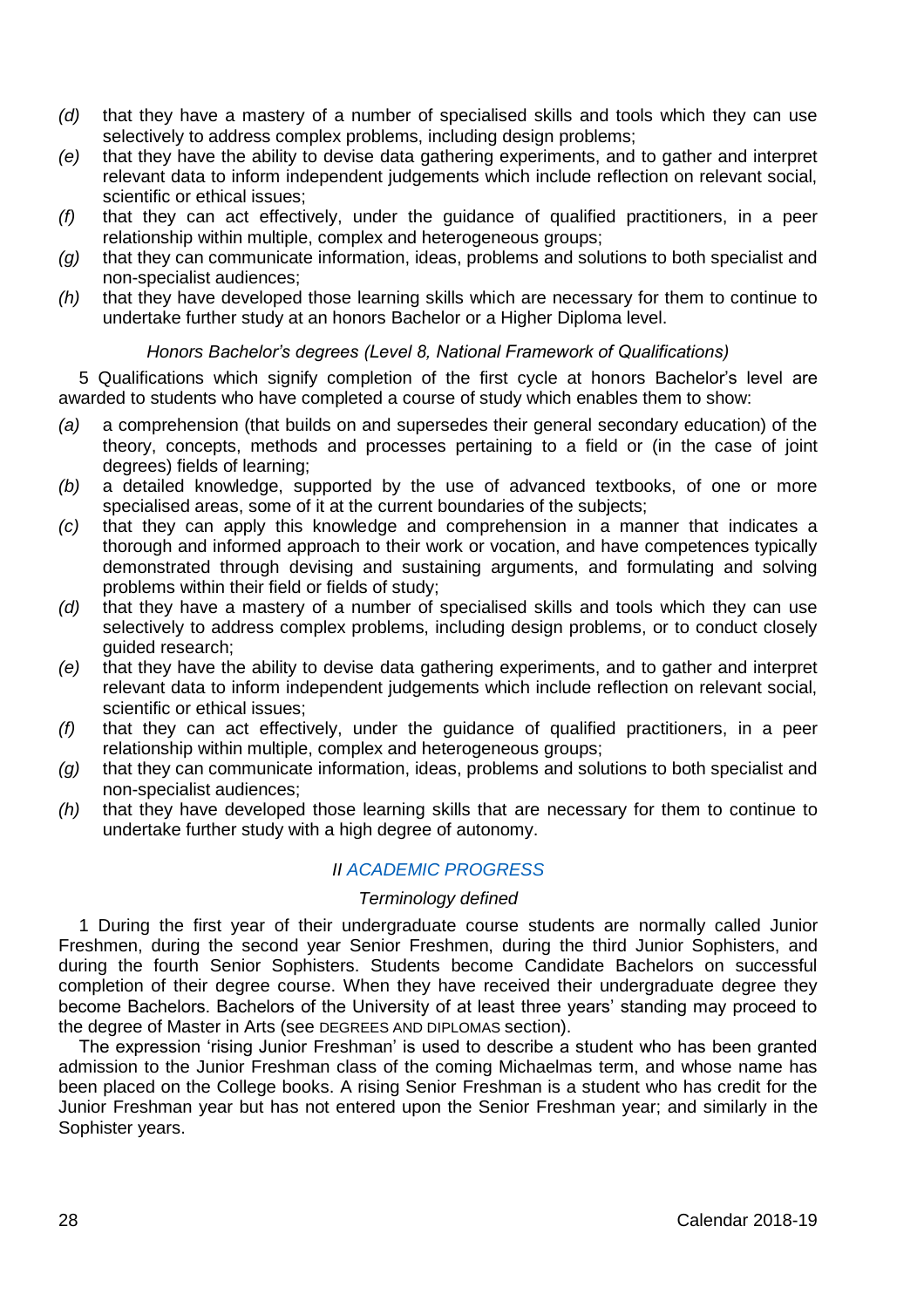#### *Academic year and terms 2018-19*

2 The academic year begins on 27 August 2018. It is divided into three terms, Michaelmas term (27 August-16 December), Hilary term (14 January-21 April), Trinity term (22 April-2 June). Semester one corresponds with Michaelmas term and runs from 27 August-16 December. Semester two encompasses Hilary and Trinity terms and runs from 14 January-2 June. The period in Michaelmas term and Hilary term during which instruction is given is called teaching term. There are two teaching terms of twelve weeks' duration both of which contain a designated study period falling on the seventh week. The dates of teaching terms are given in the *Calendar*, PART I – ALMANACK and at [www.tcd.ie/academicregistry.](https://www.tcd.ie/academicregistry/) Undergraduate teaching should be confined to these two teaching terms, however, if and when approved by the University Council, certain courses, normally professional, are permitted to hold teaching and/or placements outside of the standard academic year structure, and in particular outside of the two twelve-week teaching terms.

#### *Public and other holidays within academic terms*

3 On the following days (which may fall within the academic terms) no lectures, demonstrations or examinations are held: St Patrick's Day, Good Friday, Easter Monday, May Monday, June Monday, October Monday, together with the Monday and the afternoon of the Wednesday of Trinity Week.

4 All offices and libraries remain open on Trinity Monday.

#### *Registration*

5 The registration process for students will commence after 13 August 2018 for the academic year 2018-19. Students will be invited to register in a structured and scheduled order depending on the programme.

6 A charge of €212 will be imposed for late registration (i.e. levied on students who fail to register during their allotted registration period). September students who do not register by 30 October 2018 will be deemed to be withdrawn. January students who do not register by 26 February 2019 will be deemed to be withdrawn and services such as library and e-mail accounts may be suspended. In such circumstances undergraduate students must apply through the [Academic Registry](https://www.tcd.ie/academicregistry/index.php) to the [Senior Lecturer](https://www.tcd.ie/undergraduate-studies/) for re-admission and pay a replacement fee of €358 (€212 late registration fee and €146 re-admission fee).

All students who are deemed eligible for the Government's tuition fee remission scheme will be considered registered for the full academic year 2018-19 (and fee claimed by the College for a full year) unless the College is formally notified in writing of their intention to withdraw from College prior to 31 January 2019. For further information, see COLLEGE CHARGES section.

Note that the above dates may be subject to change. Please see [www.tcd.ie/academicregistry/](http://www.tcd.ie/academicregistry/%20fees-and-payments) [fees-and-payments](http://www.tcd.ie/academicregistry/%20fees-and-payments) for more information.

7 It should be noted that registration cannot be completed until any debts owing to the College have been paid and until all fees for the forthcoming year have been paid, or pledged as payable by an education authority. Students who establish that they are eligible for the Government's fee remission scheme for full-time undergraduate courses will qualify to have all or part of their tuition fees claimed from the Higher Education Authority by the College on their behalf. See COLLEGE CHARGES for further information. Also se[e www.tcd.ie/academicregistry/fees-and-payments](http://www.tcd.ie/academicregistry/fees-and-payments) for information concerning unpaid charges.

8 All students admitted as non-E.U. students are required to take out health insurance prior to registration and must maintain this cover throughout their studies.

9 The name under which a student registers in College is that given on the relevant application form. A student's name may only be changed on presentation of official documentation (i.e. passport, birth certificate, marriage certificate, certificate of name-change by deed poll, or other documentation deemed acceptable by the Administrative Officer in the Academic Registry). Relevant forms and further procedures are available from [https://www.tcd.ie/academicregistry/](https://www.tcd.ie/academicregistry/service-desk/application-forms/)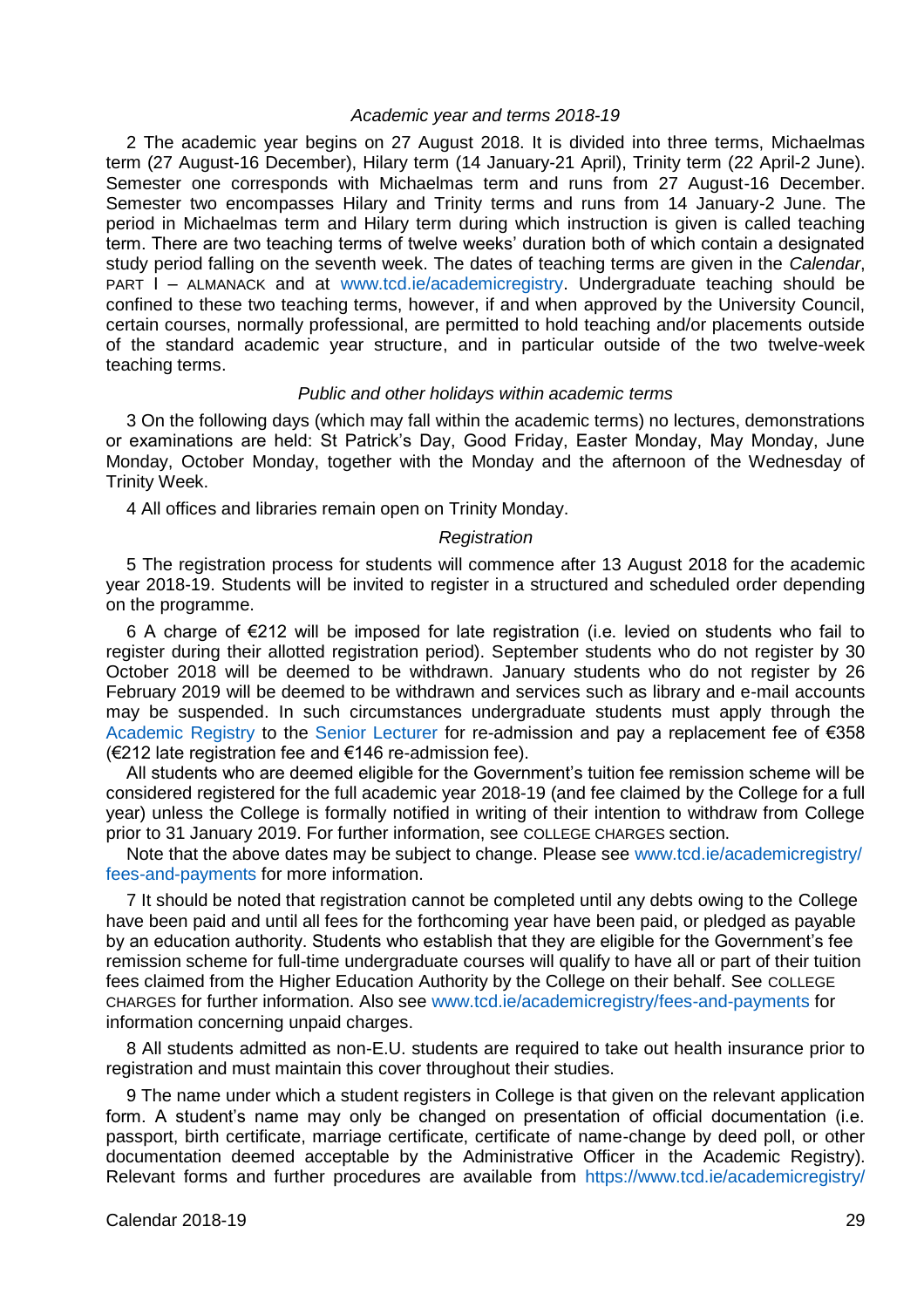[service-desk/application-forms/.](https://www.tcd.ie/academicregistry/service-desk/application-forms/) A student's name may not be changed later than the end of the Hilary term before he/she is due to graduate from his/her course.

10 A student may not normally be registered on the undergraduate and postgraduate registers of the University at the same time.

11 During the registration process each newly entering student is provided with a username and password to access his/her individual Trinity College network and e-mail account. All students are required to check their Trinity College e-mail account on a regular basis as official College e-mails will be sent to this account.

## *Regulations*

12 During the registration process all students will confirm, among other things, that they have been provided with a link to the Board's general regulations for students and that they are applying for registration in accordance with the provisions of such regulations. Students must ensure that they are familiar with both the general regulations and the more detailed school or department regulations.

In the event of any conflict or inconsistency between the general regulations and school, department or course handbooks, the provisions of the general regulations shall prevail.

All students will have access to a hard or soft copy of a handbook relating to their programme of study. Handbooks will be available in advance of the start of each academic year and will comply with the content requirements as set out in the College Handbook Policy [http://www.tcd.ie/teaching-learning/academic-policies/HB\\_Policy\\_June2018.pdf.](http://www.tcd.ie/teaching-learning/academic-policies/HB_Policy_June2018.pdf)

#### *Tutors*

13 Undergraduate students are assigned [a tutor](https://www.tcd.ie/Senior_Tutor/your-tutor/) when they are admitted to College. The tutor, who is a member of the teaching staff, takes a personal interest in the students' progress, represents the students before the College authorities, and will give confidential advice on courses, discipline, examinations, fees and other matters. The tutor is not a supervisor of studies. Students may change their tutor with the approval of the [Senior Tutor.](https://www.tcd.ie/Senior_Tutor/) For the list of tutors, see *Calendar* PART I - TUTORS.

## *Student Counsellor*

14 Confidential help with personal problems is available for all students through the [Student](http://www.tcd.ie/Student_Counselling/)  [Counselling Service.](http://www.tcd.ie/Student_Counselling/)

#### *Students with disabilities*

15 College is committed to a policy of equal opportunity in education and to ensuring that students with disabilities have as complete and equitable access to all facets of College life as can reasonably be provided. College has adopted a reasonable accommodation policy for students with disabilities and an associate code of practice which is applicable to all students with disabilities studying in College who are registered with the [Disability Service.](http://www.tcd.ie/disability/) This is in accordance with the [Disability Act](http://www.irishstatutebook.ie/eli/2005/act/14/enacted/en/html) 2005, the [Equal Status Acts](http://www.irishstatutebook.ie/eli/2000/act/8/enacted/en/html) 2000 (as amended) and the [Universities](http://www.irishstatutebook.ie/eli/1997/act/24/enacted/en/html) Act 1997. Students with disabilities are encouraged to register with the Disability Service early in their course of study to seek supports where the disability could affect their ability to participate fully in all aspects of the course.

## *Student parents, student carers and students who experience pregnancy*

16 The policy on supports for student parents, student carers and students who experience pregnancy lays down guidelines for good practice in the College's provision for, and commitment to, those students who have parental or caring responsibilities or experience pregnancy during their time as students in College. It seeks to ensure that there should be no academic or financial penalty for a student taking maternity, paternity, adoptive, or carer's leave and aims to lay out a clear set of protocols and a range of flexible arrangements that will assist students in these situations. College will endeavour to support such students by taking as flexible an approach as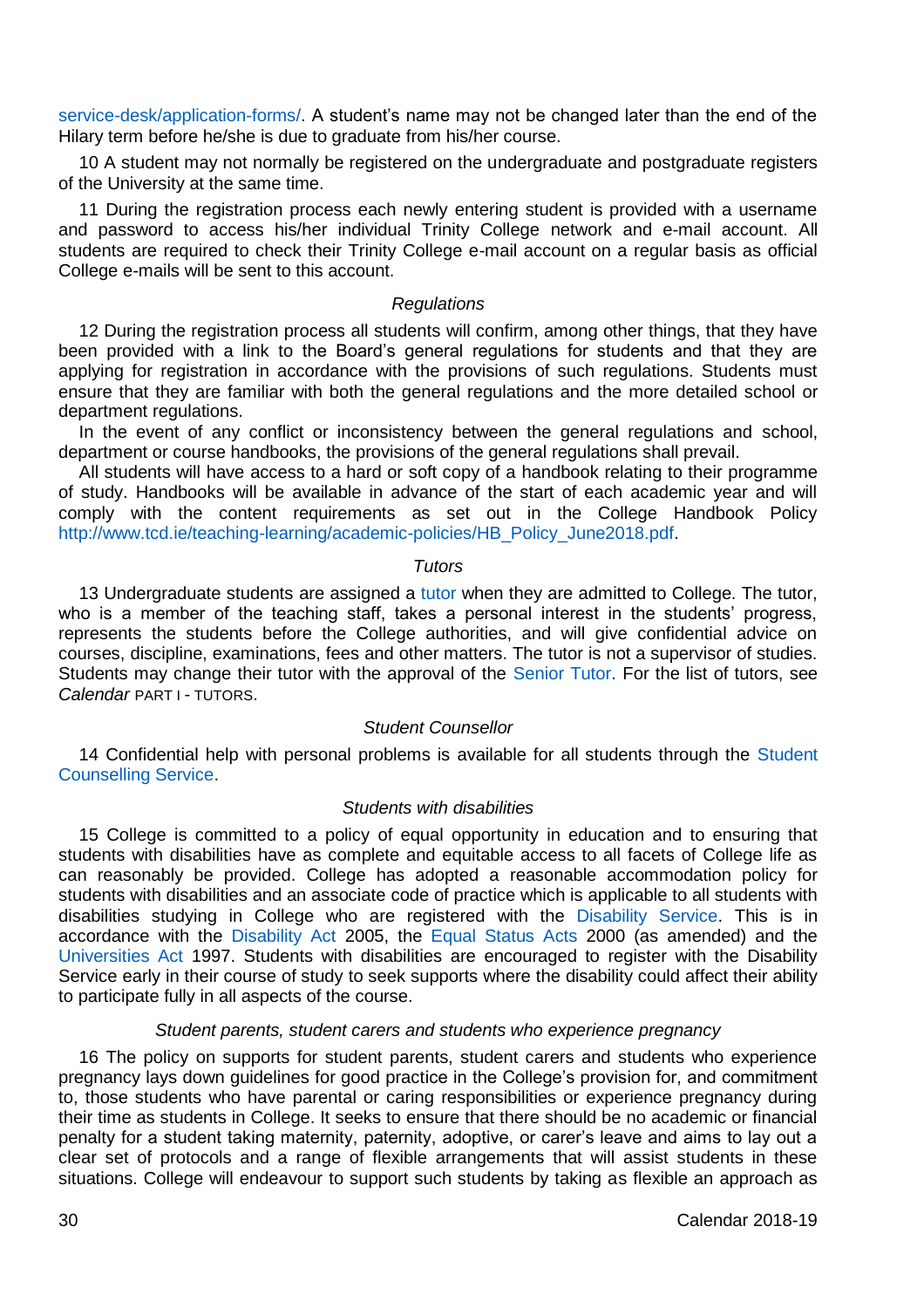possible to attendance and assignment deadlines, while ensuring that academic and professional standards are not compromised. Students who have caring responsibilities are encouraged to discuss these with their tutor or course co-ordinator, as relevant. Together they may develop a plan for flexibility around attendance and/or assessments to be discussed and agreed with the relevant school(s). Certain arrangements will also require the approval of the [Senior Lecturer.](https://www.tcd.ie/undergraduate-studies/)  Once in place, the agreement should be regularly monitored and adjusted as necessary. The full policy document may be viewed on the College website at<http://www.tcd.ie/about/policies/>*.*

#### *Attendance*

17 All students should enter into residence in or near Dublin and must begin attendance at the College not later than the first day of teaching term, and may not go out of residence before the last day of teaching term, unless they have previously obtained permission from the [Senior](https://www.tcd.ie/undergraduate-studies/)  [Lecturer](https://www.tcd.ie/undergraduate-studies/) through their tutor.

18 Students must attend College during the teaching term. They must take part fully in the academic work of their class throughout the period of their course. Lecture timetables are published through [my.tcd.ie](https://my.tcd.ie/urd/sits.urd/run/siw_lgn) and on school or department notice-boards before the beginning of Michaelmas teaching term. The onus lies on students to inform themselves of the dates, times and venues of their lectures and other forms of teaching by consulting these timetables.

19 The requirements for attendance at lectures and tutorials vary between the different faculties, schools and departments. Attendance is compulsory for Junior Freshmen in all subjects. The school, department or course office, whichever is relevant, publishes its requirements for attendance at lectures and tutorials on notice-boards, and/or in handbooks and elsewhere, as appropriate. For professional reasons lecture and tutorial attendance in all years is compulsory in the School of Engineering, the School of Dental Science, the School of Medicine, the School of Nursing and Midwifery, the School of Pharmacy and Pharmaceutical Sciences, for the B.S.S. in the School of Social Work and Social Policy, and for the B.Sc. in Clinical Speech and Language Studies. Attendance at practical classes is compulsory for students in all years of the moderatorship in drama and theatre studies and drama studies two-subject moderatorship.

20 In special circumstances exemption from attendance at lectures for one or more terms may be granted by the Senior Lecturer; application for such exemption must be made in advance through the tutor. Students granted exemption from attendance at lectures are liable for the same annual fee as they would pay if attending lectures. Students thus exempted must perform such exercises as the Senior Lecturer may require. If these exercises are specially provided, an additional fee is usually charged.

21 Students who in any term have been unable, through illness or other unavoidable cause, to attend the prescribed lectures satisfactorily, may be granted credit for the term by the Senior Lecturer and must perform such supplementary exercises as the Senior Lecturer may require. The onus for informing the Senior Lecturer of illness rests with individual students who should make themselves familiar with the general and more detailed school or course regulations regarding absence from lectures or examinations through illness. In addition, issues with students may arise from time to time, which in the opinion of the Senior Lecturer affect a student's ability or suitability to participate in his or her course. If required by the Senior Lecturer, students (other than those subject to §28 below) are obliged to undergo a medical examination or assessment by a doctor or specialist nominated by the Senior Lecturer at the expense of the College for the purpose of obtaining an opinion as to the student's medical fitness to continue with his/her studies or as to his/her ability or suitability to participate in his/her course to the standards required by the College. Students found to be unfit following such a medical examination or assessment may be required to withdraw until such times as they are deemed fit to resume their studies. Students who fail to attend such a medical examination or assessment within a reasonable period may be required by the Senior Lecturer to withdraw until such time as they attend the aforementioned medical examination or assessment and are deemed fit to resume their studies.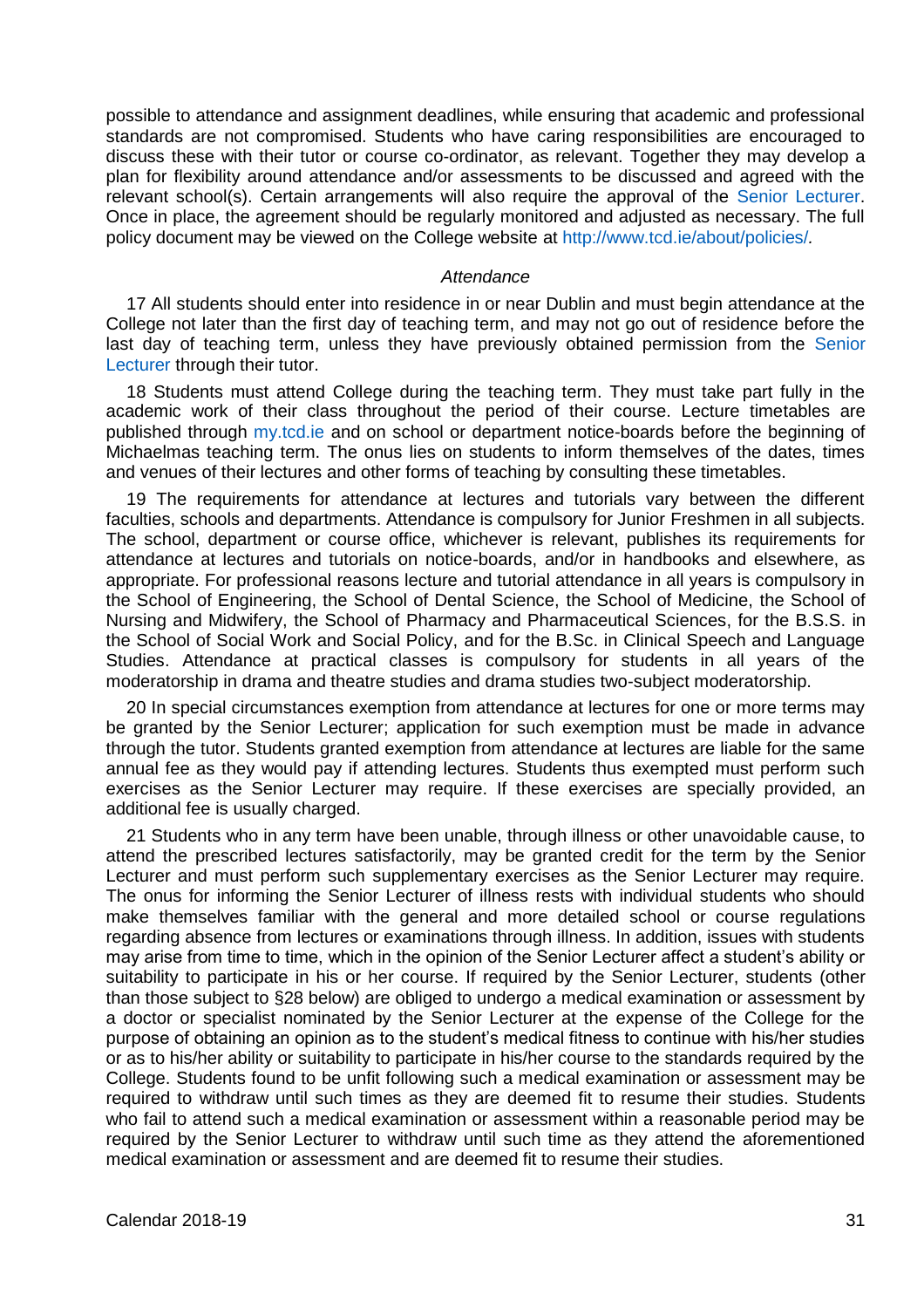22 Students who are unable to attend lectures (or other forms of teaching) due to disability should immediately contact the [Disability Service](http://www.tcd.ie/disability/) to discuss the matter of a reasonable accommodation. Exceptions to attendance requirements for a student, on disability grounds, may be granted by the [Senior Lecturer](https://www.tcd.ie/undergraduate-studies/) following consultation with the student's school, department or course office, and the Disability Service.

23 Students who find themselves incapacitated by illness from attending lectures (or other forms of teaching) should immediately see their medical advisor and request a medical certificate for an appropriate period. Such medical certificates should be copied to the school, department or course office, as appropriate, by the student's tutor.

## *Course work*

24 Students may be required to perform course work as part of the requirements of their course of study. The assessment of course work may be based on the writing of essays, the sitting of tests and assessments, attendance at practical classes and field trips, the keeping and handing in of practical books, the carrying out of laboratory or field projects, and the satisfactory completion of professional placements. The school, department or course office, whichever is appropriate, publishes its requirements for satisfactory performance of course work on school notice-boards and/or in handbooks and elsewhere, as appropriate.

#### *Non-satisfactory attendance and course work*

25 All students must fulfil the course requirements of the school or department, as appropriate, with regard to attendance and course work. Where specific requirements are not stated, students may be deemed non-satisfactory if they miss more than a third of their course of study or fail to submit a third of the required course work in any term.

26 At the end of the teaching term, students who have not satisfied the school or department requirements, as set out in §§19, 24 and 25 above, may be reported as non-satisfactory for that term. Students reported as non-satisfactory for the Michaelmas and Hilary terms of a given year may be refused permission to take their semester two assessment/examinations and may be required by the [Senior Lecturer](https://www.tcd.ie/undergraduate-studies/) to repeat their year. Further details of procedures for reporting a student as non-satisfactory are given on the College website a[t https://www.tcd.ie/undergraduate](https://www.tcd.ie/undergraduate-studies/academic-progress/attendance-course-work.php)[studies/academic-progress/attendance-course-work.php.](https://www.tcd.ie/undergraduate-studies/academic-progress/attendance-course-work.php)

# *Garda/police vetting*

27 Students on courses with clinical or other professional placements or on courses that will bring them into professional contact with children and/or vulnerable adults will be required to undergo vetting by the Garda Síochána, through the [National Vetting Bureau,](https://vetting.garda.ie/) or other relevant police force prior to commencing placements. If, as a result of the outcome of these vetting procedures, a student is deemed unsuitable to attend clinical or other professional placements, he/she may be required to withdraw from his/her course of study.

#### *Fitness to practise*

28 Situations may arise where there are concerns regarding a student's fitness to participate in clinical or other placements, which are an essential component of the student's course. Such concerns should be addressed to the student's head of department or school (in the case of single discipline schools) so that he/she may consult with the Junior Dean or Director of the Disability Service, if relevant, in order to determine the appropriate mechanism to deal with the situation. Cases, not falling within the remit of Garda/police vetting or College disciplinary procedures may be referred to a school's Fitness to Practise Committee. Where an alleged disciplinary offence or matter of student mental health comes before the Junior Dean, the Junior Dean may decide to refer the case to the Fitness to Practise Committee of the relevant school if the Junior Dean considers this to be a more appropriate way of dealing with the case. Where a fitness to practise issue arises in the context of an academic appeal, whether through a Court of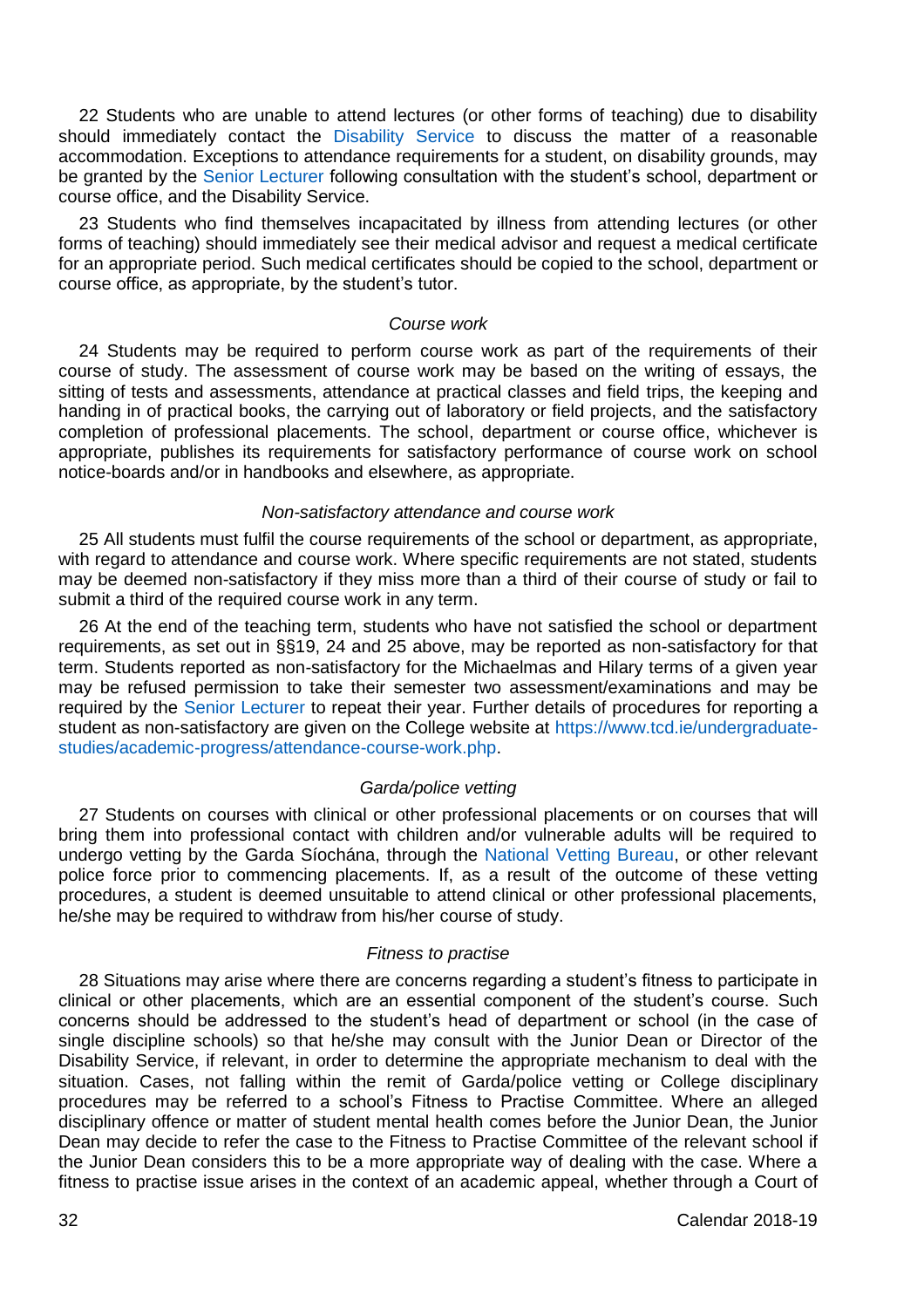First Appeal or the Academic Appeals Committee, the relevant body hearing the appeal may decide to refer the case to the Fitness to Practise Committee of the relevant school if it is considered to be a more appropriate way of dealing with the case.

Refusal on the part of the student to engage with the procedure set out in relation to fitness to practise cases shall be regarded as misconduct for the purposes of S.1(1), Schedule 2 of the 201[0 Consolidated Statutes.](https://www.tcd.ie/registrar/statutes/)

Where the school's Fitness to Practise Committee decides that the concern is well founded, it may take one of the following actions:

- (i) Caution the student in relation to the matter.
- (ii) Recommend that the student be required to undergo testing, at College's expense, in respect of suspected drug or alcohol addiction. A student failing to comply with this requirement or whose tests confirm continued drug or alcohol use may be required to withdraw from his/her course or to go off-books until such time as he/she is certified by an appropriately qualified person to be fit to proceed with his/her course of studies.
- (iii) Recommend that the student be required to undergo a medical examination or assessment, which may include psychiatric assessment, by a doctor or specialist nominated by the committee at the expense of College for the purpose of obtaining an opinion as to the student's medical fitness to continue with his/her studies or as to his/her ability or suitability to participate in his/her course to the standards required by College. Where a student fails to comply with this requirement, or where he/she is assessed to be unfit to continue with his/her studies or unable or unsuitable to participate in his/her course to the standard required by College, he/she may be required by the committee to withdraw from his/her course or to go off books until such time as he/she is certified by an appropriately qualified person, nominated by College, to be fit to proceed with his/her course of studies.
- (iv) Recommend that the student be suspended until such time as he/she is certified by an appropriately qualified person, nominated by College, to be fit to proceed with his/her course of study.
- (v) Recommend that the student complete such additional academic exercises, which may include placements, as prescribed by the committee. Prior consultation with the Senior Lecturer may be necessary.
- (vi) Recommend that the student be required to withdraw from his/her course.

Decisions of the school's Fitness to Practise Committee shall be referred to the Senior Lecturer for approval.

A decision of the school's Fitness to Practise Committee may be appealed to the College Fitness to Practise Committee, which is vested with the same powers as a school Fitness to Practise Committee and will hear the case as new. A student appearing before either committee is entitled to representation by their tutor, by the [Students' Unions,](https://www.tcdsu.org/) or by any other person of their choice. Decisions of the College Fitness to Practise Committee shall be referred to the University Council and the Board of the College for approval. An appeal against a decision of Board in such cases shall be made to the Visitors of the College.

Where a student's behaviour threatens the well-being of patients, students or staff, the head of school, head of department or other appropriate member of the work-based placement staff shall have the power to suspend the student from the placement with immediate effect, provided the case shall then be referred immediately to the [Junior Dean,](https://www.tcd.ie/Junior_Dean/) if misconduct is alleged, or, in all other cases, to the relevant school's Fitness to Practise Committee. This is without prejudice to the disciplinary powers of the Junior Dean, as provided under the 2010 [Consolidated Statutes,](https://www.tcd.ie/registrar/statutes/) or the powers of the Senior Lecturer to require a student to withdraw from his/her course until such time as he/she is deemed fit to resume his/her studies.

A student with a disability undertaking a professional course may apply for, and be provided with, such reasonable accommodation as is necessary to enable the student to participate in all aspects of the course unless the provision of such accommodation entails more than a nominal cost. If concerns are raised in relation to a student who is known to have a disability,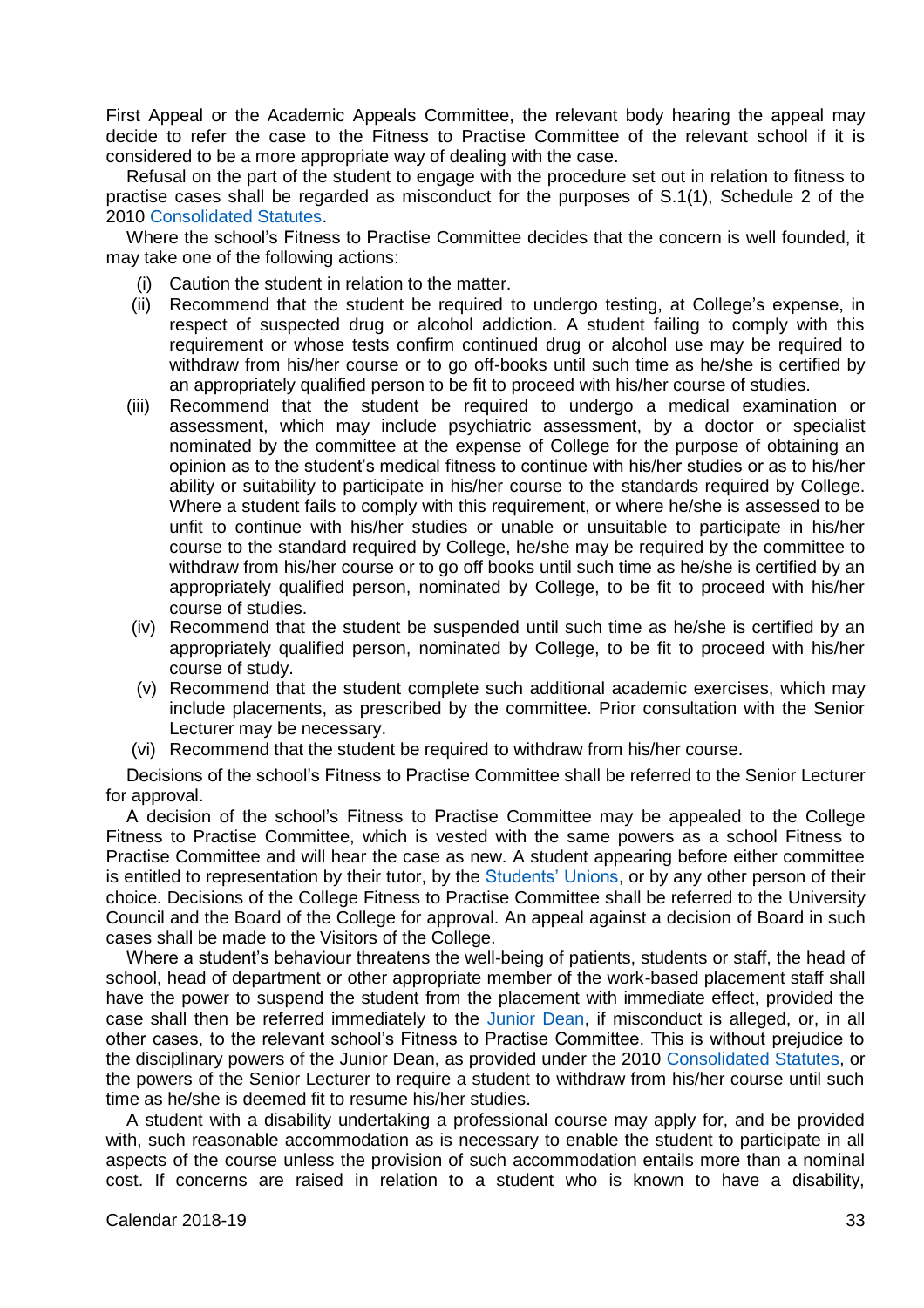consideration must first be given, in conjunction with the College's [Disability Service,](http://www.tcd.ie/disability/) to the level and types of support put in place to allow the student to participate as fully as possible in his/her chosen course. If the supports are deemed to be appropriate or if the student does not engage with the reasonable accommodations process to provide appropriate supports, and concerns remain in relation to the student's fitness to participate in professional placements, the case shall be dealt with in accordance with the procedures outlined above.

## *Credit weighting of courses*

29 The College has adopted the [European Credit Transfer and Accumulation System](https://ec.europa.eu/education/resources/european-credit-transfer-accumulation-system_en) (ECTS). under which each year of full-time undergraduate study carries 60 credits. In exceptional instances, almost always related to professional and interdisciplinary courses, the Senior Lecturer may permit an excess of credits above 60 in certain years.

#### *Institutional marking scale*

30 The following institutional marking scale has been adopted for undergraduate degree and diploma courses:  $I = 70-100$  per cent,  $I_1 = 60-69$  per cent,  $I_2 = 50-59$  per cent, III = 40-49 per cent,  $F_1 = 30 - 39$  per cent,  $F_2 = 0 - 29$  per cent.

Courses where this scale is not in use are those in dental science, dental technology, human nutrition and dietetics, medicine, midwifery, nursing, occupational therapy, physiotherapy and radiation therapy. Further details are available on the College website at [https://www.tcd.ie/](https://www.tcd.ie/%20academicregistry/exams/assets/staff/markingscales.pdf)  [academicregistry/exams/assets/staff/markingscales.pdf.](https://www.tcd.ie/%20academicregistry/exams/assets/staff/markingscales.pdf)

Results for undergraduate diploma courses are published as either distinction (70-100 per cent), pass (40-69 per cent), or fail (0-39 per cent).

#### *Gold medals and prizes*

31 Gold medals are awarded by the Board to candidates of the first class who have shown exceptional merit at the degree examination in honor or professional courses (see [www.tcd.ie/academicregistry/exams\)](https://www.tcd.ie/academicregistry/exams/index.php).

32 Various studentships, scholarships, exhibitions, and other prizes are awarded to students on the results of honor and other examinations, provided that sufficient merit is shown. Monetary awards are sent directly to prizewinners unless otherwise stated under the regulations for the particular prize. For details see PRIZES AND OTHER AWARDS (see also MISCELLANEOUS AWARDS).

33 A book prize is awarded to each candidate obtaining an annual result of an overall first class honors grade in an honor course. These prizes are not awarded in the Senior Sophister or final year. Book prizes may be collected from the Academic Registry by the award holder in person.

# *Submission of assessed work and conduct of examinations*

34 Programmes have discretion to utilise a broad range of assessment practices that are programme-focussed, equip students to apply their learning in contexts beyond the University and assess the graduate attributes appropriately throughout the programme. An assessment component is a discrete unit of assessment, e.g. an examination paper, an essay, an oral/aural examination, practical, field trip, professional placement, or performance which contributes a defined weighting to the overall assessment for a module. Programmes must make available to students details of the assessment components, together with their weightings, for each module, including details of penalties applying for late submission.

35 There are formal University assessment sessions following the end of teaching term in semester one (in Michaelmas term) and following the end of teaching term in semester two (in Trinity term). Students are assessed at the end of semester one in all modules that are taught only in semester one and at the end of semester two in all year-long modules and all modules that are taught only in semester two. There is one reassessment session which is held at the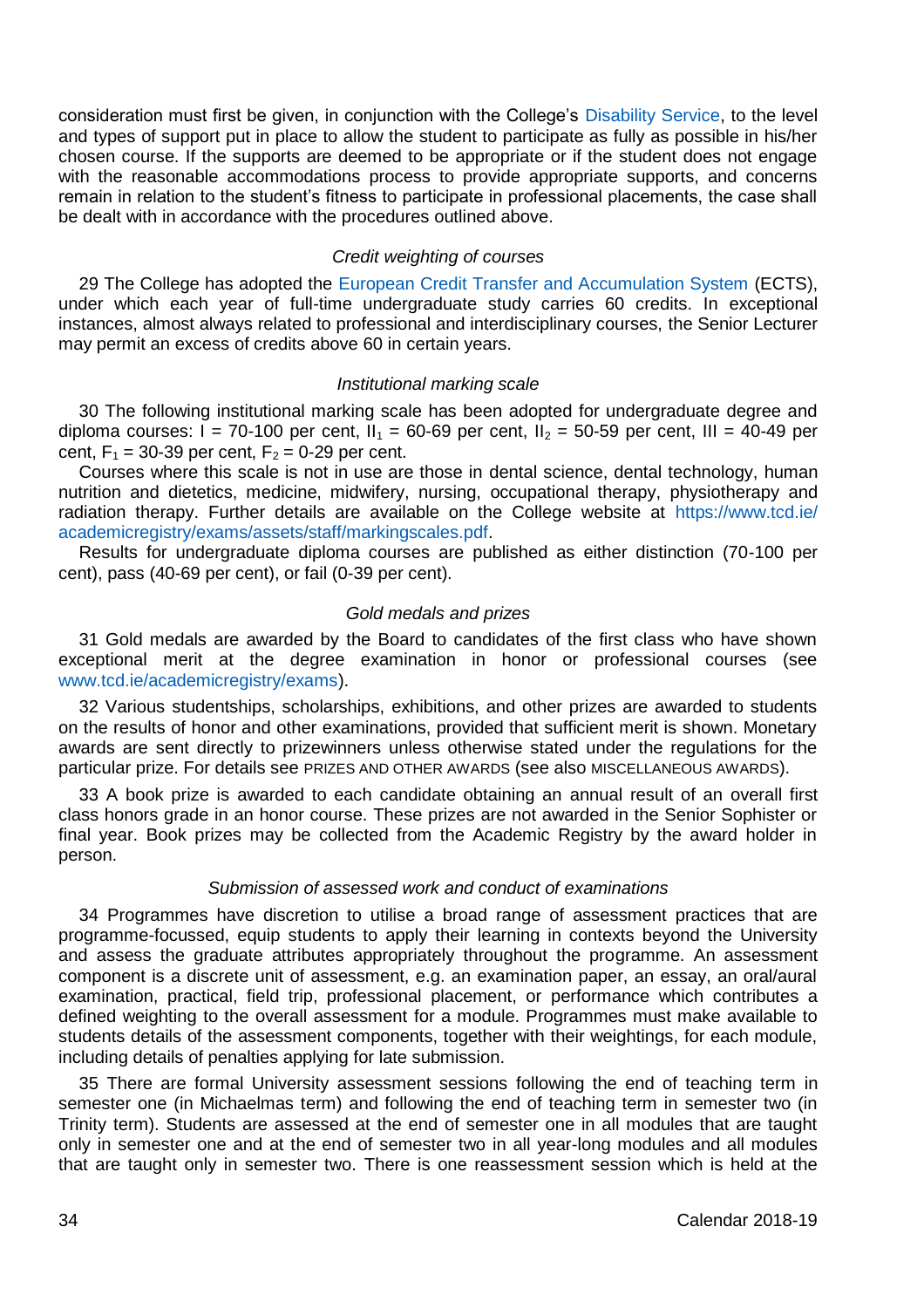beginning of Michaelmas term. Students are assessed in all failed modules from both semesters at the reassessment session.

36 The dates of these formal assessment sessions are given in the *Calendar* PART I - ALMANACK. Examinations should be confined to these sessions. However, if and when approved by the University Council, certain courses, normally professional, are permitted to hold examinations outside of the standard academic year structure.

37 Examination timetables are published four weeks in advance of the dates of examinations on the [my.tcd.ie](https://my.tcd.ie/urd/sits.urd/run/siw_lgn) portal. The College reserves the right to alter the published time and date of an examination in exceptional circumstances. Students should ensure that they are available for examinations for the duration of the relevant formal assessment session as stated in the *Calendar* PART I - ALMANACK.

38 No notice is required of intention to take an end-of-semester examination or to sit for reassessment in the course for which students have registered.<sup>1</sup> The onus lies on each student to establish the dates, times and venues of examinations by consulting the relevant timetable on the [my.tcd.ie](https://my.tcd.ie/urd/sits.urd/run/siw_lgn) portal. No timetable or reminder will be sent to individual students by any office.

39 The College has approved the practice of anonymous marking for undergraduate examinations at the formal assessment and reassessment sessions.

40 All undergraduate results are published by student number. The results for assessment completed in semester one are provisional until moderated by the court of examiners in Trinity term.

41 Students are required to complete all assessment components for each module as prescribed by the programme regulations.

42 Students are not permitted to repeat successfully completed assessments or examinations in order to improve their performance.

43 Students who are unable to complete such assessment components necessary to complete a module or modules at the end of the appropriate semester due to certified illness, disability<sup>2</sup>, or other grave cause beyond their control may seek, through their tutor, permission from the Senior Lecturer to present at the reassessment session. Where certified illness, disability, or other grave cause beyond their control prevents a student from completing at the reassessment session they may seek, through their tutor, permission from the Senior Lecturer to repeat the year.

44 Students who may be prevented from sitting an examination or examinations (or any part thereof) due to illness should seek, through their tutor, permission from the Senior Lecturer in advance of the examination session to defer the examination/s to the reassessment session. Students who have commenced the examination session, and are prevented from completing the session due to illness should seek, through their tutor, permission from the Senior Lecturer to defer the outstanding examination/s to the reassessment session.

45 Where such permission is sought, it must be appropriately evidenced:

*(a)* For illness: medical certificates must state that the student is unfit to sit examinations/ complete assessment and specify the date(s) of the illness and the dates on which the student is not fit to sit examinations/complete assessment. Medical certificates must be submitted to the student's tutor within three days of the beginning of the period of absence from the assessment/examination.

*(b)* For other grave cause: appropriate evidence must be submitted to the student's tutor within three days of the beginning of the period of absence from the assessment/examination.

<u>.</u>

<sup>&</sup>lt;sup>1</sup>Notice is required for Foundation Scholarship examinations.

 ${}^{2}$ Full details of examination procedures for students with disabilities can be found at [https://www.tcd.ie/academicregistry/exams/student-guide/.](https://www.tcd.ie/academicregistry/exams/student-guide/)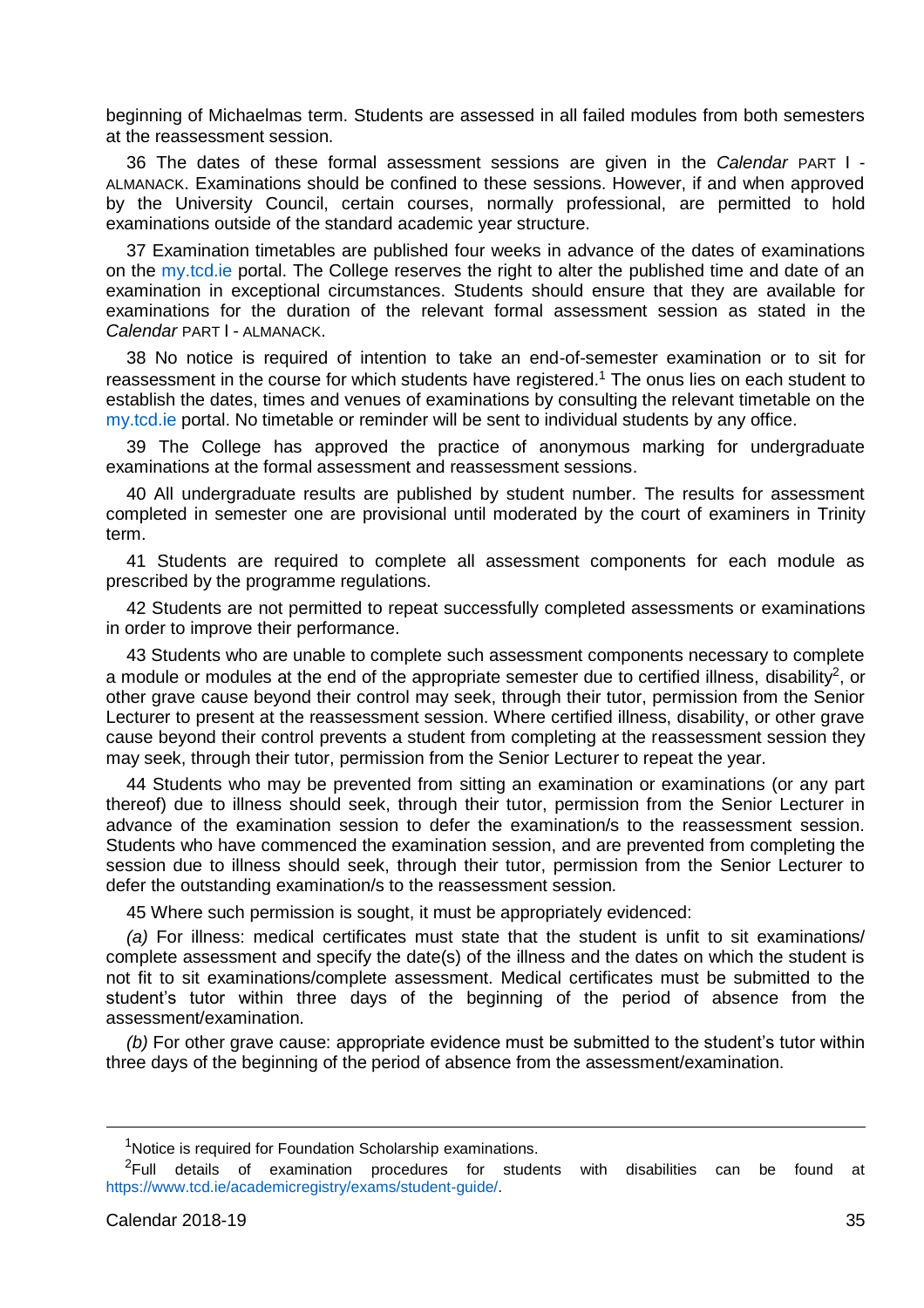46 Where illness occurs during the writing of an examination paper, it should be reported immediately to the chief invigilator. The student will then be escorted to the College Health Centre. Every effort will be made to assist the student to complete the writing of the examination paper.

47 Where an examination/assessment has been completed, retrospective withdrawal will not be granted by the Senior Lecturer nor will medical certificates be accepted in explanation for poor performance.

48 If protracted illness prevents students from taking the prescribed assessment components, so that they cannot rise into the next class, they may withdraw from College for a period of convalescence, provided that appropriate medical certificates are submitted to the Senior Lecturer. If they return to College in the succeeding academic year they must normally register for the year in full in order to fulfil the requirements of their class. Where appropriate please see the regulations governing fitness to practise.

49 Where the effects of a disability prevent a student from taking the prescribed assessment components, so that they cannot rise into the next class, the Senior Lecturer may permit the student to withdraw from College for a period of time provided that appropriate evidence has been submitted to the Disability Service. If they return to College in the succeeding academic year they must normally register for the year in full in order to fulfil the requirements of their class.

50 The nature of non-standard examination accommodations, and their appropriateness for individual students, will be approved by the Senior Lecturer in line with the Council-approved policy on reasonable accommodations. Any reports provided by the College's Disability Service, Health Service or Student Counselling Service will be strictly confidential.

## *Degree of ordinary B.A.*

51 In the majority of undergraduate degree courses, students who have passed the Junior Sophister year may have the degree of ordinary B.A. conferred if they do not proceed to the Senior Sophister year or if they do not pass the Senior Sophister year/final degree assessments. Except by special permission of the University Council, on the recommendation of the court of examiners and, in some cases, of school executive committees, the ordinary degree of B.A. may normally be conferred only on candidates who have spent at least three years in the University. In the case of advanced entry into the Senior Freshman or Junior Sophister year of a student's degree course, the degree of ordinary B.A. may be conferred only on candidates who have spent at least two years in the University subject always to the successful completion of the Junior Sophister year.

#### *Aegrotat degree*

52 In exceptional circumstances, students who are prevented by illness or other grave cause beyond their control from writing the whole or part of the honor examination in their final year may apply to the [Senior Lecturer,](https://www.tcd.ie/undergraduate-studies/) through their tutor, for the award of an aegrotat degree. Such application must be made as soon as the extent of the illness or grave cause becomes evident and must be accompanied by a full explanation of the illness or grave cause.

If the Senior Lecturer is satisfied that a case for the award of an aegrotat degree has been made successfully, the Senior Lecturer will advise the appropriate court of examiners accordingly and request that they proceed in the course of their regular meeting to make arrangements for the publication and award of an aegrotat degree, the level of which, either unclassified honor or ordinary degree, is to be determined by reference to the previous appropriate academic record of the candidate. Persons to whom an unclassified honor aegrotat award is being made will be included on the customary moderatorship examination result sheets in a section at the end of the lists headed 'aegrotat unclassified honor award'. Persons to whom an ordinary degree award is being made will be included on the customary ordinary degree examination result sheet in a section at the end of the list headed 'aegrotat ordinary degree award'.

As an alternative, a student who has been awarded but not conferred with an aegrotat degree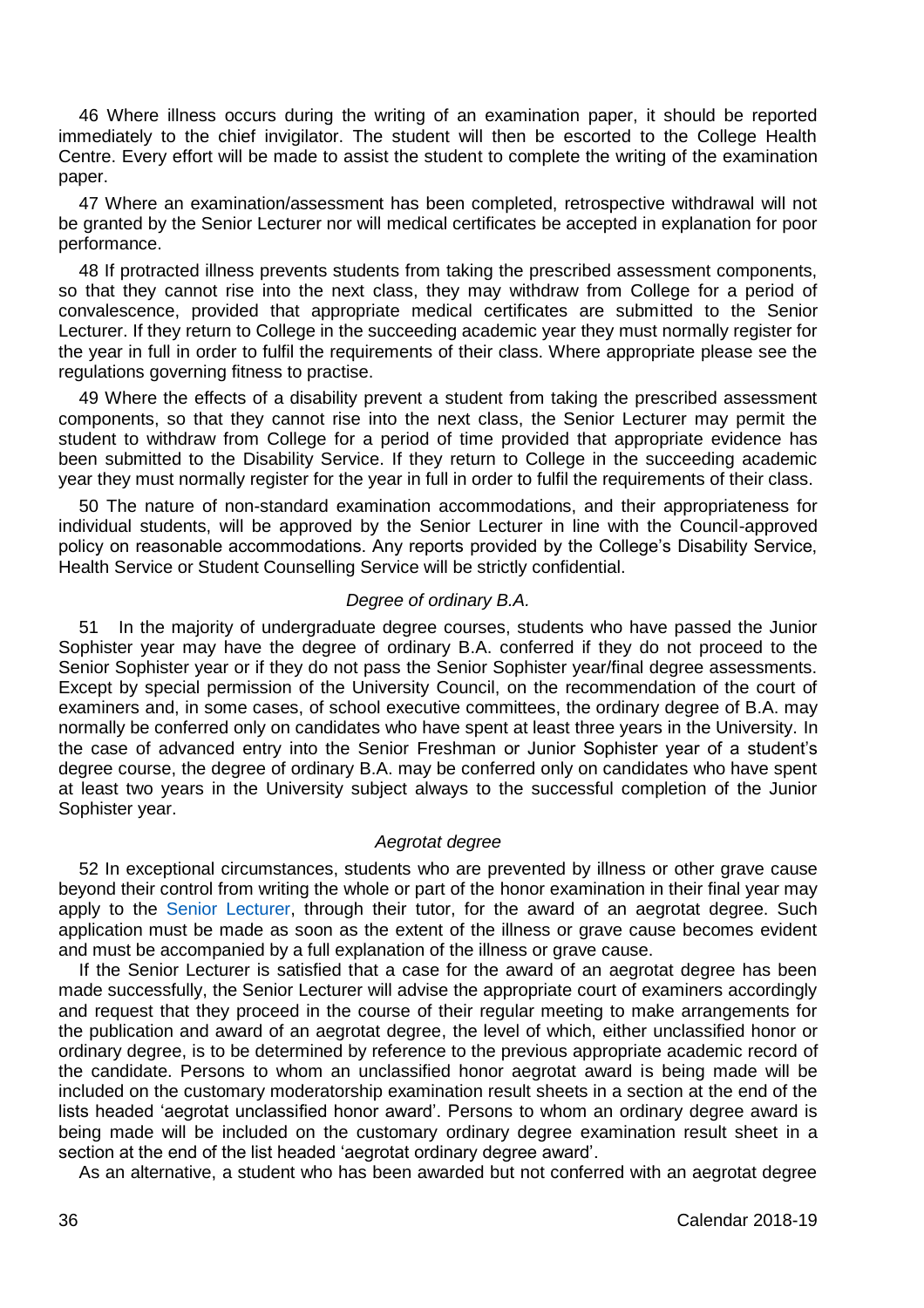of unclassified honor or ordinary level may, within one year of the award and with the permission of the Senior Lecturer, elect to write the next moderatorship examination in the appropriate discipline with the prospect of proceeding to the award of a classified honor degree.

This same provision applies to students reading undergraduate degree courses in the Faculty of Arts, Humanities and Social Sciences and the Faculty of Engineering, Mathematics and Science.

Aegrotat degrees are not available in certain professional courses where the award of the degree confers a right to practise. Such courses are the B.Sc. in Clinical Speech and Language Studies, Bachelor in Music Education (B.Mus.Ed.), Bachelor in Social Studies (B.S.S.) and Bachelor in Engineering (B.A.I.), and all courses in the Faculty of Health Sciences with the exception of the B.Sc. in Human Health and Disease.

#### *Conduct of examinations*

53 Except as provided for below, candidates for examination are forbidden during an examination to do or to attempt to do, any of the following: to have in their possession or consult or use any books, papers, notes, memoranda, mobile phones, electronic devices, or written or electronic material of any nature, or to copy from or exchange information with other persons, or in any way to make use of any information improperly obtained.

54 Where the examination is of such a nature that materials are provided to the candidates, or where the candidates are allowed by the rules of that examination to have materials in their possession, then candidates may of course make use of such materials, but only of such materials, and the general prohibition above continues to apply in respect of any and all other materials.

55 Where candidates have the prior written permission of the examiner(s), of the Senior Lecturer, or of the Disability Officer, to have materials in their possession during an examination, then candidates may of course make use of such materials, but only of such materials, and the general prohibition above continues to apply in respect of any and all other materials.

56 Where candidates are allowed to bring personal belongings into the examination venues upon condition that such belongings are stored in an area – such as the back of the venue – away from the area in which the candidates are sitting their examinations, then candidates may bring personal belongings into the venue, provided that they are placed in the indicated area and are not returned to by the candidates until they have finished their examinations and are leaving the venue.

57 Any breach of this regulation is regarded as a major offence for which a student may be expelled from the University (see §4 under CONDUCT AND COLLEGE REGULATIONS).

58 Students must not leave the venue before the time specified for the examination has elapsed, except by leave of the invigilator.

59 Examinations or other exercises which are part of continuous assessment are subject to the same rules as other College examinations. Where submitted work is part of a procedure of assessment, plagiarism is similarly regarded as a major offence and is liable to similar penalties (see §§96-105).

### 60 *Access to scripts and other assessed work and discussion of performance*

- (i) All students have a right to discuss their examination and assessment performance with the appropriate members of staff. This right is basic to the educational process. Students are entitled to view their scripts and other assessments when discussing their performance. For work completed during semester one students should note that all results are provisional until moderated by the court of examiners in Trinity term. In Trinity term, students' performance cannot be discussed with them until after the publication of the end-year results.
- (ii) Written assessment components and assessment components which are recorded by various means (e.g. video, audio) are retained by schools and departments for thirteen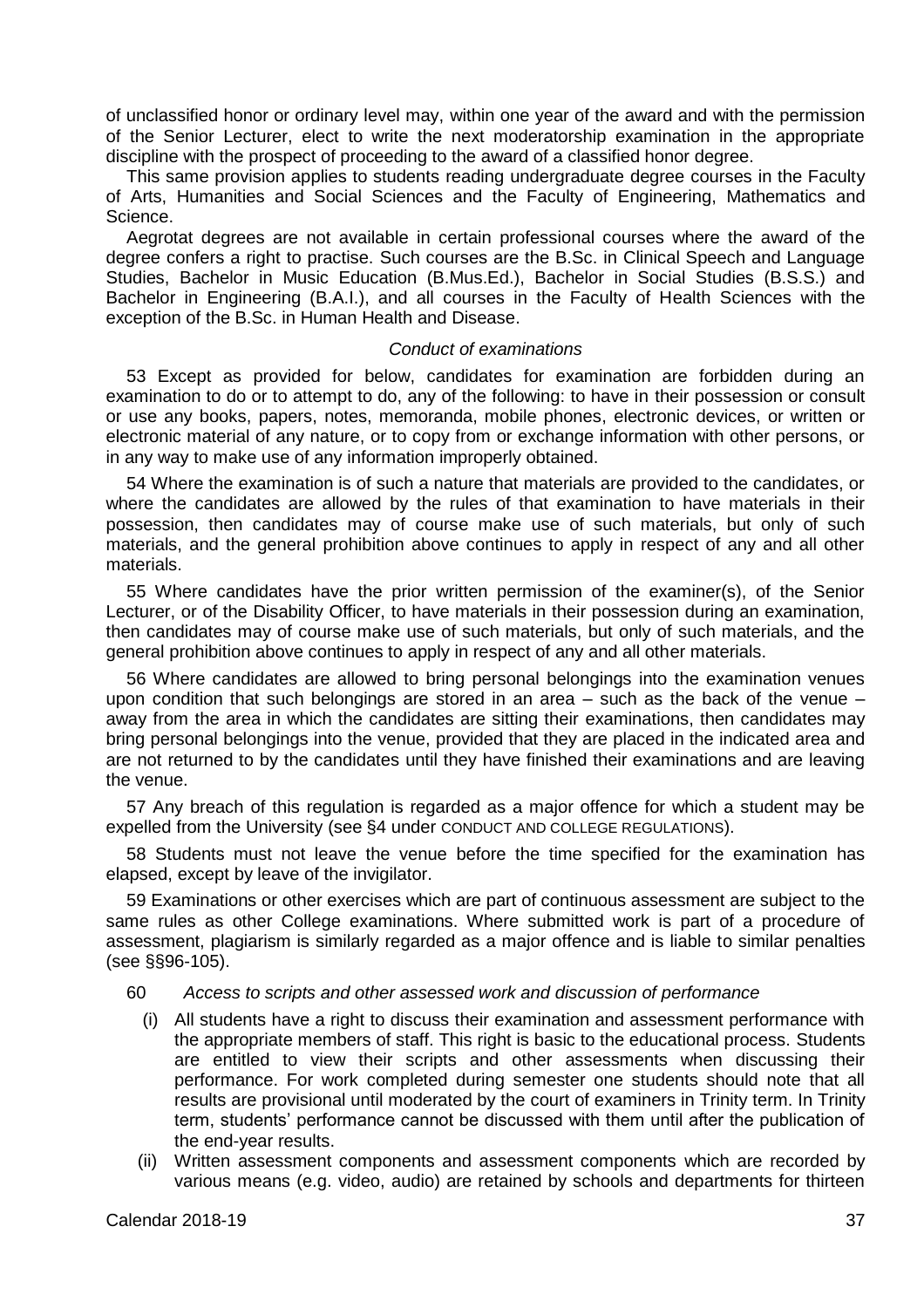months from the date of the meeting of the court of examiners which moderates the results in question and may not be available for consultation after this time period.

# 61 *Re-check/re-mark of examination scripts and other assessed work*

- (i) Having received information about their final results at the court of examiners in Trinity term and having discussed these and their performance with the director of teaching and learning (undergraduate) or the head of discipline and/or the appropriate staff, students may ask that their results be reconsidered if they have reason to believe:
	- *(a)* that the grade is incorrect because of an error in calculation of results;
	- *(b)* that the examination paper or other assessment specific to the student's course contained questions on subjects which were not part of the course prescribed for the examination or other assessment; or
	- *(c)* that bias was shown by an examiner in marking.
- (ii) In the case of *(a)* above, the request should be made through the student's tutor to the director of teaching and learning (undergraduate) or course director as appropriate.
- (iii) In the case of *(b)* and/or *(c)* above, the request should be made through the student's tutor to the [Senior Lecturer.](https://www.tcd.ie/undergraduate-studies/) In submitting such a case for reconsideration of results, students should state under which of *(b)* and/or *(c)* the request is being made.<sup>3</sup>
- (iv) Requests for re-check or re-mark should be made as soon as possible after discussion of results and performance and no later than twelve months from the date of the meeting of the court of examiners which moderated the marks in question.
- (v) Once a result has been formally published following the court of examiners it cannot be amended without the permission of the Senior Lecturer.
- (vi) Any student who makes a request for re-check or re-mark that could have implications for their degree result is advised not to proceed with degree conferral until the outcome of the request has been confirmed.

# *Courts of First Appeal*

62 A student may appeal a decision of the court of examiners relating to academic progress to a Court of First Appeal.<sup>4</sup> Appeals should be made in writing by a student's tutor or, if the tutor is unwilling or unable to act, by the Senior Tutor or his/her nominee who shall be another tutor. Students may request a representative of the [Students' Union](https://www.tcdsu.org/) to represent them as an alternative to their tutor or the Senior Tutor. Tutors or Students' Union representatives who are filing an appeal must use the procedural form, must indicate the precise grounds upon which the appeal is being made (see Academic Appeals Committee §63 below for applicable grounds) and what the appeal is attempting to achieve on the student's behalf. The attention of those bringing an appeal is directed to the assistance offered by the school or course administrators and staff in the Academic Registry in helping them to complete their records, provide copies of medical certificates and other appropriate documents. The Court of First Appeal shall not hear requests for re-checking/re-marking of examinations and assessments which should be processed according to the regulations as set out in §61 above. The recommendations of the Court of First Appeal are forwarded to the Senior Lecturer who may approve or reject or vary any such recommendations. As a consequence, recommendations of a Court of First Appeal are not binding and shall not have a formal effect unless and until they have been considered and approved by the Senior Lecturer. A student may appeal such decisions of the Senior Lecturer, whether approved or rejected or varied, to the Academic Appeals Committee.

## *Academic Appeals Committee*

63 The Academic Appeals Committee meets to consider appeals arising out of examinations

-

 $3$ Details of the procedures relating to the re-check/re-mark of examination scripts and other assessed work are available on the College website at [www.tcd.ie/academicregistry/exams.](http://www.tcd.ie/academicregistry/exams)

<sup>&</sup>lt;sup>4</sup>Details of procedures relating to Courts of First Appeal are available on the College website at <https://www.tcd.ie/undergraduate-studies/academic-progress> and from relevant course offices.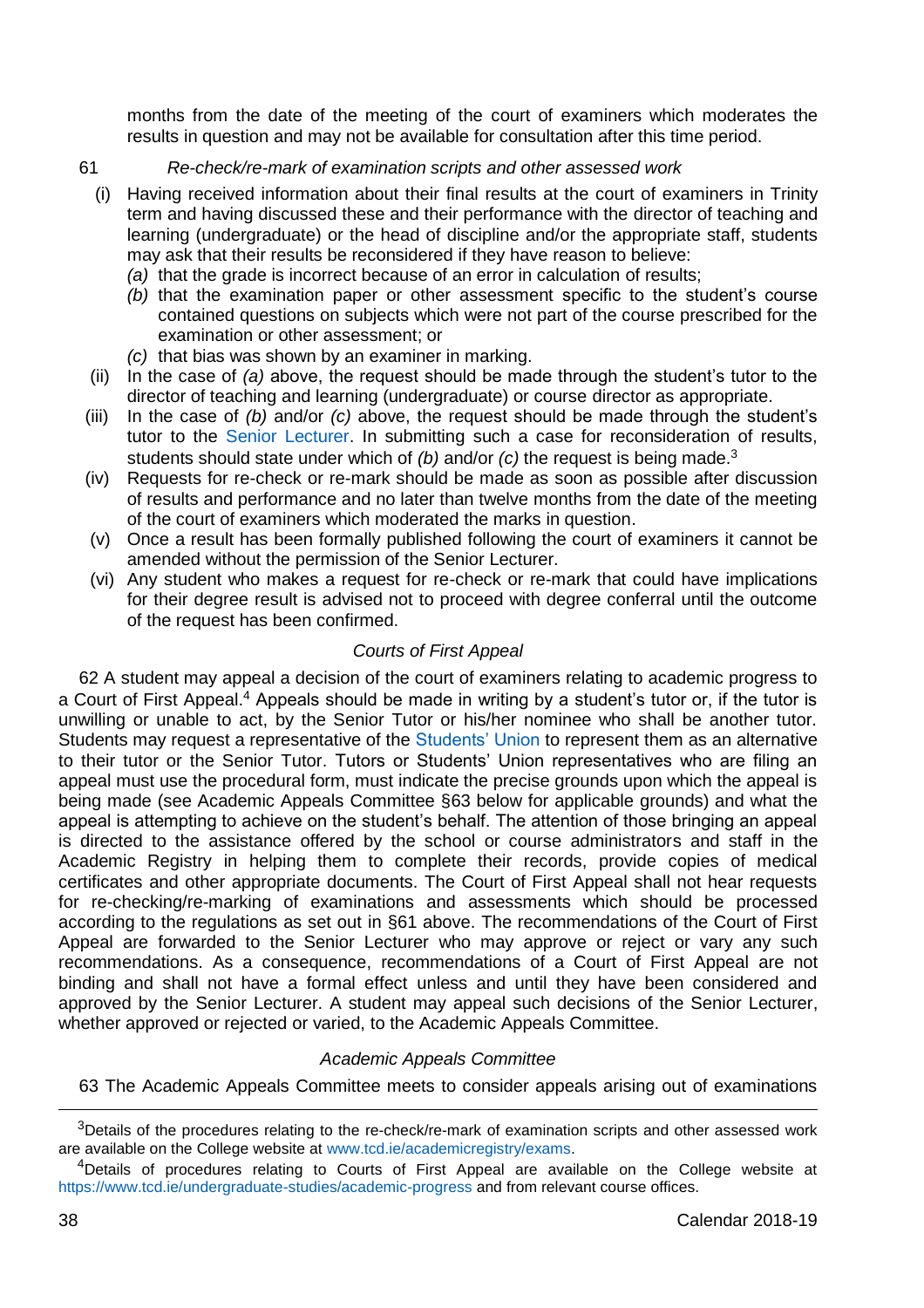or other academic circumstances where a student case (i) is not adequately covered by the ordinary regulations of the College, or (ii) is based on a claim that the regulations of the College were not properly applied in the applicant's case, or (iii) represents an *ad misericordiam* appeal. An appeal other than an *ad misericordiam* appeal, cannot be made against the normal application of College academic regulations approved by the University Council. Decisions of the Academic Appeals Committee are forwarded to the University Council. The Academic Appeals Committee will consider appeals concerning events occurring more than eighteen months previously only in the most exceptional circumstances. Appellants must have exhausted the appropriate appeals mechanism in the first instance through the relevant Court of First Appeal prior to coming before the Academic Appeals Committee. The Academic Appeals Committee reserves the right to refuse to hear a case that has not previously been brought to the relevant Court of First Appeal without justification. Appeals should be made in writing by a student's tutor or, if the tutor is unwilling or unable to act, by the Senior Tutor or his/her nominee who shall be another tutor. Students may request a representative of the [Students'](https://www.tcdsu.org/) Union to represent them as an alternative to their tutor or the Senior Tutor. Tutors or Students' Union representatives who are filing an appeal must use the procedural form, must indicate the precise grounds upon which the appeal is being made and what the appeal is attempting to achieve on the student's behalf. They should also ensure that appropriate and full information and evidence are included. This information must include all results achieved by the student to-date in mark format, and must indicate if course work has been completed. If possible, an attendance record should be provided. The attention of those bringing an appeal is directed to the assistance offered by the school or course administrators and staff in the Academic Registry in helping them to complete their records, provide copies of medical certificates and other appropriate documents. Appeal forms not completed properly will not be considered by the committee.

The Senior Tutor acts as secretary to the Academic Appeals Committee and attends the committee as a non-voting member. The Senior Lecturer attends for the presentation of the case and may provide comment if required. In cases concerning clinical placements (and in particular where the student is considered to be an employee of the institution providing the placement) the committee will be joined by an appropriate professional, nominated by the chair of the Academic Appeals Committee, who shall be drawn from the discipline of the student.

Any student who has an appeal underway that could have implications for their degree result is advised not to proceed with degree conferral until the outcome of the appeal has been confirmed.

## *Transfer of course*

64 Students may apply, through their tutor, to the [Senior Lecturer](https://www.tcd.ie/undergraduate-studies/) for permission to transfer to another course. Transfer applications, which must be made using a standard form, should be submitted to the Academic Registry, who will process the applications on behalf of the Senior Lecturer. The form may be obtained by the student's tutor from the Senior Tutor's Office website at [www.tcd.ie/seniortutor](http://www.tcd.ie/seniortutor/) or from the [Academic Registry](https://www.tcd.ie/academicregistry/index.php) directly.

While every effort will be made to allow adequately qualified students to change course, it will not be possible to permit a transfer into a course which already has a full complement of students. Students who are being considered for a transfer to the first year of another course should register for and attend the course to which they were admitted. In no case may students register for a course until their application to transfer has been formally approved by the Senior Lecturer.

65 The categories of transfer applicants are as follows:

- (i) Newly entered Junior Freshman students who in their first term seek to transfer into the Junior Freshman year of a different course.
- (ii) Continuing Junior Freshman students and non Junior Freshman students seeking to transfer into the Junior Freshman year of a different course.
- (iii) Continuing Junior Freshman students and non Junior Freshman students seeking to transfer into a year other than the Junior Freshman year of a different course.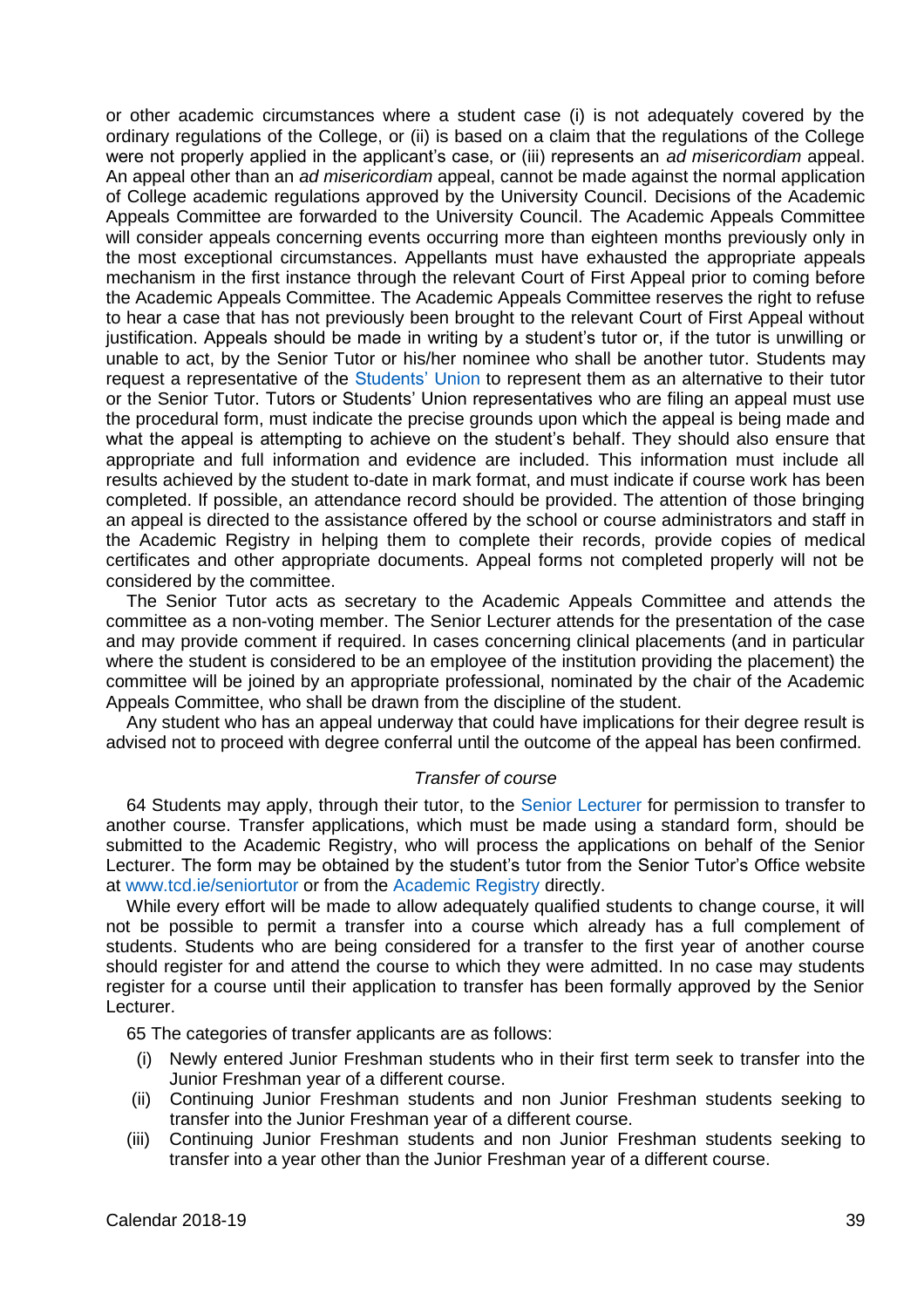Where a transfer results in the repetition of a year, students will not qualify for the fee remission scheme, see COLLEGE CHARGES, section II.

66 The specific procedures and timetables for each category are as follows:

(i) *Newly entered Junior Freshman students who in their first term seek to transfer into the Junior Freshman year of a different course.* Students seeking to transfer should apply by the end of the fourth week of Michaelmas teaching term (5 October 2018). All such applications will be held until the closing date (except in the case of applications from students failing to satisfy the requirements for the course into which entry is sought). Decisions on applications received by the closing date will be made on the basis of the following criteria: *(a)* availability of places, *(b)* entry qualifications and *(c)* timetabling constraints.

Applicants will be notified of the result of their transfer request as soon as possible after the closing date.

(ii) *Continuing Junior Freshman students and non Junior Freshman students seeking to transfer into the Junior Freshman year of a different course.* Students in this category should apply before 1 August and will be assessed on the basis of their original entry qualifications. With the sole exception of mature students, College examination results will not be taken into consideration. Students who miss this cut-off date may apply in the same way as newly entered Junior Freshman students (see category (i) above), i.e. by the end of the fourth week of Michaelmas teaching term (5 October 2018).

(iii) *Continuing Junior Freshman students and non Junior Freshman students seeking to transfer into a year other than the Junior Freshman year of a different course.* Students in this category should apply no later than the end of the fourth week of Michaelmas teaching term (5 October 2018), and will be assessed, after consultation with the school(s) or department(s) concerned, on the basis of the total qualifications presented, i.e. original entry qualifications and results of College examinations.

In categories (i) and (ii) above, schools and departments will be consulted by the Academic Registry only in the case of mature students. Schools and departments must not enter into individual arrangements with transfer applicants. Transfers will not be permitted at a level lower than the cut-off point at which admissions were originally made.

# *Academic progress: Bachelor programmes<sup>5</sup>*

Some programmes with professional accreditation have received a derogation from specific regulations on progression by the University Council. The relevant programme entry provides these details.

67 In order to rise with their class, students must obtain credit for the academic year by satisfactory attendance at lectures and tutorials and by carrying out, submitting and sitting the required assessment components. In addition, students must pass the year by achieving, at a minimum, an overall credit-weighted average pass mark for the year (40 per cent or 50 per cent, as per programme regulations) and either:

- *(a)* accumulate 60 credits by achieving at least the pass mark in all modules or
- *(b)* pass by compensation. All modules and components within modules are compensatable (except in particular professional programmes where compensation does not apply).

To pass a year by compensation, in programmes that locate the pass mark at 40 per cent, a student must achieve the pass mark in modules carrying a minimum of 50 credits and obtain a module mark of at least 35 per cent in any remaining module(s). A student may accumulate a maximum of 10 credits at qualified pass where the mark lies between 35-39 per cent.

To pass a year by compensation, in programmes that locate the pass mark at 50 per cent, a student must achieve the pass mark in modules carrying a minimum of 50 credits and obtain a

<u>.</u>

<sup>&</sup>lt;sup>5</sup>See individual entries for certificate and diploma courses.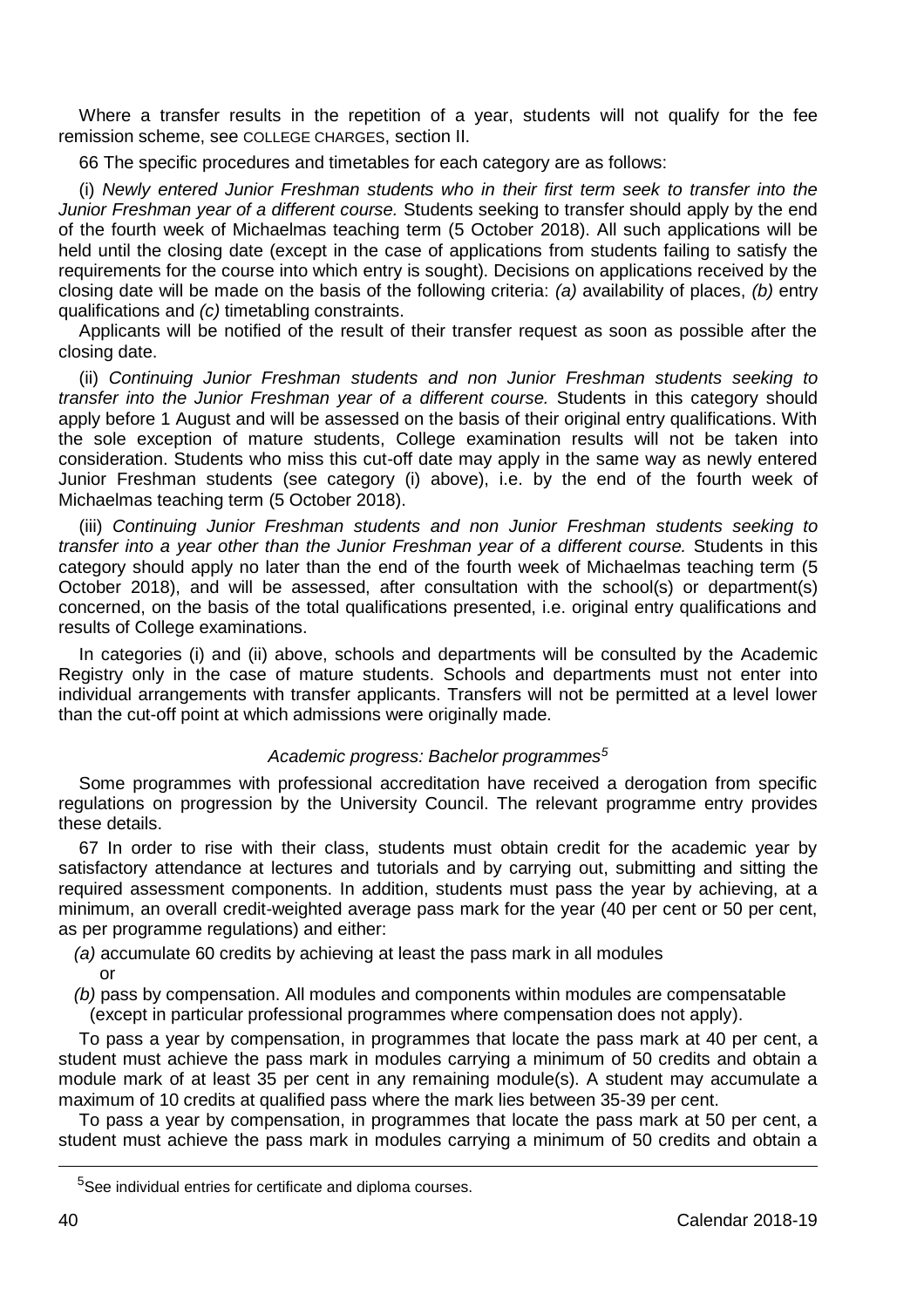module mark of at least 45 per cent in any remaining module(s). A student may accumulate a maximum of 10 credits at qualified pass where the mark lies between 45-49 per cent.

The end of year or degree result moderated by the court of examiners must be returned and recorded on the student record.

68 Progression is on an annual basis. Within a year students may carry failed modules from one semester to the next but not from one academic year to another; that is, they will not be able to rise to the next year of their programme until they have successfully completed the preceding year(s). Students who have not passed their year are required to present for reassessment when:

- *(a)* they obtain in excess of 10 credits at qualified pass (i.e. marks between 35-39 per cent where the pass mark is 40 per cent; or 45-49 per cent where the pass mark is 50 per cent);
- *(b)* they fail any module (i.e. achieving marks below 35 per cent where the pass mark is 40 per cent; or below 45 per cent where the pass mark is 50 per cent);
- *(c)* they do not obtain an overall pass mark for the year;
- *(d)* any combination of *(a) (c)* occurs.

69 If a student has achieved both fail and qualified pass grades at the first sitting or has exceeded the 10 credit limit allowed for compensation and is not permitted to rise with their year, they must present for reassessment in all failed components of all modules for which they obtained a fail and/or a qualified pass.

70 Different modalities of assessment to the first sitting are permitted in the reassessment session as determined by the programme.

71 The same compensation regulations as outlined above apply at the reassessment session.

72 Students who fail to satisfy the requirements of their year at the reassessment session are required to repeat the year in full (i.e. all modules and all assessment components).

73 Students are permitted to repeat any year of an undergraduate programme<sup>6</sup> subject to not repeating the same year more than once and not repeating more than two academic years within a degree course, except by special permission of the University Council.

74 The maximum number of years to complete an undergraduate degree is six years for a standard four-year programme and seven years for a five-year programme.

75 Under certain conditions approved by the University Council, on the recommendation of the Senior Lecturer in consultation with the appropriate head(s) of school(s), director(s) of undergraduate teaching and learning, head(s) of department(s), Associate Dean for Undergraduate Science Education or course director, the University regards attendance at courses and the passing of approved examinations in other colleges as fulfilling or partially fulfilling the exercises required for certain degrees of the University. Where places are available students may be permitted advanced entry to their course, if they are deemed qualified by their knowledge and attainment to do so, or by passing specified examinations. Applicants must pay a fee before presenting themselves for examination (see COLLEGE CHARGES). Applications for advanced entry to any course should be made through the [Academic Registry](https://www.tcd.ie/academicregistry/index.php) in the first instance.

76 Students must pursue their undergraduate course continuously unless they are permitted by the Senior Lecturer to interrupt it, normally for a period of one year, either by going 'off-books' or by intermitting their studies for extra-curricular reasons.

77 Students wishing to interrupt their course and go 'off-books' should apply through their tutor to the [Senior Lecturer.](https://www.tcd.ie/undergraduate-studies/) Such permission will only be granted to students who have completed the

-

 $6$ Students are not permitted to repeat year 5 of the integrated programmes leading to the Master in Computer Science; Master in Engineering (Studies); Master in Engineering with Management; and the National Pharmacy Internship Programme. There are also programmes in the Faculty of Health Sciences with regulations pertaining to the number of years within which the programme must be completed (please consult programme entries within the Faculty of Health Sciences section in the *Calendar*).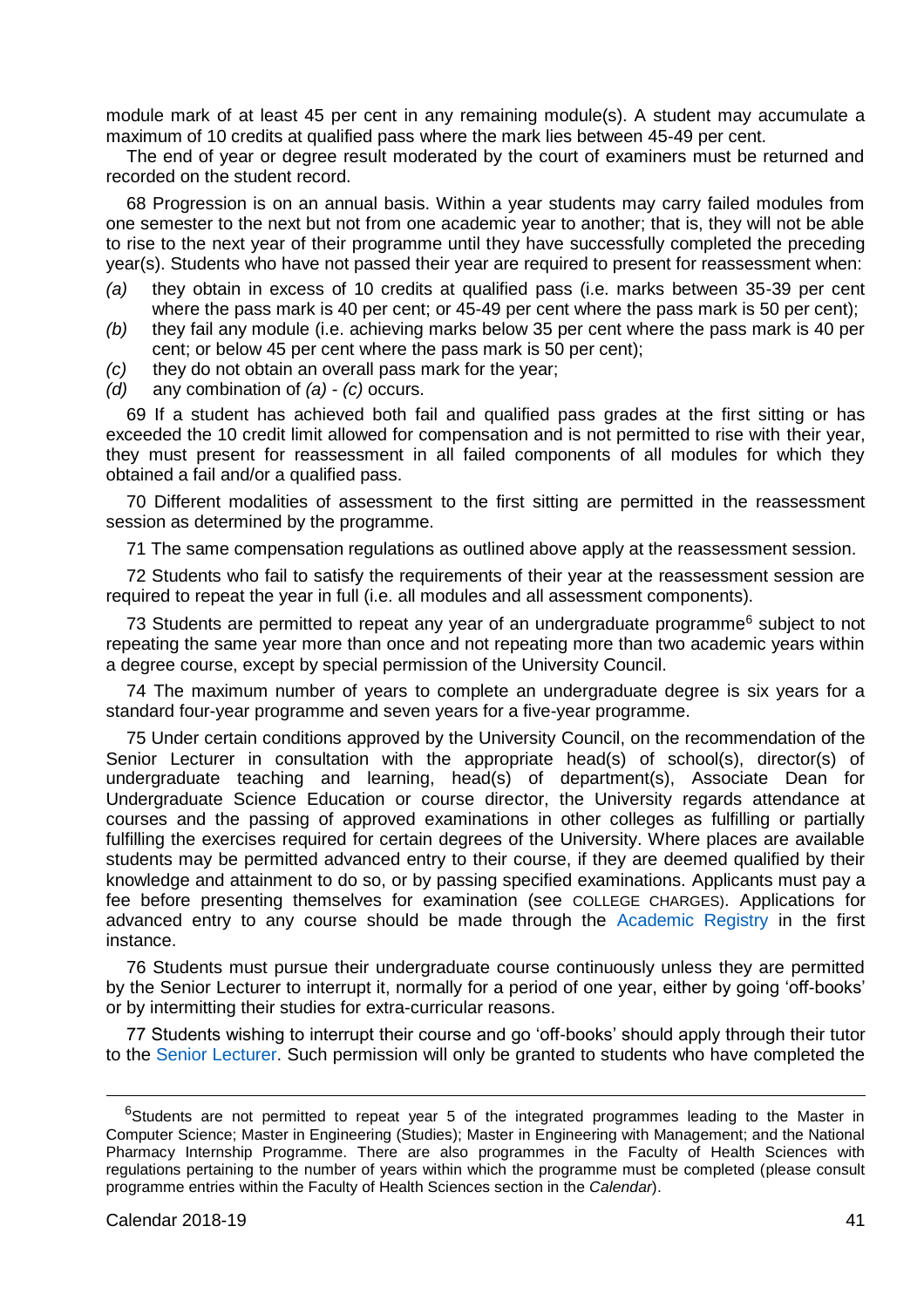academic exercises of their class, i.e. are already entitled to join the class above on their return to College. In exceptional circumstances the Senior Lecturer, after consultation with the head(s) of school(s) or department(s) or course director as appropriate, may permit students who are not in good standing to go 'off-books', where to do so in the judgement of the Senior Lecturer is in the best interests of the students. During the period of interruption students are not required to keep their names on the College books, and do not pay an annual fee or a replacement fee. Junior Freshman students who seek to discontinue their course before 1 February will normally be required to withdraw (see §82 below).

78 Students who have been permitted to go off the books may return to College as detailed below, depending on the circumstance of their going off the books.

- *(a)* Junior Freshman students with permission from the Senior Lecturer to go off the books after 1 February and be re-admitted to the same course of study at a specified date must apply for re-admission before 1 August by completing a special application form, obtainable from the Study at Trinity website at [www.tcd.ie/study/undergraduate](https://www.tcd.ie/study/undergraduate/) or from th[e Academic](https://www.tcd.ie/academicregistry/index.php)  [Registry](https://www.tcd.ie/academicregistry/index.php) directly.
- *(b)* Students who for reasons of ill-health have allowed their names to go off the books can only be re-admitted, even in the current academic year, at the discretion of the Senior Lecturer. Such students will be required to submit to the Senior Lecturer before 1 August a certificate of fitness from a medical referee, nominated by the Senior Lecturer, as evidence that they can continue their studies.
- *(c)* Students with permission from the Senior Lecturer to go off the books for an academic year and sit examinations in that year must pay an examination fee of €382. Off-books students with permission to take examinations are advised to consult with their school, department or course office before the end of Michaelmas term to confirm their examination and/or assessment requirements while off-books. Such students are not required to apply for readmission and should register for the following academic year as set out in the general regulations concerning registration.
- *(d)* Students with permission from the Senior Lecturer to go off the books for one or more academic year(s) for reasons other than medical are not required to apply for re-admission and are expected to register for the academic year that they are due to return to College as set out in the general regulations concerning registration.

79 A requirement to undertake a period of professional re-orientation may apply in the case of certain undergraduate courses which have clinical or practice components and which are subject to accreditation by external professional bodies. Students who have been off-books, with the permission of the Senior Lecturer, may be required to complete a course of professional reorientation before proceeding to the next year of their course. Such professional re-orientation courses may not be repeated in the event of non-satisfactory completion, and the student will be required to withdraw from their course.

Students must register for the academic year and pay a professional re-orientation fee but will not be liable for the student contribution and related levies.

80 Arrangements for the intermission of studies for extra-curricular reasons are governed by the regulations below.

- *(a)* Applications from students to intermit studies for extra-curricular reasons shall be submitted to the [Dean of Students](https://www.tcd.ie/dean_students/) by the end of Trinity term of the academic year preceding the proposed year of intermission. The application must be accompanied by a letter of support from the relevant director of undergraduate teaching and learning.
- *(b)* An applicant must be a registered student in good academic standing, not subject to any disciplinary process, and must have discharged any financial obligation to College.
- *(c)* Applications shall be reviewed by a panel which will forward its recommendations to the Senior Lecturer for final decision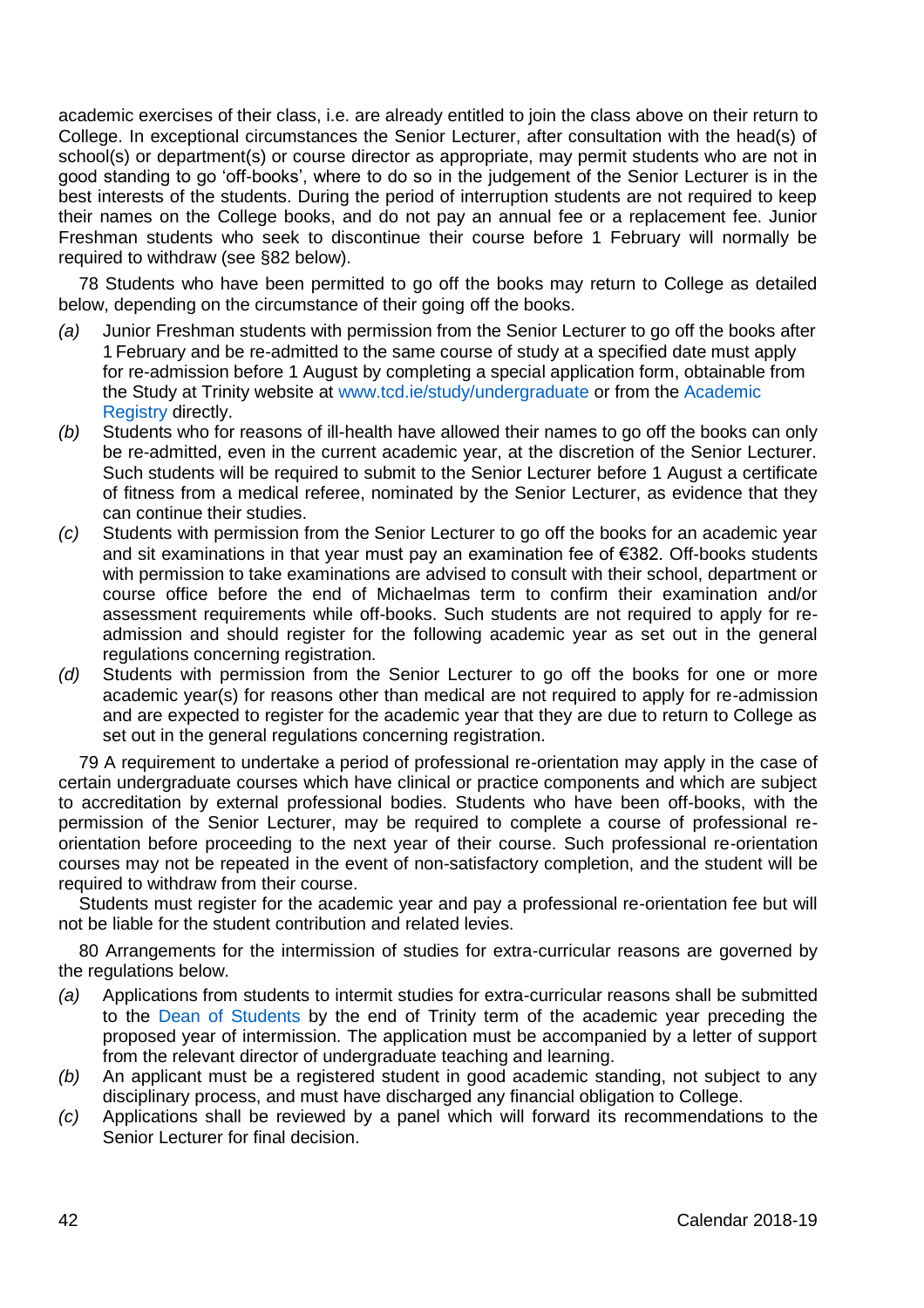- *(d)* In making its recommendation, the panel shall, in particular, have regard to the applicant's proposed work plan and whether he/she could achieve this work plan if he/she was not permitted to intermit studies for the year.
- *(e)* A student who is permitted to intermit studies shall be entitled to be issued with a student card and to retain his/her e-mail account on condition that he/she signs a bond whereby he/she agrees to pay any financial debts incurred to College and to be bound by College's conduct and regulations, see section III below (CONDUCT AND COLLEGE REGULATIONS).
- *(f)* Students permitted to intermit their studies for extra-curricular reasons are not required to apply for re-admission and are expected to register for the academic year that they are due to return to College as set out in the general regulations concerning registration.

81 Should a student become pregnant, whilst under no obligation to disclose their pregnancy, they are strongly advised to contact their academic department or school at the earliest opportunity to discuss reasonable flexible arrangements, as appropriate, and, depending on the course of study, any health and safety considerations. Information and guidance are also available from tutors and the [Students' Union.](https://www.tcdsu.org/) Where necessary, the Senior Lecturer may grant permission for a range of measures to support the student, as provided for in the general regulations.

82 E.U. Junior Freshman students who withdraw from College before 1 February (having been admitted the previous September) must re-apply through the C.A.O. for admission in a subsequent year. Non-E.U. Junior Freshman students withdrawing before 1 February must reapply through the [Academic Registry.](https://www.tcd.ie/academicregistry/index.php) E.U. or non-E.U. students who withdraw from College after 1 February may apply for re-admission through the [Academic Registry](https://www.tcd.ie/academicregistry/index.php) by 1 August of the proposed year of entry.

83 The Board of the College reserves the right to exclude from the College, on the recommendation of the University Council, students whose academic progress is unsatisfactory.

#### *ERASMUS and study abroad*

84 To facilitate student mobility, students may be permitted to satisfy the requirements of their year, in whole or in part, by study abroad under an approved ERASMUS exchange or other exchange programme approved by the Vice-President for Global Relations with the assessment at the host university counting as part of the student's academic record in College. The maximum period for such study is one academic year and the minimum period is three months. Arrangements governing specific exchange programmes are made by the school, department or course office concerned, subject to the following regulations of the University Council:

- *(a)* work examined abroad will not be examined in Trinity College;
- *(b)* students studying abroad will not be expected to be examined in work taught in Trinity College during their absence; candidates for moderatorship in modern languages may however be required to submit to assessment in language competence:
- *(c)* students studying abroad for a full academic year must obtain not less than 45 ECTS credits, or equivalent, from the host university in order to rise with their year;
- *(d)* study abroad in the Senior Sophister/final degree year should not extend beyond Michaelmas term of that year:<sup>7</sup>
- *(e)* assessment of modules taken in the overseas university should be weighted in the calculation of the final degree result as if the modules had been taken in this university.

85 Students who achieve a first class honors grade in their overall results on an ERASMUS year abroad may be awarded a book prize (value under review). These prizes are not awarded in the Senior Sophister or final year.

Book prizes may be collected from th[e Academic Registry](https://www.tcd.ie/academicregistry/index.php) by the award holder in person.

<u>.</u>

<sup>&</sup>lt;sup>7</sup>Students who study abroad for their Junior Sophister year under these regulations may nevertheless be eligible for the award of an ordinary B.A. on successful completion of that year according to the specific regulations for their course.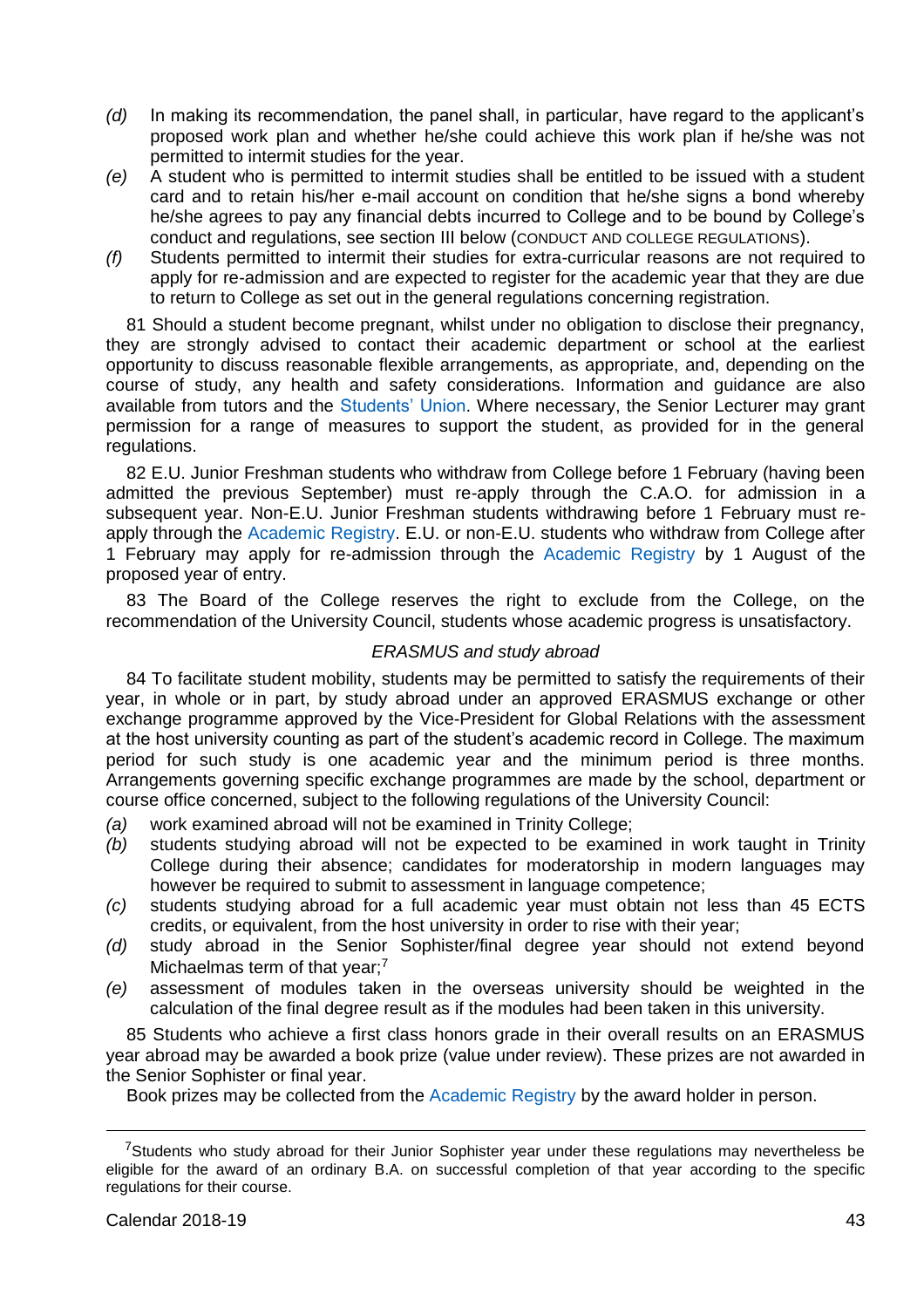86 Students who, with the approval of their school(s) and department(s) and while remaining 'on books', spend a year or part-year of study at an ERASMUS partner university, continue to be liable to pay to College the full annual fee for their course, at E.U. or non-E.U. rates according to their status at the point of admission to College. No fees are payable by students to the partner institution.

87 Students who, with the approval of their school(s) or department(s) and while remaining 'on books', spend a year of study at a foreign university with which there is a formal exchange agreement, must register at Trinity College in the normal way and shall continue to be liable to pay full annual fees to the College.<sup>8</sup> Where a student is also required to pay fees at the foreign university, the College will reimburse the student up to a maximum of half the tuition fees paid to Trinity College. The College has made special provision for students following approved programmes at Russian universities whereby the College will reimburse the student for (E.U.) fees paid at the foreign university up to a maximum of the annual fee paid to Trinity College less the student contribution and the student Sports Centre charge. In the case of students participating in the Ecole des Hautes Etudes Commerciales (H.E.C.) programme Trinity College will transfer to the foreign university a maximum of the annual (E.U.) fee less the student contribution and the student Sports Centre charge<sup>9</sup>. Students participating in an exchange approved by the Irish National Agency are eligible for a grant to offset some of the travel and living costs.

88 The University of Dublin has an agreement of co-operation with the Universities of [Edinburgh,](http://www.ed.ac.uk/) [Strathclyde](https://www.strath.ac.uk/) and [Aberdeen](http://www.abdn.ac.uk/) and the [Queen's University,](https://www.qub.ac.uk/) Belfast. The academic disciplines involved include Irish history, Scottish history, Anglo-Irish and Scots literature, Irish and Gaelic languages and literature.

The agreement provides for collaboration in relation to both staff and student activities.

89 Students in good academic standing who, with the approval of their school(s) or department(s), wish to study abroad at an institution with which Trinity College has not entered into an agreement providing for student mobility, may apply through their tutor to the [Senior](https://www.tcd.ie/undergraduate-studies/)  [Lecturer](https://www.tcd.ie/undergraduate-studies/) for permission to go off the books, normally for a period of one year.

#### *Notice required for conferring degrees at Commencements*

90 Degrees are publicly conferred under a student's registered name within degree class by the Chancellor, or a Pro-Chancellor in the Senate or Congregation of the University, at the ceremony known as Commencements. Candidates for a particular Commencements will receive an invite via th[e my.tcd.ie](https://my.tcd.ie/urd/sits.urd/run/siw_lgn) portal. Conditional notice may be lodged at any time. Since the 2012-13 academic year the Commencements fee is charged as a once-off payment levied at the same time as the tuition fee. The Commencements fee is fully refundable to all students who become ineligible to proceed with conferral. Any student who has an appeal underway that could have implications for their degree result is advised not to proceed with degree conferral until the outcome of the appeal has been confirmed. Se[e www.tcd.ie/academicregistry/fees-and-payments](https://www.tcd.ie/academicregistry/fees-and-payments/) for information concerning charges.

#### *Diploma and certificate award ceremonies*

91 Those who have successfully completed a diploma or certificate course are awarded the qualification at the next available award ceremony for that course. All such candidates are written to by the Academic Registry to their contact address as provided, inviting them to attend the

-

<sup>&</sup>lt;sup>8</sup>Where students are eligible for the free fees initiative or qualify for a higher education grant they will not be required to pay the tuition fee element of the amount due to the College as this will be claimed on their behalf from the Higher Education Authority or local authority or SUSI as appropriate.

 $9$ For further information on the H.E.C. programme see the course entry for the Moderatorship in Economic and Social Studies/Bachelor in Business Studies provided under the School of Social Science and Philosophy in FACULTY OF ARTS, HUMANITIES AND SOCIAL SCIENCES.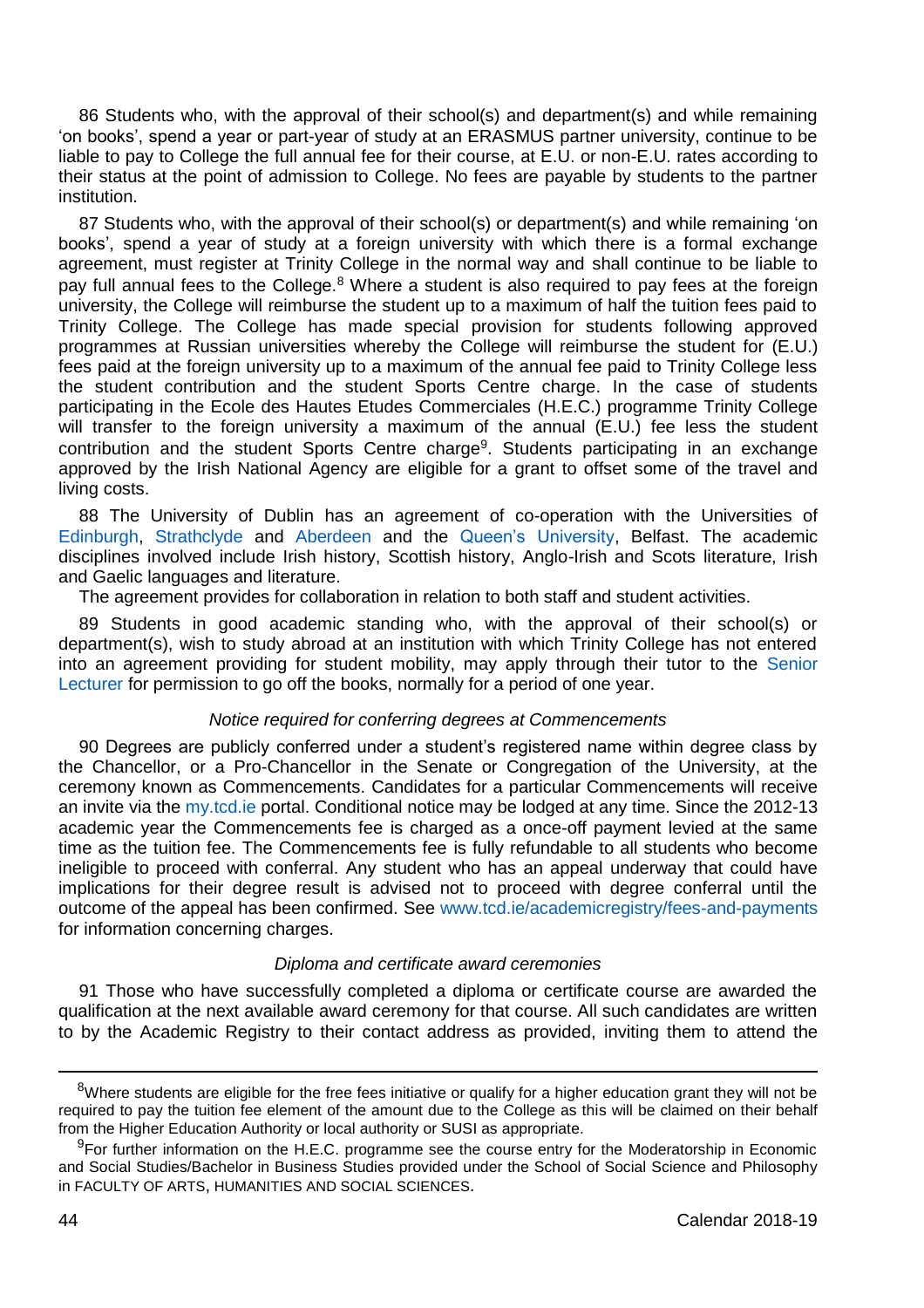ceremony. Those that cannot attend shall have the qualification awarded *in absentia.* All candidates are presented for the award under a student's registered name within class, where appropriate. See [www.tcd.ie/academicregistry/fees-and-payments](https://www.tcd.ie/academicregistry/fees-and-payments/) for information concerning charges.

# *[Library](http://www.tcd.ie/Library/)*

92 Readers, including all undergraduates, are admitted to the Library reading rooms on production of a current Identity Card and are required to observe the terms of the Library declaration and the general Library regulations.

The Library declaration is:

'Ego,...., solemniter promitto, me, quoties in Bibliothecam hujus Collegii venire contigerit, libros ceteramque Bibliothecae supellectilem sic tractaturum, ut superesse quam diutissime possint. Promitto etiam quod neque ipse librum aliquem asportabo, sponte corrumpam, interscribam, aut alio quovis modo abutar, nec ab aliis haec fieri (quantum in me est) permittam. Quae omnia et singula, et omnia Bibliothecae statuta (quantum ad me attinet), me fideliter observaturum promitto, et spondeo.'

The following is a translation of the declaration:

'I,...., do solemnly promise that, whenever I enter the Library, I will treat the books and other furniture of the Library in such fashion that they may last as long as possible. I further promise that neither will I myself take away any book nor designedly damage or write in or badly treat in any way whatever any book, nor so far as in me lies will I suffer such things to be done by others. All and each of which things and all the Statutes of the Library, in as far as they concern me, I promise and vow faithfully to observe.'

# 93 *Library regulations*

- *(a)* It is a breach of the Library regulations to attempt to enter any Library building by use of another reader's Identity Card. Readers must show their Identity Card or Library Card on request to any member of the Library staff when within the Library.
- *(b)* Readers before leaving Library buildings must present all books, bags and briefcases to the guards for inspection. No Library book may be taken out of a Library building except a book the loan of which is permitted and which has been recorded by the Library staff as being on loan to the reader.
- *(c)* Mutilation or defacement of any book or article of Library property is regarded as a major offence.
- *(d)* Readers may not use bottles of ink or correction fluid in the Library, nor may such substances be left on desks or in reading rooms.
- *(e)* Silence must be observed as far as possible in all parts of the Library. The use, in a manner causing noise or disturbance, of electrical equipment such as computers, mobile phones, personal stereos, or radios is prohibited. Except in respect of computers in specifically designated areas, the Library does not make power outlets available for such electrical equipment. Users of computers in the Library are reminded that they must also comply with the College's IT and network code of conduct and other regulations for the time being in force.
- *(f)* Smoking and the consumption of food and drink are forbidden in all parts of the Library open to readers, and no items of food or drink may be left on desks or in reading rooms.
- *(g)* Readers are not allowed to bring visitors into the reading rooms.
- *(h)* Readers are not permitted to reserve seats by leaving their belongings or books on seats and desks. The Library staff may move any property left at unoccupied desks or seats for more than 15 minutes except for officially reserved seats and carrels.
- *(i)* Readers are at all times responsible for their own property.
- *(j)* Readers are required to comply with the provisions of the [Copyright and Related Rights](http://www.irishstatutebook.ie/eli/2000/act/28/enacted/en/html)  [Acts,](http://www.irishstatutebook.ie/eli/2000/act/28/enacted/en/html) 2000 to 2007 when making photocopies from material which enjoys copyright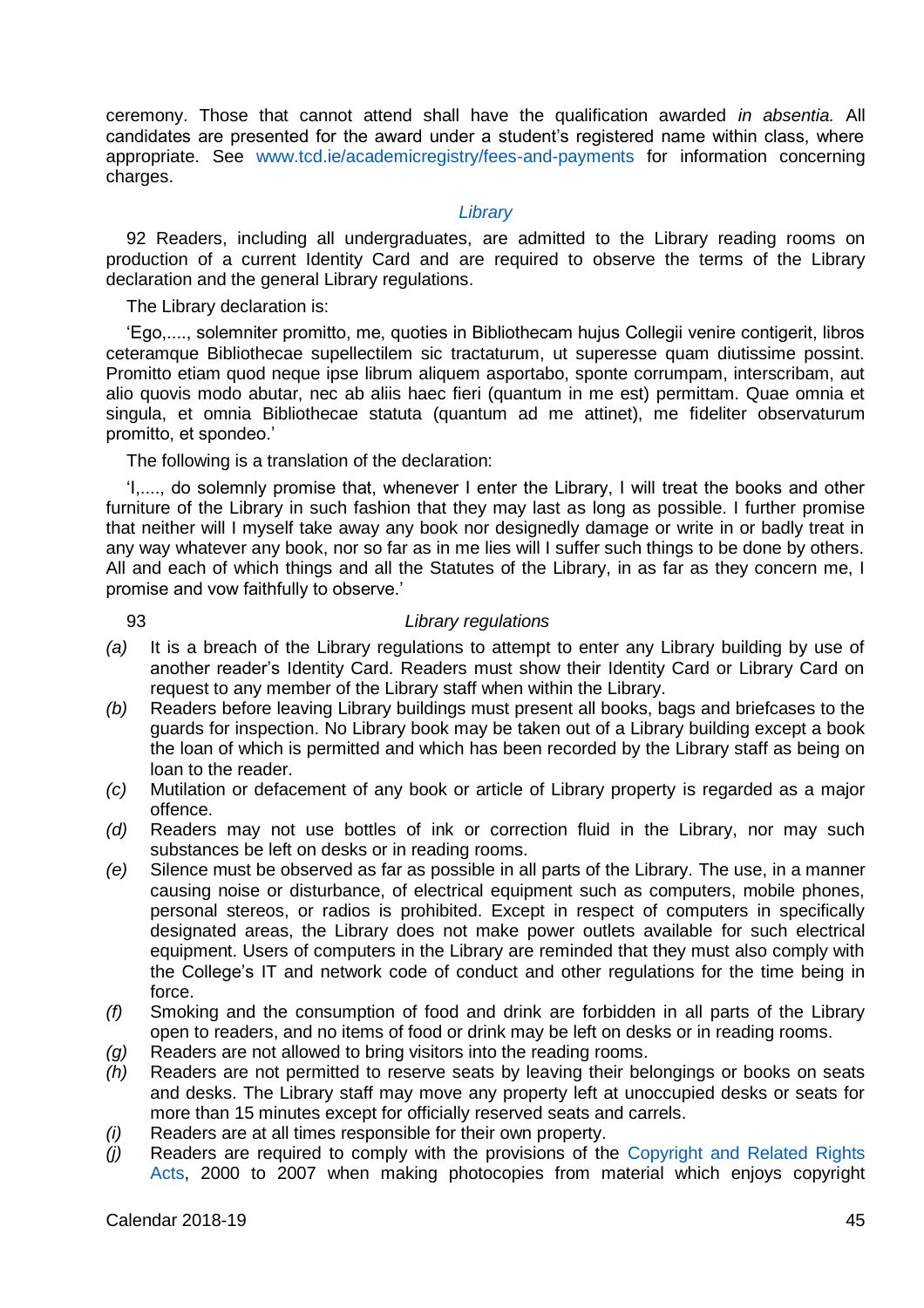protection. Failure to comply may expose the person to potential civil liability and, in the case of a student or staff member of College, to College disciplinary procedures. The attention of readers is drawn to the notices on display beside all photocopying machines in the Library.

*(k)* Under Decree No. 1 of 2012, amending the [Consolidated Statutes,](https://www.tcd.ie/registrar/statutes/) Trinity College and the University of Dublin, has bound the Library to comply with the conditions of the [Legal](http://www.legislation.gov.uk/ukpga/2003/28/contents)  [Deposit Libraries Act,](http://www.legislation.gov.uk/ukpga/2003/28/contents) 2003 [UK] and [The Legal Deposit Libraries \(Non-Print Works\)](http://www.legislation.gov.uk/ukdsi/2013/9780111533703)  [Regulations](http://www.legislation.gov.uk/ukdsi/2013/9780111533703) 2013 [UK]. Readers are required to comply with the provisions of this legislation.

# *Sanctions for breach of Library regulations*

94 Breach of the Library regulations will result in sanction by the Librarian, the Junior Dean or the Committee on Student Conduct and Capacity, as appropriate. Appeal against a Library penalty or decision of the Junior Dean is to the Committee on Student Conduct and Capacity. The Librarian operates a system of penalties (as approved from time to time by the Board) for breaches of the Library regulations. Penalties may include fines, administrative and other charges, ejection and temporary or permanent exclusion from the Library and/or the College and/or the University, and the confiscation of any personal property brought into or used within the Library in breach of Library and/or any other applicable College regulations. The Library shall not be responsible, in any way whatsoever, for any property so confiscated.

Senior Sophisters and other final year students who have passed their final examinations are required to return all books to the Library within one month following their examinations. The Library will return records of books and fines outstanding to the Academic Registry, for the purpose of alerting students to their obligation to clear their Library records so that they may proceed to Commencements. See [www.tcd.ie/academicregistry/fees-and-payments](https://www.tcd.ie/academicregistry/fees-and-payments/) for information concerning unpaid charges.

#### *Student partnership*

95 The University Council has approved a student partnership agreement which reinforces the joint commitment of the University, the Students' Union, and the Graduate Students' Union, to develop and support student partnership, engagement and representation. The policy on student partnership may be viewed on the College website at [http://www.tcd.ie/teaching](http://www.tcd.ie/teaching-learning/assets/pdf/academicpolicies/)[learning/assets/pdf/academicpolicies/.](http://www.tcd.ie/teaching-learning/assets/pdf/academicpolicies/)

#### *Plagiarism*

## 96 *General*

It is clearly understood that all members of the academic community use and build on the work and ideas of others. It is commonly accepted also, however, that we build on the work and ideas of others in an open and explicit manner, and with due acknowledgement.

Plagiarism is the act of presenting the work or ideas of others as one's own, without due acknowledgement.

Plagiarism can arise from deliberate actions and also through careless thinking and/or methodology. The offence lies not in the attitude or intention of the perpetrator, but in the action and in its consequences.

It is the responsibility of the author of any work to ensure that he/she does not commit plagiarism.

Plagiarism is considered to be academically fraudulent, and an offence against academic integrity that is subject to the disciplinary procedures of the University.

## 97 *Examples of Plagiarism*

Plagiarism can arise from actions such as:

*(a)* copying another student's work;

*(b)* enlisting another person or persons to complete an assignment on the student's behalf;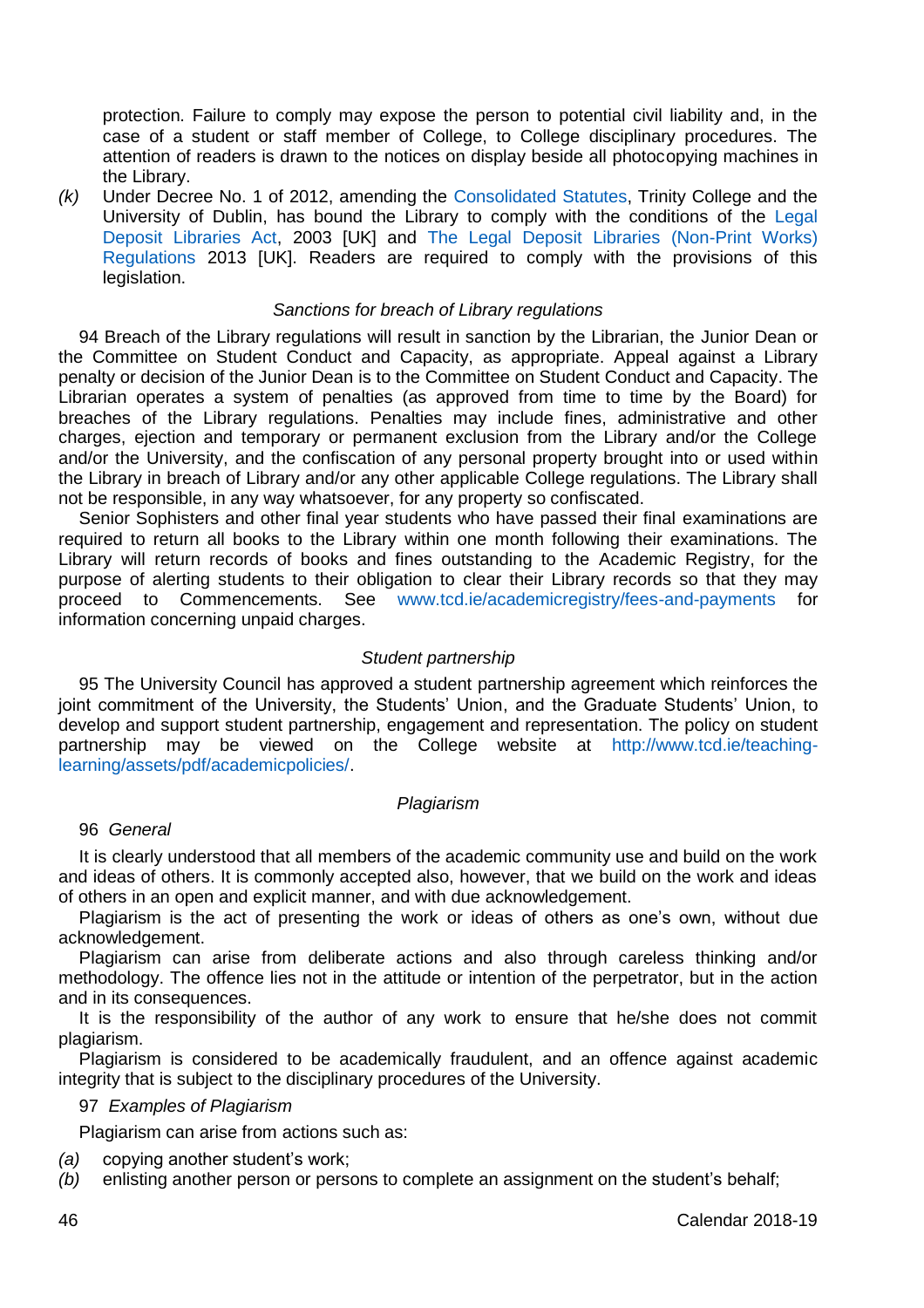- *(c)* procuring, whether with payment or otherwise, the work or ideas of another;
- *(d)* quoting directly, without acknowledgement, from books, articles or other sources, either in printed, recorded or electronic format, including websites and social media;
- *(e)* paraphrasing, without acknowledgement, the writings of other authors.

Examples *(d)* and *(e)* in particular can arise through careless thinking and/or methodology where students:

- (i) fail to distinguish between their own ideas and those of others;
- (ii) fail to take proper notes during preliminary research and therefore lose track of the sources from which the notes were drawn;
- (iii) fail to distinguish between information which needs no acknowledgement because it is firmly in the public domain, and information which might be widely known, but which nevertheless requires some sort of acknowledgement;
- (iv) come across a distinctive methodology or idea and fail to record its source.

All the above serve only as examples and are not exhaustive.

#### 98 *Plagiarism in the context of group work*

Students should normally submit work done in co-operation with other students only when it is done with the full knowledge and permission of the lecturer concerned. Without this, submitting work which is the product of collaboration with other students may be considered to be plagiarism.

When work is submitted as the result of a group project, it is the responsibility of all students in the group to ensure, so far as is possible, that no work submitted by the group is plagiarised. In order to avoid plagiarism in the context of collaboration and group work, it is particularly important to ensure that each student appropriately attributes work that is not their own.

#### 99 *Self plagiarism*

No work can normally be submitted for more than one assessment for credit. Resubmitting the same work for more than one assessment for credit is normally considered self-plagiarism.

#### 100 *Avoiding plagiarism*

Students should ensure the integrity of their work by seeking advice from their lecturers, tutor or supervisor on avoiding plagiarism. All schools and departments must include, in their handbooks or other literature given to students, guidelines on the appropriate methodology for the kind of work that students will be expected to undertake. In addition, a general set of guidelines for students on avoiding plagiarism is available on [http://tcd-ie.libguides.com/plagiarism.](http://tcd-ie.libguides.com/plagiarism)

101 If plagiarism as referred to in §96 above is suspected, in the first instance, the Director of Teaching and Learning (Undergraduate), or their designate, will write to the student, and the student's tutor advising them of the concerns raised. The student and tutor (as an alternative to the tutor, students may nominate a representative from the [Students' Union\)](https://www.tcdsu.org/) will be invited to attend an informal meeting with the Director of Teaching and Learning (Undergraduate), or their designate, and the lecturer concerned, in order to put their suspicions to the student and give the student the opportunity to respond. The student will be requested to respond in writing stating his/her agreement to attend such a meeting and confirming on which of the suggested dates and times it will be possible for them to attend. If the student does not in this manner agree to attend such a meeting, the Director of Teaching and Learning (Undergraduate), or designate, may refer the case directly to the Junior Dean, who will interview the student and may implement the procedures as referred to under CONDUCT AND COLLEGE REGULATIONS §2.

102 If the Director of Teaching and Learning (Undergraduate), or designate, forms the view that plagiarism has taken place, he/she must decide if the offence can be dealt with under the summary procedure set out below. In order for this summary procedure to be followed, all parties attending the informal meeting as noted in §101 above must state their agreement in writing to the Director of Teaching and Learning (Undergraduate), or designate. If one of the parties to the informal meeting withholds his/her written agreement to the application of the summary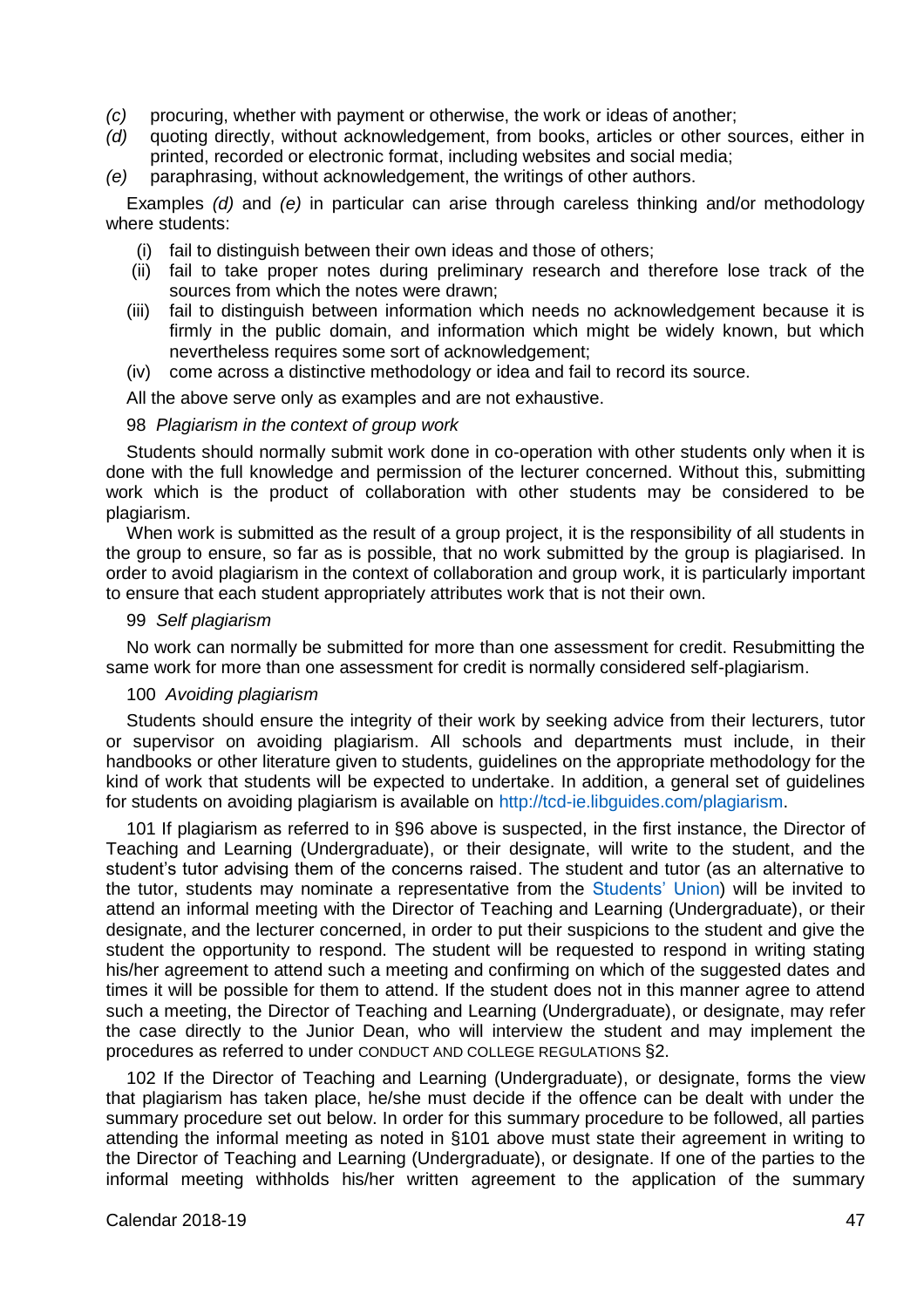procedure, or if the facts of the case are in dispute, or if the Director of Teaching and Learning (Undergraduate), or designate, feels that the penalties provided for under the summary procedure below are inappropriate given the circumstances of the case, he/she will refer the case directly to the Junior Dean, who will interview the student and may implement the procedures as referred to under CONDUCT AND COLLEGE REGULATIONS §2.

103 If the offence can be dealt with under the summary procedure, the Director of Teaching and Learning (Undergraduate), or designate, will recommend one of the following penalties:

- *(a)* Level 1: Student receives an informal verbal warning. The piece of work in question is inadmissible. The student is required to rephrase and correctly reference all plagiarised elements. Other content should not be altered. The resubmitted work will be assessed and marked without penalty;
- *(b)* Level 2: Student receives a formal written warning. The piece of work in question is inadmissible. The student is required to rephrase and correctly reference all plagiarised elements. Other content should not be altered. The resubmitted work will receive a reduced or capped mark depending on the seriousness/extent of plagiarism;
- *(c)* Level 3: Student receives a formal written warning. The piece of work in question is inadmissible. There is no opportunity for resubmission with corrections. Instead, the student is required to submit a new piece of work as a reassessment during the next available session. Provided the work is of a passing standard, both the assessment mark and the overall module mark will be capped at the pass mark. Discretion lies with the Senior Lecturer in cases where there is no standard opportunity for a reassessment under applicable course regulations.

104 Provided that the appropriate procedure has been followed and all parties in §101 above are in agreement with the proposed penalty, the Director of Teaching and Learning (Undergraduate) should in the case of a Level 1 offence, inform the course director and where appropriate the course office. In the case of a Level 2 or Level 3 offence, the Senior Lecturer must be notified and requested to approve the recommended penalty. The Senior Lecturer may approve, reject, or vary the recommended penalty, or seek further information before making a decision. If the Senior Lecturer considers that the penalties provided for under the summary procedure are inappropriate given the circumstances of the case, he/she may also refer the matter directly to the Junior Dean who will interview the student and may implement the procedures as referred to under CONDUCT AND COLLEGE REGULATIONS §2. Notwithstanding his/her decision, the Senior Lecturer will inform the Junior Dean of all notified cases of Level 2 and Level 3 offences accordingly. The Junior Dean may nevertheless implement the procedures as referred to under CONDUCT AND COLLEGE REGULATIONS §2.

105 If the case cannot normally be dealt with under the summary procedures, it is deemed to be a Level 4 offence and will be referred directly to the Junior Dean. Nothing provided for under the summary procedure diminishes or prejudices the disciplinary powers of the Junior Dean under the 201[0 Consolidated Statutes.](https://www.tcd.ie/registrar/statutes/)

# *III CONDUCT AND COLLEGE REGULATIONS*

1 All students are required to observe, in addition to the laws of the State, the regulations laid down by the Board of the College from time to time. Disciplinary offences therefore include breaches or attempted breaches of the criminal law and of College regulations, whether committed inside or outside the College, including but not limited to

- *(a)* activity which brings the College into disrepute,
- *(b)* misconduct in relation to examinations, libraries, and the use of other College facilities, services, and accommodation,
- *(c)* disruption of the normal operation of activities within the College, and
- *(d)* harassment or misbehaviour on College property or in dealings with others.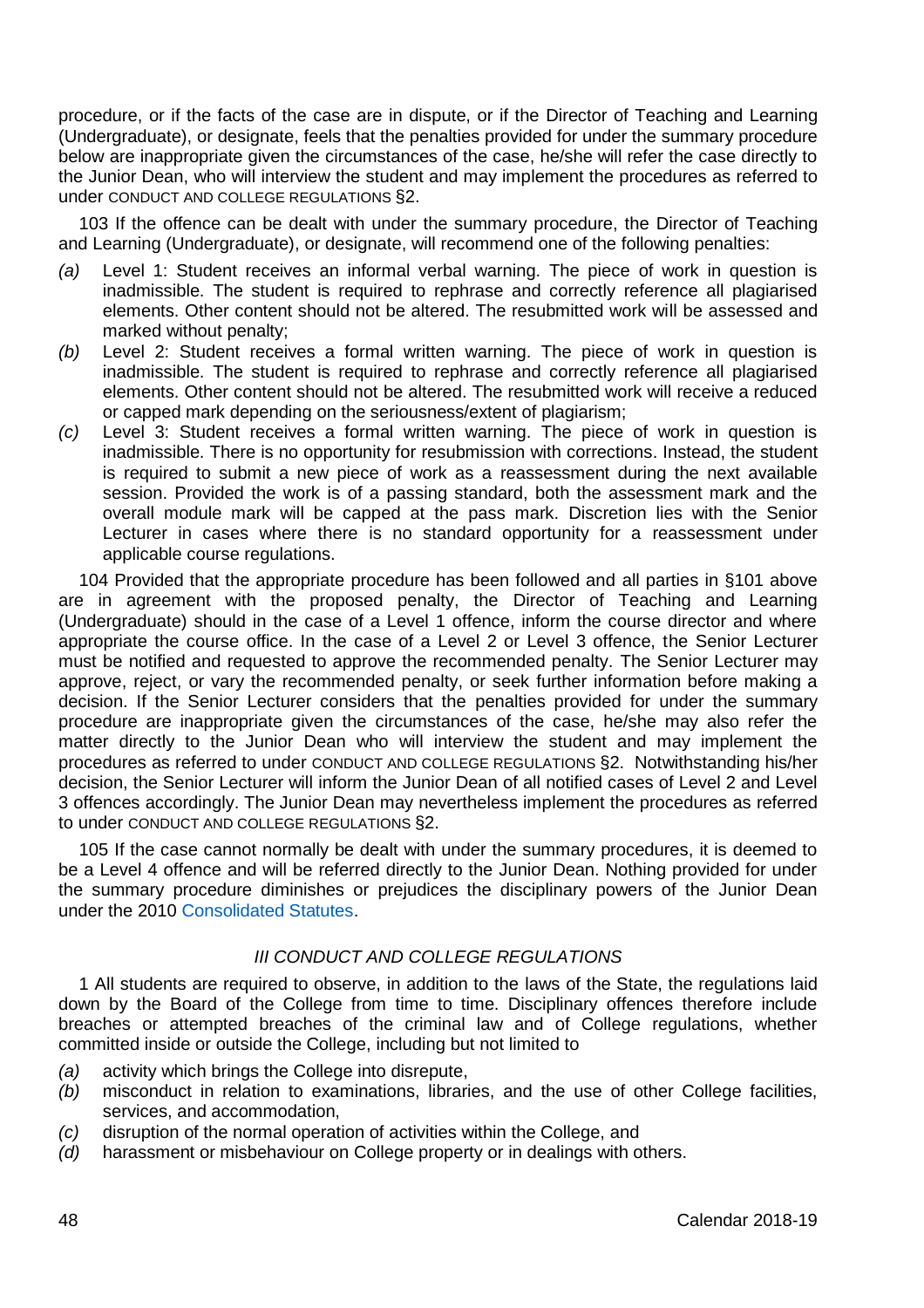However, this does not preclude the legitimate right of students to assemble and express grievances.

2 The Junior Dean shall maintain discipline and good order among the students, and enquire into and otherwise deal with the alleged commission of a disciplinary offence by a student. The relevant procedures and penalties are set out in the [College Statutes;](https://www.tcd.ie/registrar/statutes/) they are available on the College website or from the [Registrar's Office,](https://www.tcd.ie/registrar/contact/) but a non-binding summary is provided below. At all stages of the disciplinary process, students are entitled to representation by their tutor, by the [Students' Unions,](https://www.tcdsu.org/) or by any other person of their choice.

3 The Junior Dean (or a person exercising the powers of the Junior Dean, e.g. the Warden of Trinity Hall, the Librarian or the Director of IT Services) will usually interview a student suspected of having committed a disciplinary offence. If it relates to a minor offence, the Junior Dean can deal with the matter quickly (summarily), and the decision can be appealed to the Committee on Student Conduct and Capacity. If it relates to a major offence, the Junior Dean can deal with the matter summarily only if the student agrees; otherwise the matter is heard by the Committee on Student Conduct and Capacity.

4 It shall be for the Junior Dean in the first instance to decide whether an offence is major, but he or she shall have regard to factors such as the potential for criminal or professional misconduct proceedings arising out of the offence, the impact of the offence on others, the disruption of the normal functioning of the College and/or its facilities and/or members, plagiarism, falsification or serious misuse of official College or University documents or false pretences in connection with academic attainments, or refusal to comply with any final penalty. Without prejudice to the general power of the Junior Dean to decide whether an alleged offence is major or minor, the following examples would normally be regarded as major offences:

- *(a)* Conduct which does, or is liable to cause, violence to person or damage to property.
- *(b)* Conduct which does, or is liable to obstruct, the holding of, or frustrates the purpose in holding, any lecture, class or other instruction given by the College or any laboratory work or any research in the College, or any meeting, hearing or other function (including administrative and sporting activities) authorised to take place within the College.
- *(c)* Seriously interfering with, or unreasonably impeding members of the College in carrying out their duties.
- *(d)* Theft, fraud or misapplication in connection with funds or property of any kind in College.
- *(e)* Offences in connection with degrees or diplomas or examinations or tests conducted by the College.
- *(f)* Falsification or serious misuse of University records, including degree or diploma parchments.
- *(g)* False pretences or personation of others, within or without the College, in connection with academic attainments or financial awards.
- *(h)* Refusal or failure to pay a fine or comply with any penalty (subject to any right of appeal applicable) imposed by the Junior Dean or Librarian.
- *(i)* Refusal to produce a College I.D. card or other acceptable means of identification at the request of the Senior Dean, Junior Dean or any of his/her assistants or any College security officer. (Other members of the College have the right to call for identification of any person found in areas properly under their control.)
- *(j)* Failure to comply with any reasonable instruction of a fire warden.
- *(k)* All forms of bullying and harassment, including sexual and racial harassment, in all College locations and situations where students are participating in formal College activities or are representing the College or are present at events, social or otherwise, organised in association with the College.
- *(l)* Misuse of e-mail, computer facilities, or any aspects of College communications networks.
- *(m)* Dishonesty in relation to academic work.<br>*(n)* Any action by a student on a profess
- *(n)* Any action by a student on a professional course which would constitute professional misconduct.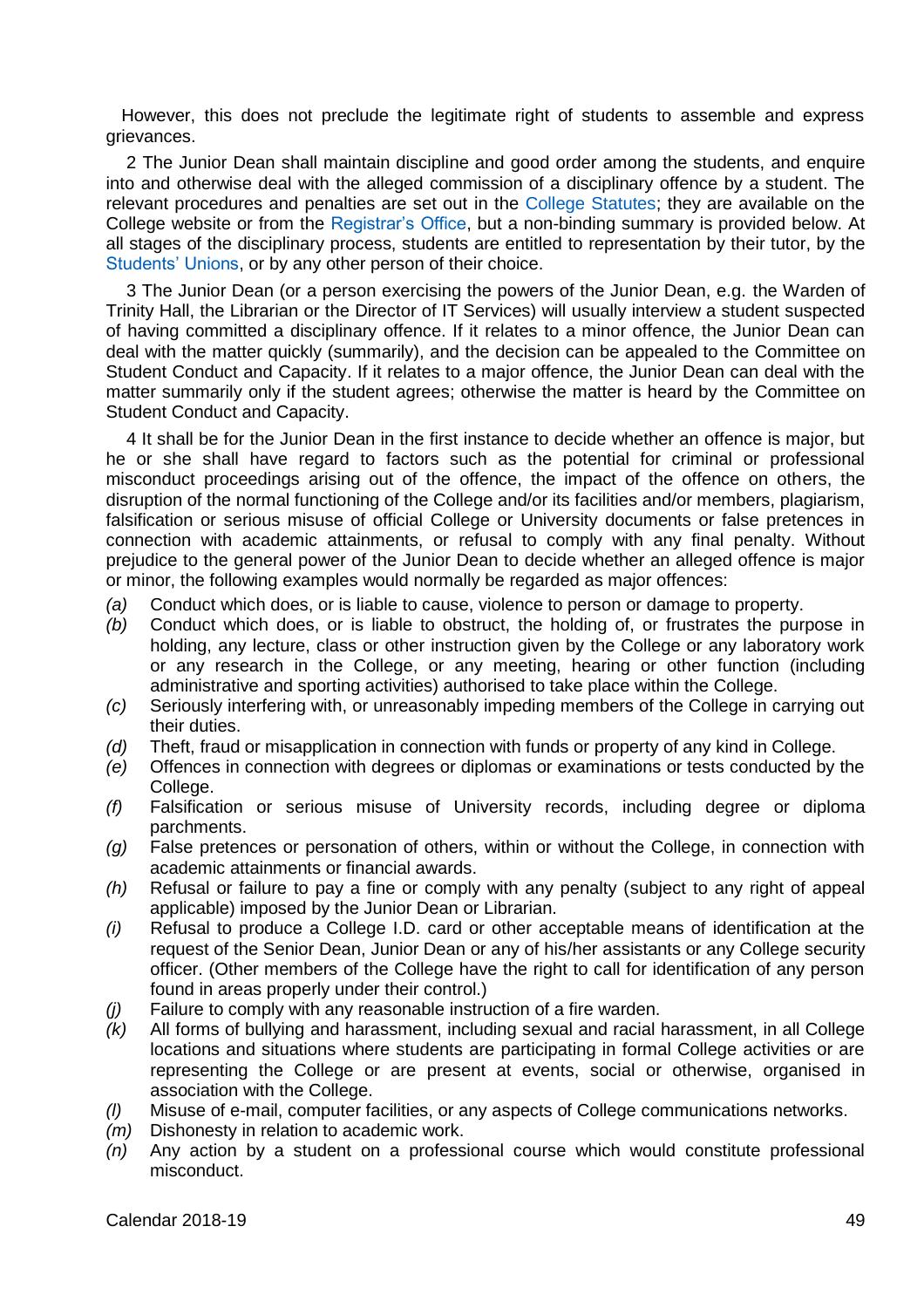*(o)* Actions of students responsible for, or contributing to, the activities of student publications and/or student societies and/or sports clubs which may be injurious to the health, safety and welfare of any person.

5 The Committee on Student Conduct and Capacity consists of members of the academic staff and of the technical, administrative and support staff, and students; and it hears appeals from decisions of the Junior Dean as well as matters referred to it.

6 There may also be a Panel of Enquiry. It can hear appeals from decisions of the Committee on Student Conduct and Capacity, or conduct initial hearings into the most serious offences.

# *Not in good standing*

7 A student may be deemed to be 'not in good standing' with the College as a result of disciplinary sanctions arising out of decisions of the Junior Dean, the Committee on Student Conduct and Capacity or the Panel of Enquiry under the [College Statutes.](https://www.tcd.ie/registrar/statutes/) Students who are not in good standing for disciplinary reasons cannot proceed to graduation and cannot be re-admitted to College.

## *Recording of lectures*

8 Students with disabilities may be permitted to record lectures and tutorials if as part of the needs assessment it is deemed a reasonable adjustment by the Disability Service. Students are advised that all recordings remain the property of the University and are for personal use only. As in the case of provision of lecture notes, the student will sign a 'permission to record' form with the Disability Service which states that the recordings made are for their own personal use and will not be shared. Where the recording of a lecture is not permitted, it will be necessary for the lecturer to provide a suitable alternative (i.e. a transcript of the lecture). See also DATA PROTECTION (section VIII) and COPYRIGHT (section IX).

#### *Misconduct and noise in rooms*

9 All occupants of rooms in College will be held responsible for any misconduct in the rooms under their control. This will include the making of noise deemed to be excessive.

## *Posters and notices*

10 *(a)* Only recognised societies and clubs, the Students' Unions, College publications and other bona fide College organisations may advertise in College. It is the responsibility of all the officers and staff of the capitated bodies and of all the committee members of all societies, clubs, publications and other bona fide College organisations to be aware of the regulations and guidelines covering poster and advertising material in College.

*(b)* In the interest of creating an inclusive and safe College environment care should be taken to ensure that any images or content comply with the College dignity and respect policy and do not create an offensive or hostile environment for an individual or group in College, particularly in relation to any of the nine protected equality grounds. Attention is drawn to the relevant legislation, the [Equal Status Acts](http://www.irishstatutebook.ie/eli/2000/act/8/enacted/en/html) (2000-2012), the [Employment Equality Acts](http://www.irishstatutebook.ie/eli/1998/act/21/enacted/en/html) (1998-2011) and the [Prohibition of Incitement to Hatred Act](http://www.irishstatutebook.ie/eli/1989/act/19/enacted/en/html) (1989). It is the College's policy to protect freedom of expression and intellectual enquiry and to ensure that they are exercised in such a way as to not interfere with the rights of others, or breach the laws of the State.

*(c)* Posters advertising specific events organised by recognised societies and clubs, the Students' Unions, College publications and other bona fide College organisations should not identify, explicitly or implicitly access to free or cheap alcohol as a primary incentive to attendance. Posters produced by or on behalf of these aforementioned bodies should not display alcoholic beverages or products either specifically or generically.

*(d)* Notices may not exceed 42 x 29.7 cm (A3) and must be placed on the student noticeboards provided. Chalked notices, stickers and (except in special cases with the permission of the [Junior Dean\)](https://www.tcd.ie/Junior_Dean/) unattended free standing notices are forbidden. Not more than one copy of a notice may be displayed on the same board or within 15 m of a similar notice. Advertisements for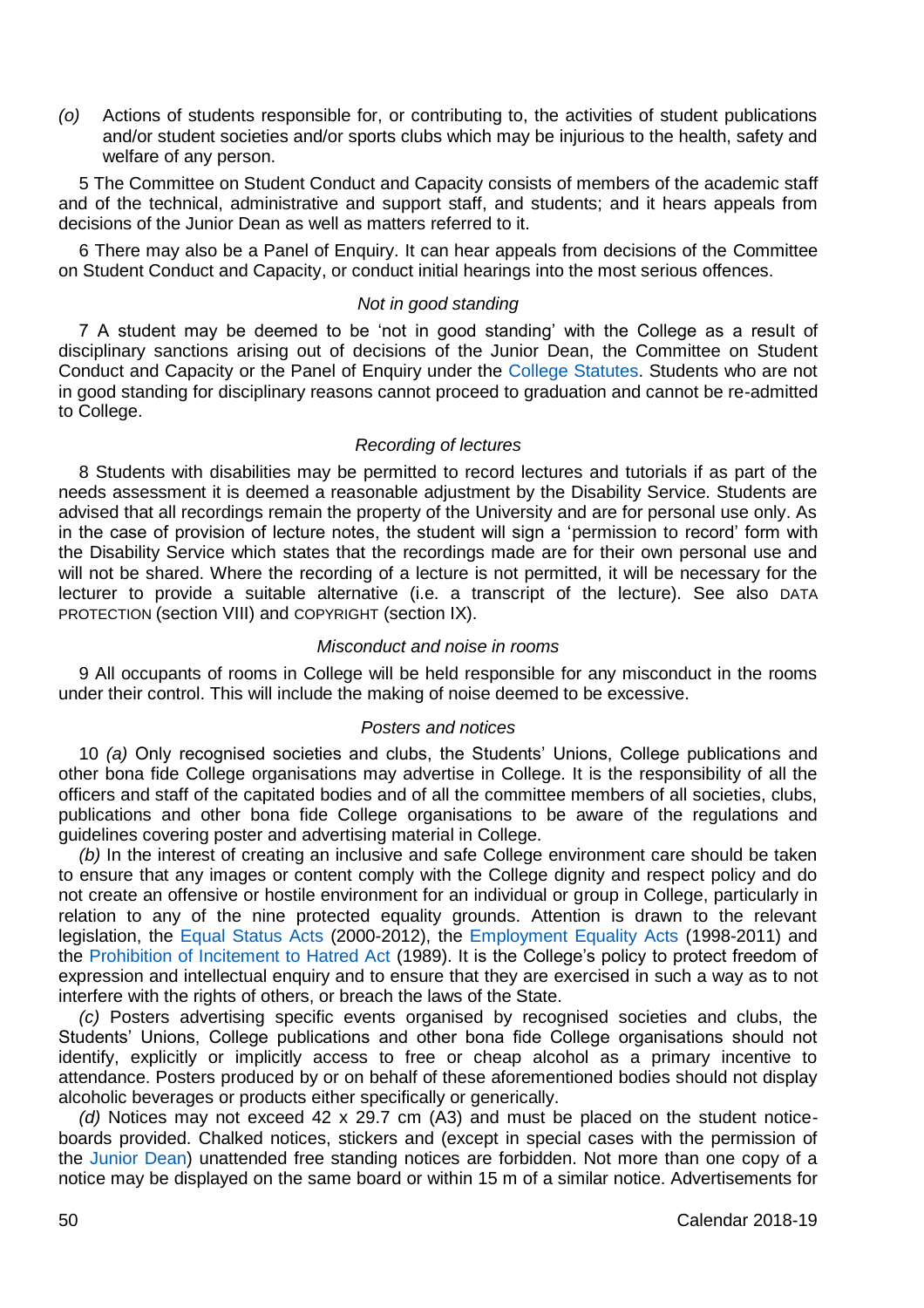a particular event must be removed not later than 48 hours after the event. All notices must identify their origin. Posters and notices advertising events or activities in College may not be fixed to the walls of buildings, lamp posts, litter bins or benches.

#### *Sale or distribution of printed matter*

11 *(a)* Printed matter may be sold or distributed by members of the College provided that it is either a recognised student newspaper or material issued by the Students' Unions or material issued by an authorised society or club of the College including tickets for any function organised by those societies.

*(b)* Provided that no obstruction or unnecessary noise is caused, such printed matter may be sold or distributed in all the open areas of College and within and approaching the Front Gate precinct, at the Pearse Street and Lincoln Place Gates, in the hallways of the Museum and Chemistry Buildings, in the Buttery foyer, in the concourses of the Arts and Social Sciences Building, the Hamilton Building and the Smurfit and Panoz Institutes and outside the entrances to the catering areas. Printed matter may be sold but not distributed *gratis* in any of the catering areas except the Buttery foyer. All printed matter must identify its origin, and in the case of a student newspaper, its editor.

*(c)* Notwithstanding 11 *(a)* and *(b)* above promotional material in the form of flyers or leaflets may not be freely distributed by the Students' Unions or by any authorised society or club of the College with the exception of the period of Freshers' Week and the respective election campaign periods of the Students' Union and the Graduate Students' Union. At all other times promotional material in the form of flyers or leaflets must be confined to the stands available to Students' Unions and all authorised societies and clubs of the College, in the concourses of the Arts and Social Sciences Building, the Hamilton Building and the Smurfit and Panoz Institutes. It is absolutely prohibited to distribute promotional material on campus on behalf of external outlets.

*(d)* It is forbidden to leave printed matter such as student newspapers or magazines in bundles in any external area of College.

## *Erection of stalls in College*

12 Stalls may **NOT** be erected in College except in the foyer of the Arts and Social Sciences Building and the Hamilton Building by arrangement with the Head of Facilities Attendant Services and the Senior Dean.

No society, club or person may normally have a stall more than one day per week.

#### *Banners*

13 Banners may only be erected with the approval of the Senior Dean, and in accordance with the Banners Protocol, at the following locations: the Arts and Social Sciences Building ramp (north) and the North East Gate (viaduct, Pearse Street). Banners may not be erected at Front Gate. The Protocol is circulated each September by the College Secretary's Office.

# *Collecting boxes*

14 Collecting boxes can only be used with the prior permission of the Senior Dean.

#### *Sale of goods*

15 The sale or distribution of goods other than printed matter is not allowed in the open within the College precincts.

#### *Booking of rooms for events*

16 Individuals or groups wishing to hold events on College property (indoor or outdoor) on or off the main campus are required to make an application, normally five working days in advance, at the [Enquiries Office.](https://www.tcd.ie/commercial/enquiries-and-events/) Permission to host such events is sought from the [Junior Dean.](https://www.tcd.ie/Junior_Dean/)  Permission to hold an event likely to give rise to a need for additional security must be sought from the Junior Dean two weeks in advance, through the Enquiries Office, and the cost of extra security and other special arrangements must be borne by the organisers. The cost of any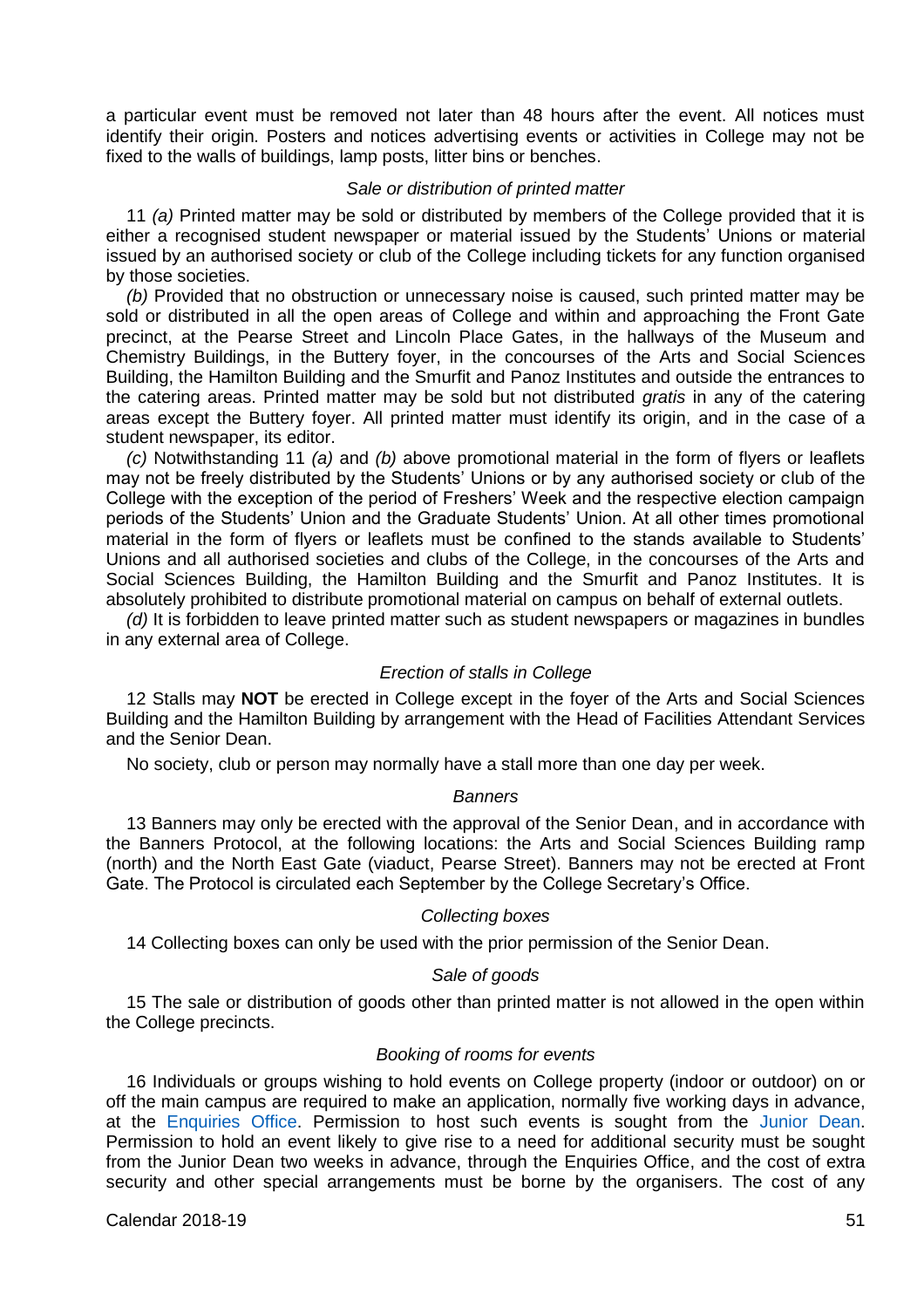damage caused as a result of such an event will also be charged to the organisers, who may be required to lodge a deposit beforehand. Failure to apply in time for permission to hold an event, the plans for which turn out to require special security, will be grounds for refusing permission for that event.

Bookings for meetings in the O'Reilly Institute must be made in advance with the Director of the [Office of Trinity Research &](https://www.tcd.ie/research_innovation/contact/) Innovation.

#### *Access to buildings*

17 Those sitting on the steps of public buildings must allow free access to the building by leaving an unobstructed pathway to the door. On the Dining Hall steps painted lines indicate the area to be kept free. Sunbathing is permitted only in College Park.

#### *Universal access pathways*

18 The universal access pathways in the cobbled areas in College are primarily intended to accommodate pedestrians, particularly those with disabilities. Vehicles are prohibited from parking on these pathways and cyclists must give way to pedestrians using the pathways. Impeding access to or on the pathways through the positioning of vehicles or fixtures (such as signs) is also prohibited.

## *Outdoor eating*

19 Food and drink may **NOT** be consumed out of doors except in the College Park. Alcoholic drink may not be consumed out of doors.

## *Walking on lawns*

20 No persons are permitted to walk on the lawns, or to cross the playing fields unless they are participating in games or in training authorised by D.U.C.A.C.

## *Skateboarding*

21 'Skateboarding' and 'roller blading' are prohibited on campus for reasons related to safety and noise reduction. Individuals who use skateboards and roller blades off campus are required when, transporting these items on campus, to carry them in a bag or haversack. Carrying skateboards or roller blades openly on campus may result in an individual being challenged by the security staff.

# *Amplifying equipment*

22 Radios, loudspeakers and other amplifying equipment may **NOT** be used in public areas within the College precincts without the permission of the [Junior Dean.](https://www.tcd.ie/Junior_Dean/) Permission for the use of megaphones must be sought at least twenty-four hours prior to the event. This will normally be granted only to the officers of the Students' Union.

## *Traffic regulations*

23 Persons who drive cars or motor-cycles must acquaint themselves with the current traffic regulations, which are strictly enforced. The Director of Buildings is responsible for these regulations.

#### *Bicycles*

24 Bicycles may not be parked on the centre walk in Parliament Square. It is forbidden to park bicycles in hallways, staircases, or landings of houses. Bicycles must not be ridden either through the Front Gate, the Arts Building entrance or the new entrance at Pearse Street East. Bicycles must be parked in the bicycle racks provided.

## *Derelict vehicles*

25 Any derelict or unlicensed motor-car, motor-cycle or bicycle will be removed by the College authorities after fourteen days' notice has been placed thereon.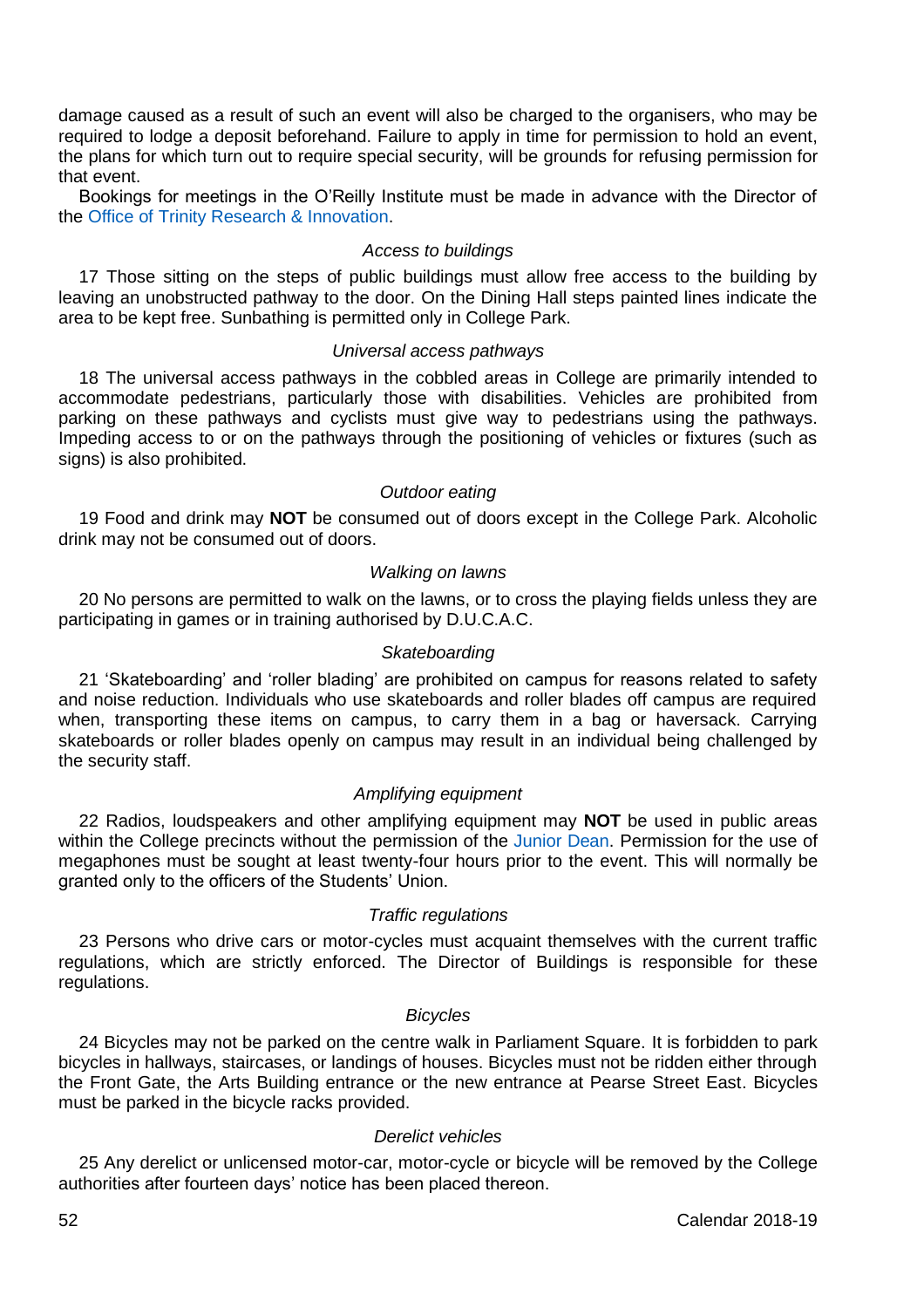## *Concerts, dances and parties*

26 The Students' Union and any College society or club planning to hold a concert or gig in College must apply for permission to do so at least eight days in advance of the function. Permission is granted by the [Junior](https://www.tcd.ie/Junior_Dean/) Dean, to whom written application should be made through the [Enquiries Office.](https://www.tcd.ie/commercial/enquiries-and-events/) Societies or clubs wishing to hold dances outside the College must apply to the Senior Dean at least three weeks before the proposed date.

Permission to hold a party in College must be obtained from the Junior Dean at least five working days in advance. Application form available from the Junior Dean's website at [http://www.tcd.ie/Junior\\_Dean/events/index.php.](http://www.tcd.ie/Junior_Dean/events/index.php)

#### *Pets*

27 No animal, fish, bird or other livestock may be kept in College residences (except for guide dogs) without the prior consent, in writing, of th[e Registrar of Chambers.](https://www.tcd.ie/registrar_of_chambers/index.php)

#### *Activities outside College*

28 The [Junior Dean](https://www.tcd.ie/Junior_Dean/) must be consulted in advance if College organisations propose to arrange parades, collections, demonstrations or any other activities of this kind, using the name of Trinity College. Approval is given on the understanding that relevant by-laws are understood and will be observed. Notice to the appropriate public authorities, where required, should be arranged well in advance. Individual students participating in any activity outside College remain subject to the general regulation that students' conduct shall not bring the College into disrepute.

#### *Outside activities in College*

29 As there is no general right for members of the public to enter the College precincts, the [Junior Dean](https://www.tcd.ie/Junior_Dean/) must be consulted fourteen clear days in advance if any individuals or groups within College propose to participate with individuals or organisations from outside College in holding parades, demonstrations, meetings or other activities of this kind in the open within the College precincts.

Approval for such activities may be given on conditions which include the observance of the relevant College by-laws by those attending or organising the activity. Such approval may be withdrawn at any time by the Junior Dean, or those acting under his/her authority, in the event of a breach of any condition of such approval.

#### *Gowns*

30 Students are entitled to wear gowns appropriate to their standing within the College precincts. They are required to do so when attending Commencements.

# *Sports clothing*

31 Appropriate sports clothing must be worn while playing games or training in College Park.

### *Roofs and attics*

32 College roofs and attic spaces are out of bounds.

## *Waste management and recycling*

33 It is a College offence to deposit litter or other waste in any location within the College perimeter other than in the designated litter bins or other waste disposal units provided on campus. It is also an offence to use College waste management or recycling facilities to dispose of personal, domestic waste of any kind – whether recyclable or not. All staff and students are requested to co-operate and support the College waste management and recycling policy by reducing the volumes of waste produced on campus, re-using products and using the facilities provided to segregate waste at source to facilitate recycling.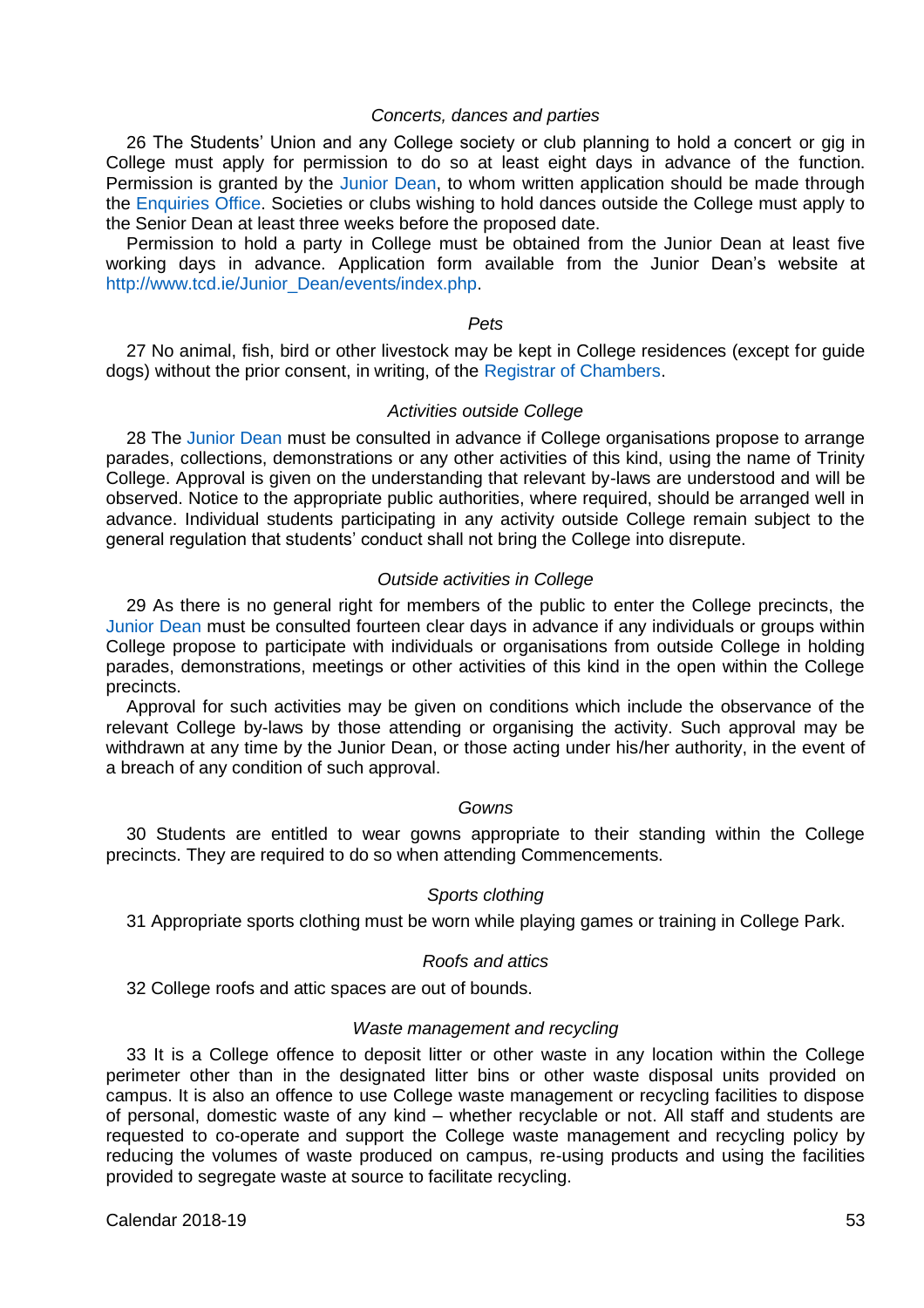#### *Residential campus*

34 Students and academic staff occupy rooms in a number of locations across the campus. Out of consideration for the residents living on campus, events and activities which are liable to generate noise and disruption must be scheduled between the hours of 08:00 hrs and 22:00 hrs. Where an event or activity likely to cause disruption to residents is planned for the period before 08:00 hrs or after 22:00 hrs specific approval must be requested from the [Junior Dean](https://www.tcd.ie/Junior_Dean/) in the case of student activity, and the [Chief Operating Officer](https://www.tcd.ie/corporate-services/contact/) in all other circumstances.

Persons entering and leaving campus before 08:00 hrs and after 22:00 hrs and those using the campus between those hours are requested to respect the residential nature of the campus.

Activities associated with an emergency on campus are exempt from these restrictions.

# *IV RESIDENCE — GENERAL*

1 The following types of accommodation are provided by the College:

*(a)* rooms in [College;](https://www.tcd.ie/accommodation/)

*(b)* rooms in [Trinity Hall,](http://www.wardentrinityhall.tcdlife.ie/index.php) about 4 km (2½ miles) from the College.

Residence in College is arranged by the Provost through the Registrar of Chambers for whom administrative services are provided at and through the [Accommodation Office.](https://www.tcd.ie/accommodation/) Residence at Trinity Hall is arranged by the Provost through the Warden of Trinity Hall for whom administrative services are provided at and through the office at [Trinity Hall.](http://www.wardentrinityhall.tcdlife.ie/contact/) Rules governing students in residence are obtainable from the offices concerned.

Trinity also has nomination rights for two privately operated purpose built student accommodation developments in the city. Further details are available on the Accommodation Office's website at [www.tcd.ie/accommodation.](http://www.tcd.ie/Accommodation)

2 Students looking for other accommodation are advised to contact the [Students' Union](https://www.tcdsu.org/) who will provide advice on accommodation in Dublin. Generally, private rented accommodation is in short supply. An accommodation advisory service operates from early August to the end of Freshers' Week to assist students seeking private accommodation.

3 Comprehensive information is available on the College website at [www.tcd.ie/accommodation.](http://www.tcd.ie/Accommodation)

## *Accommodation in the College*

4 Single bedrooms and bedrooms within 3 to 7 person apartments are available. These are fully-furnished and all have access to cooking facilities. There are approximately 700 places for men and women.

5 Applications for residential rooms will be accepted during a four week period in February/March (see the *Calendar* PART I - ALMANACK).

Applications for rooms in College will be accepted from full-time students registered for undergraduate or postgraduate degree courses. Ordinarily, applications will not be accepted from students registered for diploma courses. Where a degree course is jointly delivered with another institution, applications will be accepted from students in those years that the course is delivered by Trinity College. There is normally a considerable demand for rooms.

6 Most of the allocations of College rooms for the coming academic year are made in May. Students are notified electronically. Vacancies may occur during the year and applicants interested in taking up these rooms should keep in touch with the [Accommodation Office.](https://www.tcd.ie/accommodation/)

## *Accommodation in Trinity Hall*

7 [Trinity Hall](http://www.wardentrinityhall.tcdlife.ie/index.php) at Dartry near Rathmines is 4 km (2½ miles) from the centre of Dublin. It is on a direct bus route, the LUAS tramline, and is within easy cycling distance of the College. Part of the grounds form the University of Dubli[n Botanic Garden.](http://naturalscience.tcd.ie/museums/botanic/)

Undergraduates in all years, visiting students and postgraduates will be considered for accommodation at Trinity Hall. New entrants and particularly students entering their first year are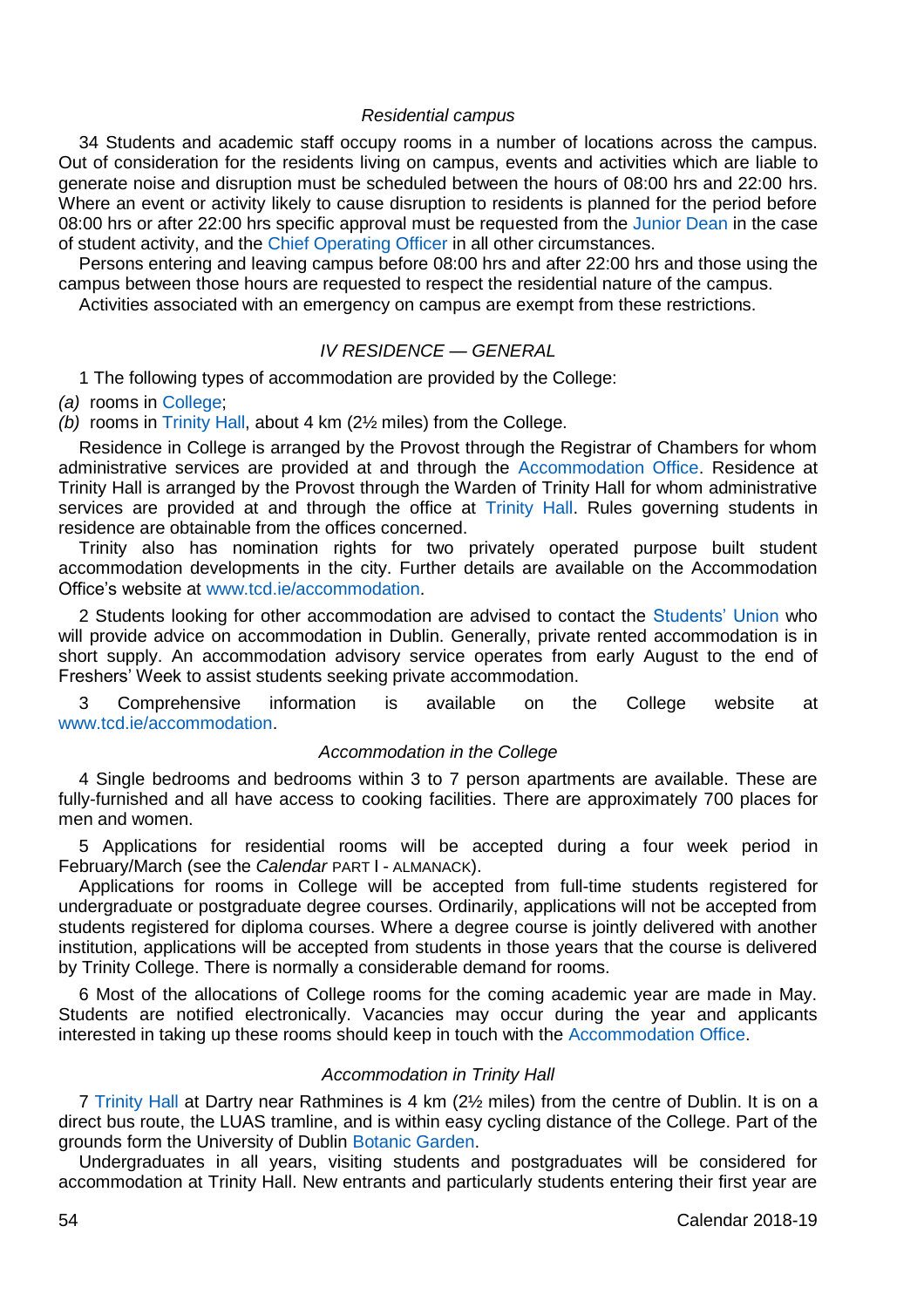advised to apply to Trinity Hall. Those applying for a place in Trinity through the C.A.O. system may make an application in advance of receiving the offer of a place on a Trinity course. Provisional room allocations will be made in advance of the C.A.O. offers and these allocations will be confirmed after course offers are made. In all other cases applications should be made by students after they have received an unconditional firm offer of a place on a course and have been issued with a student ID number. Please see the Accommodation Office [website](http://www.tcd.ie/accommodation/) for more details.

Standard accommodation located in Cunningham House (70 places) is comprised of single study bedrooms, which are fully furnished and are grouped around kitchen/common rooms where 14 students may cater for themselves. Students share bathroom and toilet facilities.

There are 940 places in modern accommodation arranged within apartments with four or six ensuite bedrooms sharing a kitchen/dining room. Room types available in the modern accommodation are ensuite single or twin rooms. There are a number of modern rooms available at Trinity Hall for those with mobility impediments and special needs. Students wishing to apply for these rooms should contact the Warden at Trinity Hall. These rooms are designed for students who are capable of independent living and are not suitable for students requiring assisted care. These are ensuite rooms within apartments and share kitchen/living rooms with other students.

Residents have access to a library, computer room and common rooms, and have the use of the indoor sports facilities. All residents at Trinity Hall pay a small annual subscription which covers membership of the Junior Common Room.

8 Vacancies may occur during the year and interested students should keep in touch with the office at Trinity Hall.

#### *Tenure*

9 Foundation (and non-foundation) scholars are entitled to remain in residence as provided for in the [Statutes.](https://www.tcd.ie/registrar/statutes/)

10 Students who are the sons or daughters of Fellows of the College are granted priority in the allocation of rooms. They receive a discount equivalent to one third of the rent of a standard room. In all other respects they must conform to the regulations regarding tenure which are binding on students in general.

11 Students seeking leave to retain rooms for longer than one period of tenure should re-apply to the [Registrar of Chambers,](https://www.tcd.ie/registrar_of_chambers/index.php) or the [Warden of Trinity Hall,](http://www.wardentrinityhall.tcdlife.ie/contact/) during the period indicated in §5 above. In College, such an extension of the normal period of residence is sparingly granted.

12 Residents are liable for the residential charges for each billing period. Notice to vacate may be given as detailed below.

A. Four weeks' written notice is given to the [Accommodation Office](https://www.tcd.ie/accommodation/) which is received on or before the first working day of December, with the room vacated by 1 January.

In this case the licensee will also be liable for rental and utility charges for a further period of four weeks after the expiry of the initial notice period.

In the event that the licensee vacates before the expiry of the required period of notice, the licensee still remains liable for the rental and utility charges for the full notice period. After the expiry of the period of notice, the licensee is liable for the rental and utility charges for a further period of four weeks.

The four week liability may be reduced to the length of time the place remains vacant during that period in the following circumstances:

- *(a)* Where the departing resident introduces in a new applicant who is acceptable to the relevant College Officer to take up occupancy.
- *(b)* Where the place is filled by another applicant. In such cases where there is more than one vacancy, vacancies will be filled in rotation in the order in which they arise.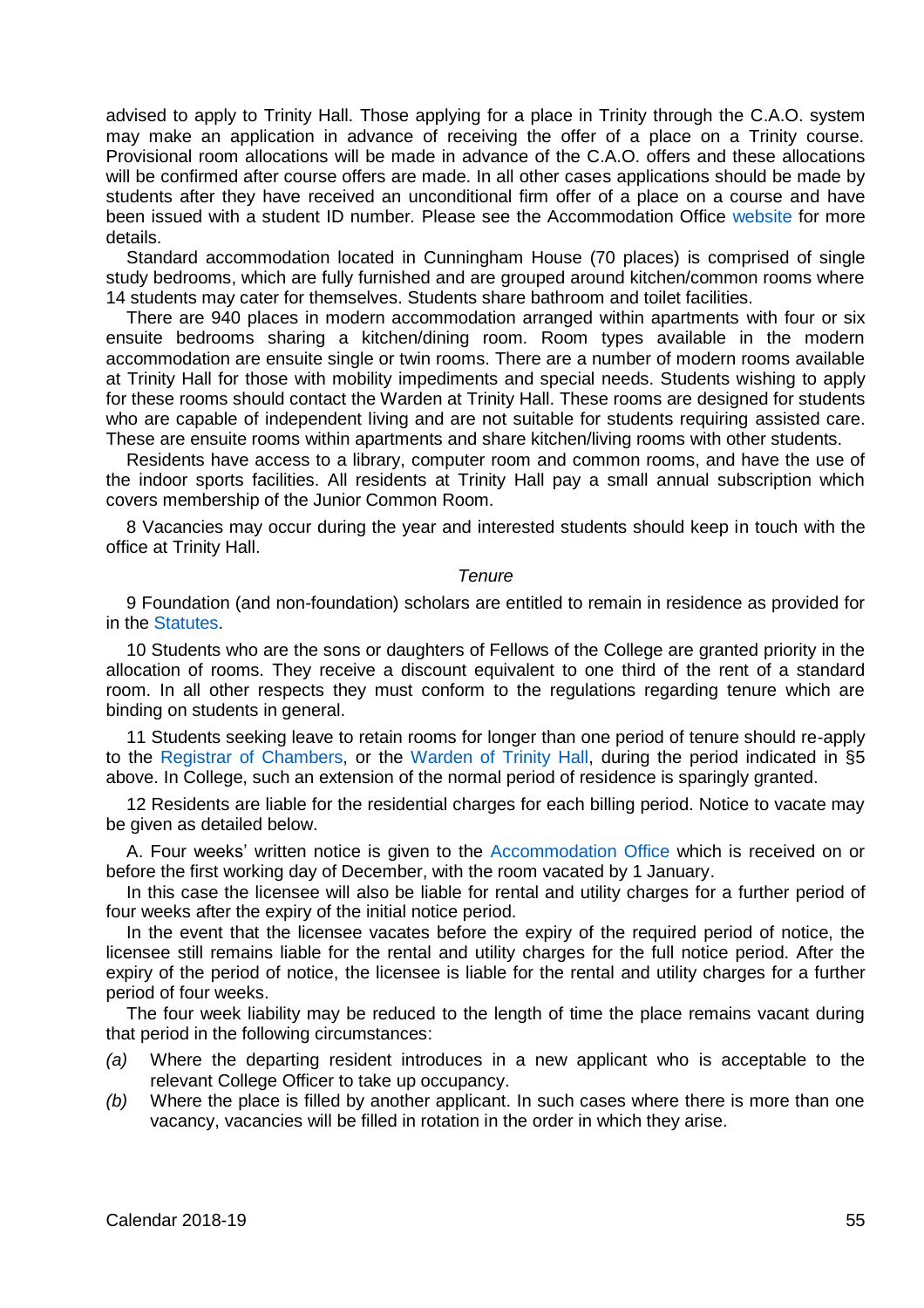B. Where the room is to be vacated on or after 1 January, four weeks' written notice must be given to the [Accommodation Office.](https://www.tcd.ie/accommodation/) In this case the licensee remains liable for the full cost of all rental and utility charges to the end of the licence.

In the event that the room is re-let as described above, credit may be allowed for the period the room is re-let.

## *Sub-letting*

13 Sub-letting is not allowed unless there are exceptional circumstances and prior permission is sought from th[e Registrar of Chambers](https://www.tcd.ie/registrar_of_chambers/index.php) or the [Warden of Trinity Hall.](http://www.wardentrinityhall.tcdlife.ie/contact/)

#### *Offer of rooms and advance payment of residential charges*

14 Any room offer made must be accepted within at least 14 days or sooner if the arrival date is less than 14 days from the date the offer is made. In any event, the offer must be accepted before the room may be occupied.

## *Residential charges*

15 For rooms in College students pay a fixed charge for two rental periods i.e. early September to 31 December, and 1 January to 4 May. In Trinity Hall the periods are late August to 31 December, and 1 January to 4 May. Residents wishing to extend the occupancy of their rooms beyond the end of the second billing period may do so up to the day following their last semester two examination on payment of a daily extension charge, provided the [Accommodation Office](https://www.tcd.ie/accommodation/) or the office a[t Trinity Hall](http://www.wardentrinityhall.tcdlife.ie/contact/) is notified prior to the commencement of the examinations.

Subject to availability, short-term occupancy is available to students from outside the greater Dublin area who are sitting examinations at the reassessment session. Rooms are available from early August and must be requested before 1 July.

16 Students wishing to reside in rooms in College or Trinity Hall may obtain details of the residential charges on the Accommodation Office's web page during the February/May application period [\(http://www.tcd.ie/Accommodation\)](http://www.tcd.ie/Accommodation).

17 Staff wishing to reside in College may obtain details of rent and availability from the [Accommodation Office.](https://www.tcd.ie/accommodation/) Details of accommodation at the Trinity Hall residences for both staff and students with partners are available from the office at Trinity Hall.

#### *Accounts*

18 Accounts include residential charges and utility charges and are payable in advance. Where dilapidation charges or fines are incurred these will be included on a resident's account.

Utility charges include heating, hot water, consumed energy and other services such as data connection and piped TV where supplied. In all residential areas an inclusive charge is made for utilities. Information on utility charges is published on the [Accommodation Office's web pages.](https://www.tcd.ie/accommodation/)

19 For rooms in College there are two account periods, early September to 31 December, and 1 January to 4 May. Payment must be made in advance for all periods. Most residential charges are now payable online using a secure web based payments service that debits charges against selected credit and charge cards. Students will be notified by either letter or e-mail about payment arrangements. The first period payment must be made by early September. If the account and any fine are outstanding by the end of a rental period, the account will remain outstanding but the rooms become automatically forfeit upon notice from the [Registrar of Chambers.](https://www.tcd.ie/registrar_of_chambers/index.php)

In [Trinity Hall](http://www.wardentrinityhall.tcdlife.ie/index.php) the account periods are late August to 31 December, and 1 January to 4 May. For the first period, payment must be made before residence is taken up. For the second period payment must be made before the first day of the period. If the account and any fine are outstanding by the end of a rental period, the account will remain outstanding but the rooms become automatically forfeit upon notice from the Warden of Trinity Hall.

Residential charges are subject to the College approved student payment policy and the sanctions for non-payment included in this policy apply fully to unpaid residential charges. Under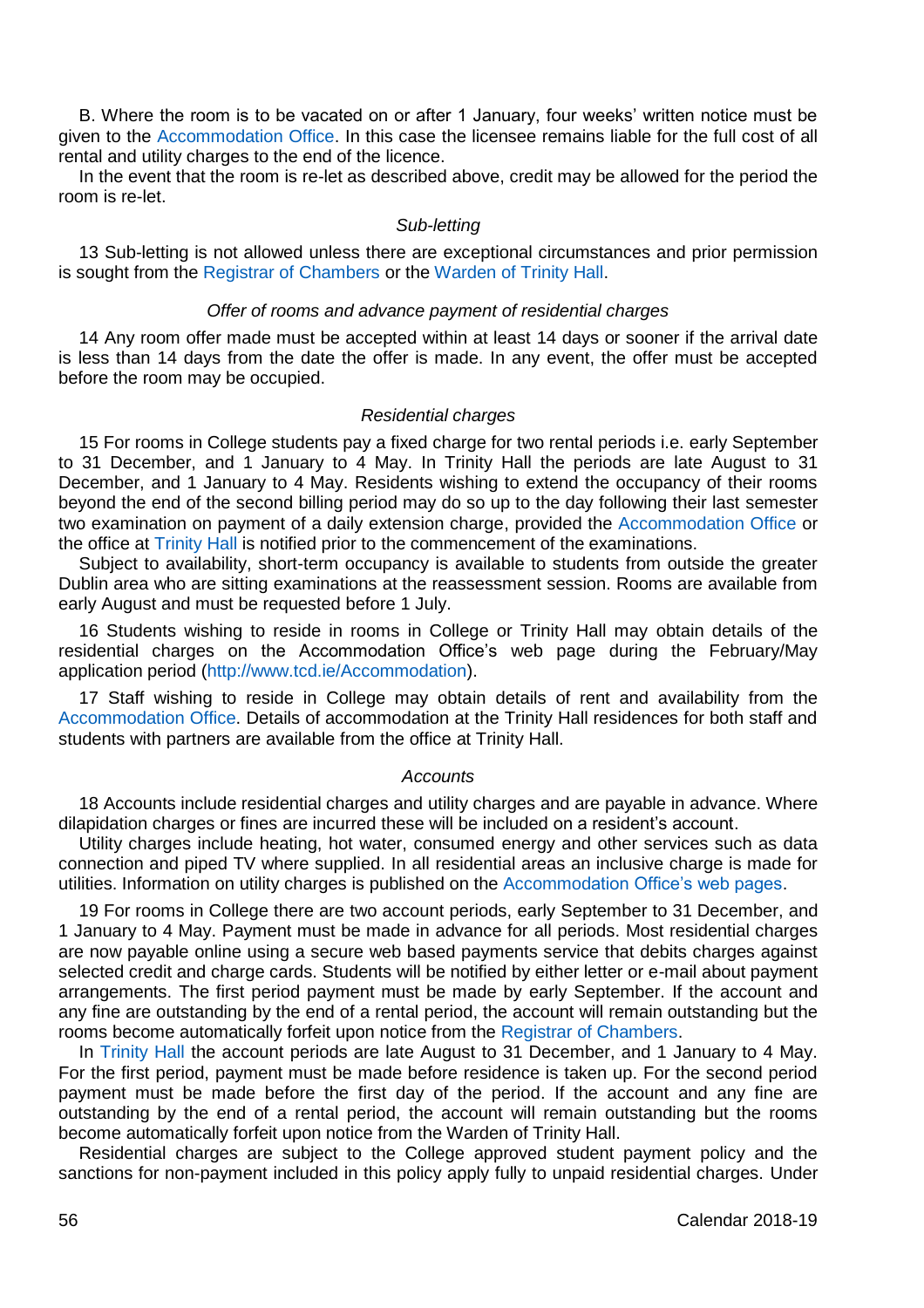College regulations access to exam results, commencements ceremonies and registration for the next academic year is restricted until overdue debts are cleared.

20 Students in whose names rooms stand registered at the beginning of any billing period are liable for all charges in respect of their rooms, unless they have given due notice to the [Accommodation Office](https://www.tcd.ie/accommodation/) or to the office a[t Trinity Hall](http://www.wardentrinityhall.tcdlife.ie/index.php) respectively, and surrendered their keys.

21 Students who fail to vacate their rooms on or before the date appointed are liable to incur ongoing charges at the prevailing rates until such time as they surrender their room.

# *Transfers*

22 If students wish to change their rooms between September and May inclusive they must apply to th[e Registrar of Chambers](https://www.tcd.ie/registrar_of_chambers/index.php) or to the Warden o[f Trinity Hall](http://www.wardentrinityhall.tcdlife.ie/index.php) respectively for permission to do so. If permission is granted the residential charge and the utility charge will be adjusted according to the date on which they exchange their keys.

#### *Discipline*

23 All resident students are required to abide by the conditions of occupancy in force for residences on campus and at Trinity Hall.

24 Permission to hold parties in students' rooms in College must be obtained from the [Junior](https://www.tcd.ie/Junior_Dean/)  [Dean](https://www.tcd.ie/Junior_Dean/) five working days in advance. Application form available from the Junior Dean's website at [http://www.tcd.ie/Junior\\_Dean/events/index.php.](http://www.tcd.ie/Junior_Dean/events/index.php) Permission to hold parties in students' rooms in Trinity Hall or in other Trinity Hall rooms must be obtained from the Warden five working days in advance. All such party requests for Trinity Hall should be notified to the Warden on forms available from the office at [Trinity Hall.](http://www.wardentrinityhall.tcdlife.ie/index.php)

## *V COMMONS<sup>10</sup>*

1 Commons is served in the evening on week-days (Monday to Thursday inclusive) and on Friday at 1.05 p.m. in the East Dining Hall unless otherwise advised. There is no service on any week-end or Bank Holiday. During the summer vacation Commons is served at 1.05 p.m. on week-days. Precise details of the days and times of service are published in advance.

2 Commons bookings are made by means of a full and valid departmental charge code or vouchers distinguished by date and valid only for the day of issue. These vouchers can be purchased at least one day in advance at the Catering Office.

3 Exchange of Commons vouchers for future days will be possible at the [Catering Office](http://www.tcd.ie/catering/) during office hours, but no retrospective exchanges nor refunds for any unused vouchers will be made.

4 Commons vouchers are on sale at €20.50 per voucher. Each voucher will be date stamped for the Commons meal required. Vouchers can be purchased no later than 2 p.m. on the day prior to the day the voucher is to be used.

Vouchers may be redated, if required, provided they are surrendered in good time, i.e. prior to the original date of use.

5 Fellows, scholars and sizars receive their Commons free of charge.

Scholars wishing to attend Commons must sign on by 3 p.m. daily a[t http://www.tcdlife.ie/](http://www.tcdlife.ie/scholars/scholar/commons.php)

[scholars/scholar/commons.php.](http://www.tcdlife.ie/scholars/scholar/commons.php) During the summer vacation Commons is served at 1.05 p.m. on week-days and scholars must sign on by 11 a.m.

Fellows wishing to attend Commons must sign on by 3 p.m. daily at http://www.tcdlife.ie/ [scholars/fellow/login.php](http://www.tcdlife.ie/scholars/fellow/login.php) or via email to [commons@tcd.ie.](mailto:commons@tcd.ie) During the summer vacation Commons is served at 1.05 p.m. on week-days and fellows must sign on by 11 a.m.

6 The wearing of gowns at Commons is optional.

7 Any member of the College may dine on Commons. Guests (i.e. non-members of the College) will be admitted to Commons but their hosts will have to provide pre-paid vouchers or a full and valid departmental charge code for them.

<u>.</u>

<sup>&</sup>lt;sup>10</sup>The price of Commons is subject to change.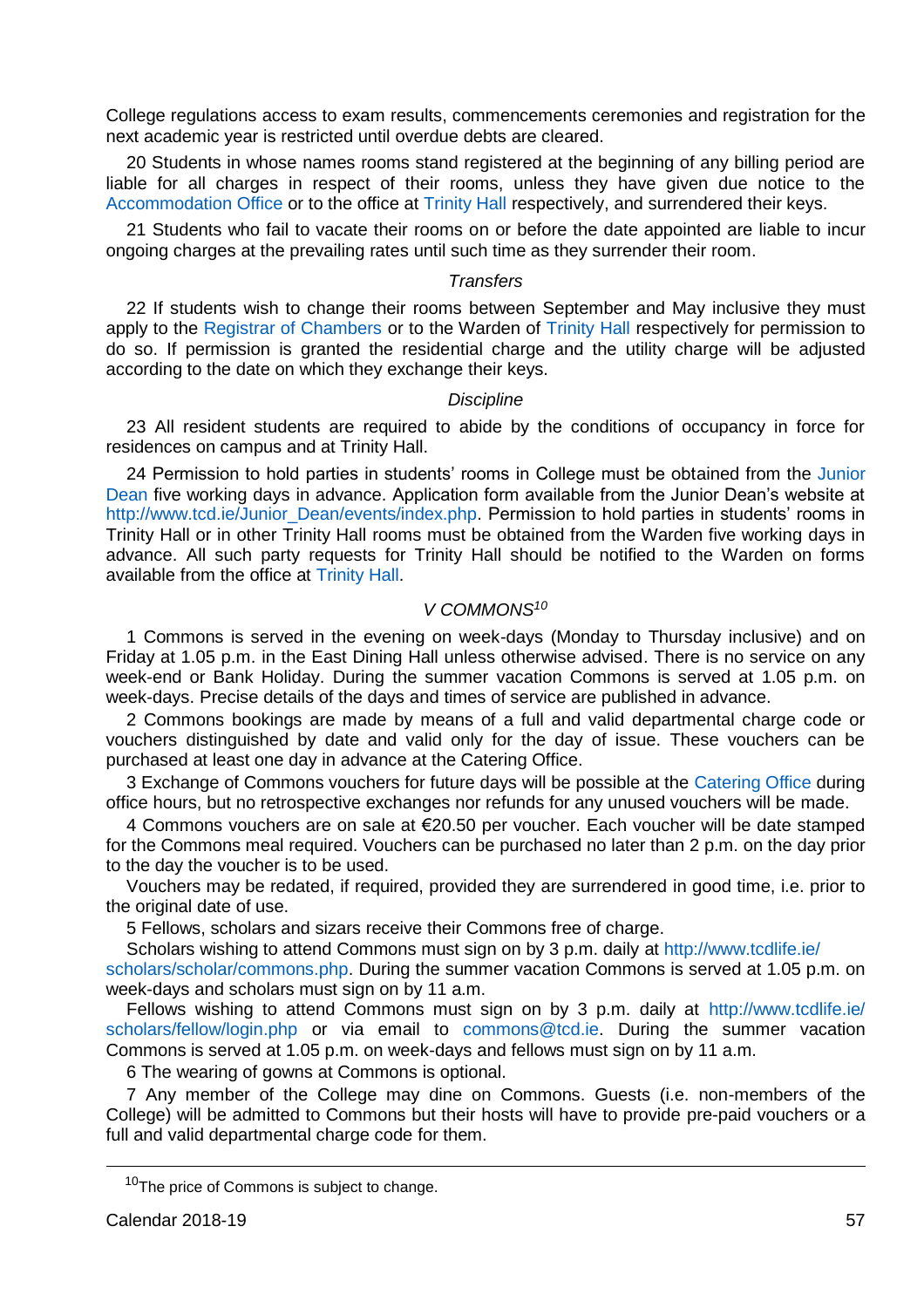8 All Commons regulations are subject to revision at short notice should the Board consider it necessary.

## *VI INSURANCE*

1 The Board cannot accept responsibility for the personal property of individuals in College; they are strongly recommended to insure their belongings under an 'all risks' policy. A scheme is available for the benefit of residents in College and at Trinity Hall. Details are available at the [Accommodation Office.](https://www.tcd.ie/accommodation/)

#### *VII [SAFETY](https://www.tcd.ie/estatesandfacilities/health-and-safety/)*

1 The Board of the College maintains a working environment in which the physical and mental well-being of the College community is maintained at the highest levels practicable, and provides a basis whereby the College is able to solve problems that arise in the working environment in cooperation with staff and students and their representative organisations.

2 The Board has appointed a University Safety Committee and [a Head of Safety t](https://www.tcd.ie/estatesandfacilities/health-and-safety/)o advise it on general matters of policy relating to safety; to supervise, develop and integrate the College safety system; to foster co-operation with staff and student representatives on safety matters; and to assist in ensuring compliance with health and safety legislation and regulation.

3 Ultimate responsibility for safety in College rests with the Board of the College.

4 A copy of the comprehensive College safety statement is available from the Head of Safety, Director of Buildings Office, West Chapel. Individual school or department safety statements are available from school or department heads.

# *VIII DATA PROTECTION*

Data protection legislation safeguards the privacy of individuals in relation to the processing of their personal data. The General Data Protection Regulation (GDPR) came into force on 25 May 2018, replacing the existing data protection framework under the E.U. [Data Protection Directive.](https://www.eugdpr.org/) The GDPR will be transposed into Irish Law by the [Data Protection Bill 2018.](http://www.irishstatutebook.ie/eli/2018/act/7/enacted/en/html) The existing [Data](http://www.irishstatutebook.ie/eli/1988/act/25/enacted/en/html)  [Protection Acts](http://www.irishstatutebook.ie/eli/1988/act/25/enacted/en/html) will not be completely repealed therefore the 2018 legislation should be read in conjunction with the relevant sections of the preceding Acts. The GDPR provides a legal framework for the collection and processing of personal data within the E.U. and of E.U. residents outside the E.U. The GDPR places an emphasis on transparency, security and accountability by data controllers and processors, while standardising and strengthening the right of European citizens to data privacy. All members of staff are required, in addition to observing their obligations under the legislation, to comply with the terms of the College's [data protection policy](https://www.tcd.ie/about/policies/data_protection.php) and any regulations which may from time to time be laid down by the Board of the College. Further information is available from the College website at [http://www.tcd.ie/info\\_](http://www.tcd.ie/info_%20compliance/data-protection)  [compliance/data-protection.](http://www.tcd.ie/info_%20compliance/data-protection)

# *IX COPYRIGHT*

The use of copyright materials is governed by the [Copyright and Related Rights Acts](http://www.irishstatutebook.ie/eli/2000/act/28/enacted/en/html) 2000 to 2007. Those copying material which enjoys copyright protection are required to comply with the provisions of the legislation. This applies to the use of College and other photocopying equipment and to copying by other means, including digital copying. Failure to comply may expose the person to potential civil and criminal liability and, in the case of a student or staff member of College, to College disciplinary procedures. It is also an offence under the legislation to distribute or make available copyright material in any format without authorisation, e.g. by way of computer networks, including publishing it on a website. Those who distribute or make available such material without authorisation are not only in breach of the legislation but also contravene the College's [code of conduct](https://www.tcd.ie/about/policies/it_and_network_code_of_conduct.php) for the use of computer resources. Further information is available from the College website a[t http://www.tcd.ie/info\\_compliance/copyright/.](http://www.tcd.ie/info_compliance/copyright/)

The copyright in all material submitted as an exercise in full or partial fulfilment of the requirements for the award of a qualification from the College and the University vests in the author unless otherwise determined under the College's [intellectual property policy.](https://www.tcd.ie/about/policies/assets/pdf/intellectual-property-policy.pdf)